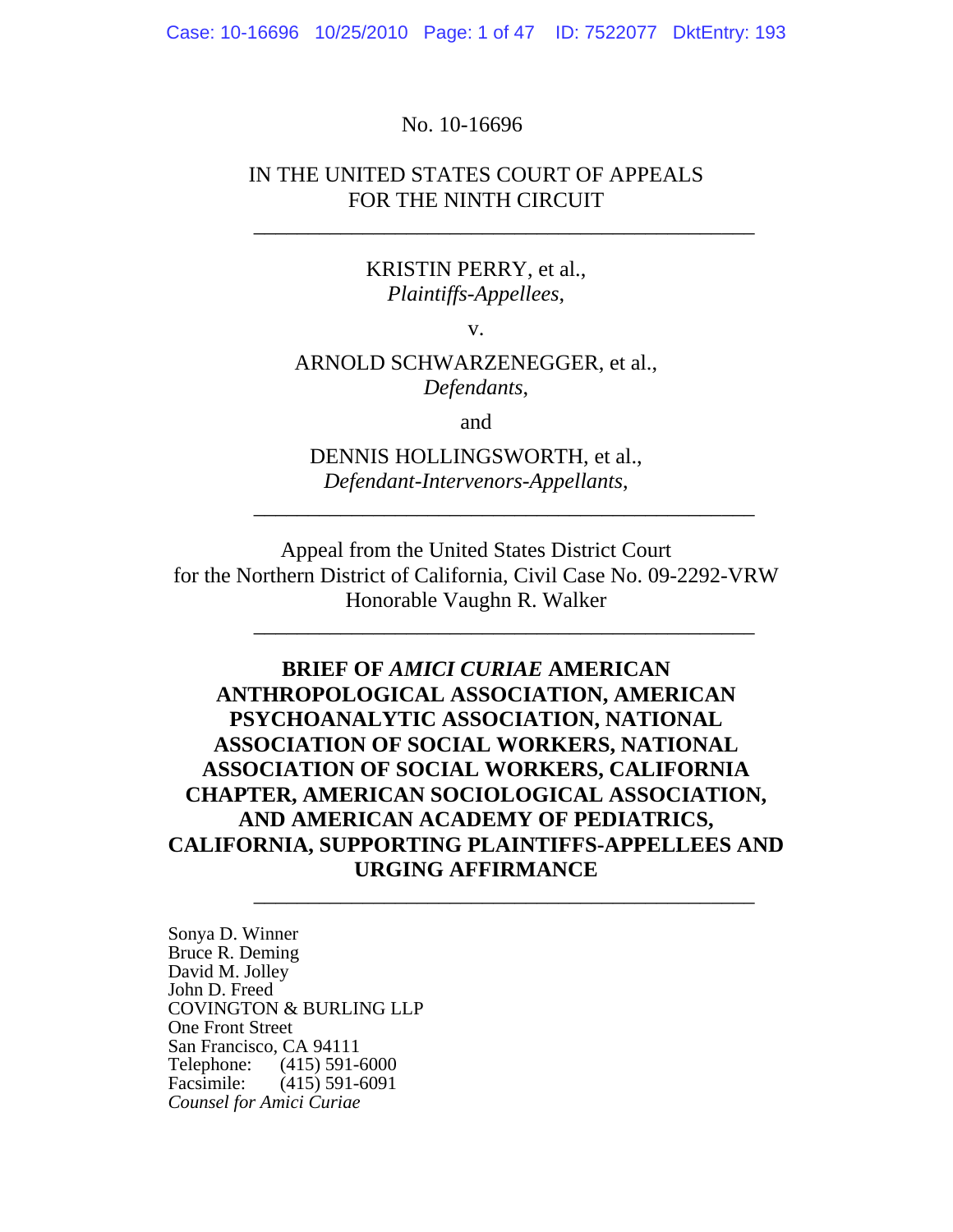#### **RULE 26.1 DISCLOSURE STATEMENT**

Amicus curiae American Anthropological Association is a non-profit organization qualified under section  $501(c)(3)$  of the Internal Revenue Code. It has no parent corporation, and no publicly-held company owns ten percent or more of it.

Amicus curiae American Psychoanalytic Association is a non-profit organization. It has no parent corporation, and no publicly-held company owns ten percent or more of it.

Amicus curiae National Association of Social Workers is a non-profit organization. It has no parent corporation, and no publicly-held company owns ten percent or more of it.

Amicus curiae National Association of Social Workers, California Chapter is a non-profit organization. It has no parent corporation, and no publiclyheld company owns ten percent or more of it.

Amicus curiae American Academy of Pediatrics, California is a nonprofit organization. Its parent organization is the American Academy of Pediatrics. It otherwise has no parent corporation and no publicly-held company owns ten percent or more of it.

Amicus curiae American Sociological Association is a non-profit organization qualified under section  $501(c)(3)$  of the Internal Revenue Code. It has

i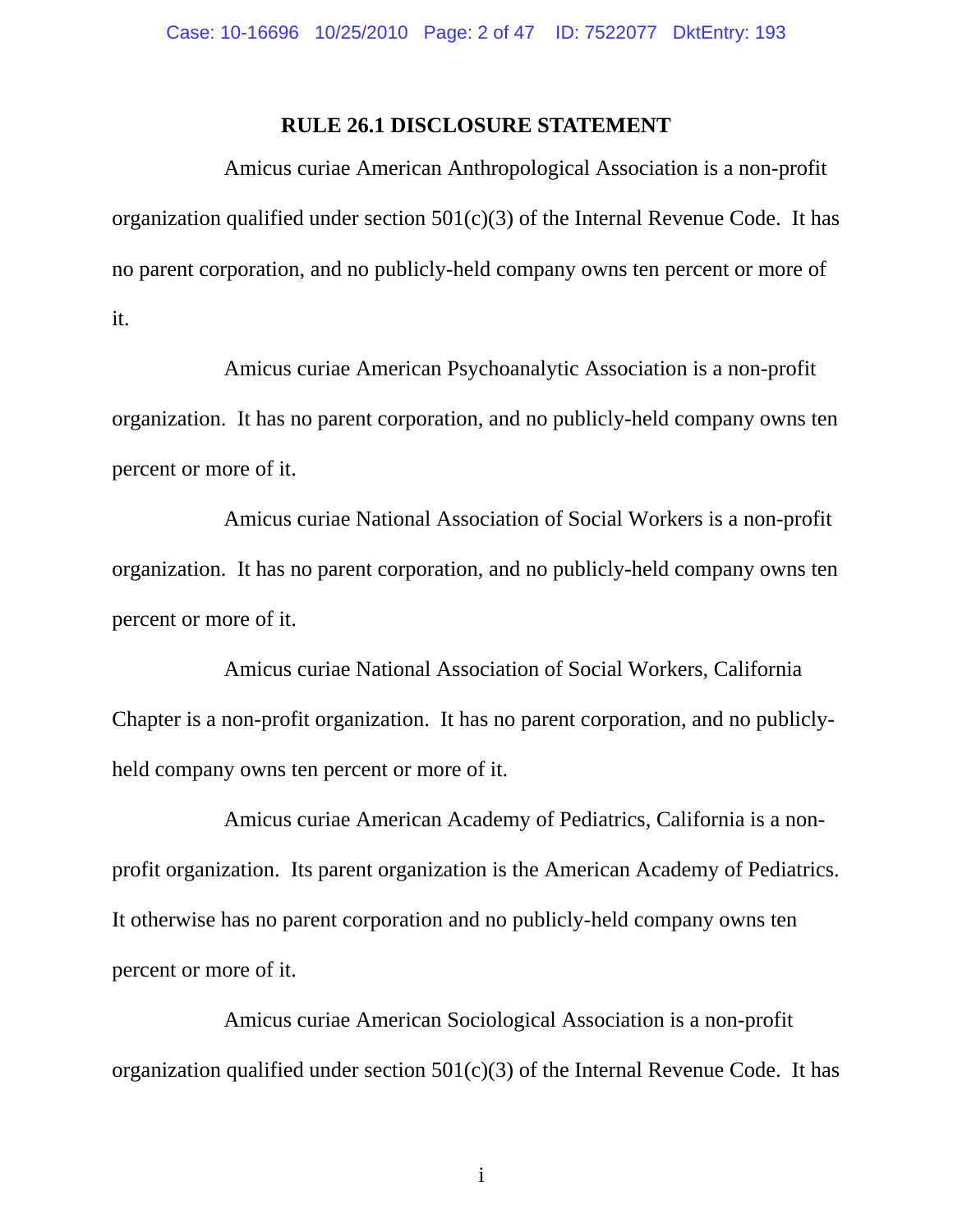no parent corporation, and no publicly-held company owns ten percent or more of it.

Dated: October 25, 2010

By: <u>/s/John D. Freed</u><br>John D. Freed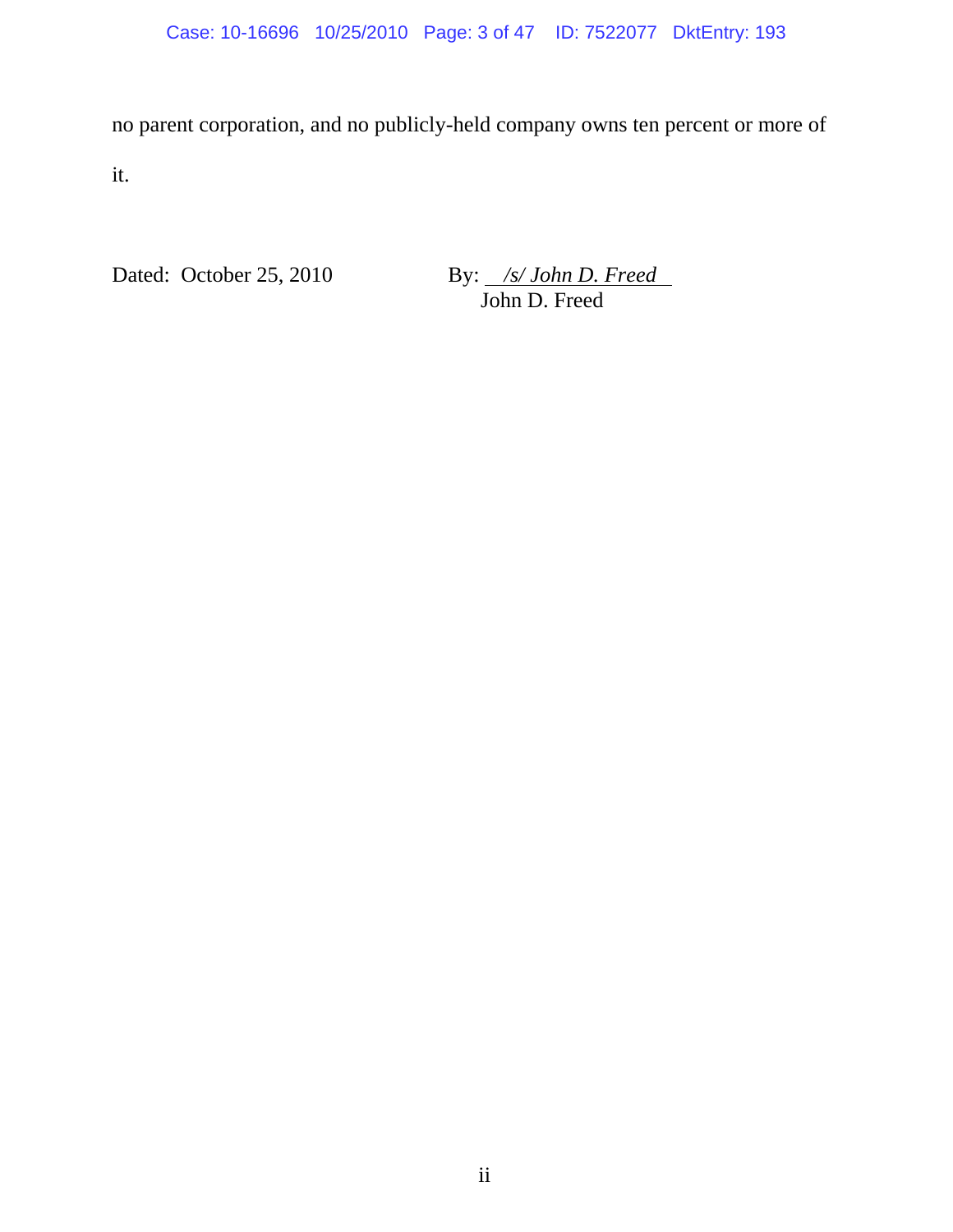Case: 10-16696 10/25/2010 Page: 4 of 47 ID: 7522077 DktEntry: 193

# **TABLE OF CONTENTS**

|      | STATEMENT OF INTEREST OF AMICI AND SOURCE OF                                                                                      |     |
|------|-----------------------------------------------------------------------------------------------------------------------------------|-----|
|      |                                                                                                                                   |     |
|      |                                                                                                                                   |     |
| I.   | The Stigma Created by the State's Differential Treatment of Gay<br>Men and Women Has Severe Psychological and Social Impacts4     |     |
| II.  | Singling Out Gay Men and Women as Ineligible for the<br><b>Institution of Marriage Invites the Public to Discriminate Against</b> |     |
| III. | Depriving Same-Sex Couples of the Ability to Marry Has Adverse                                                                    | .22 |
|      |                                                                                                                                   |     |
|      |                                                                                                                                   |     |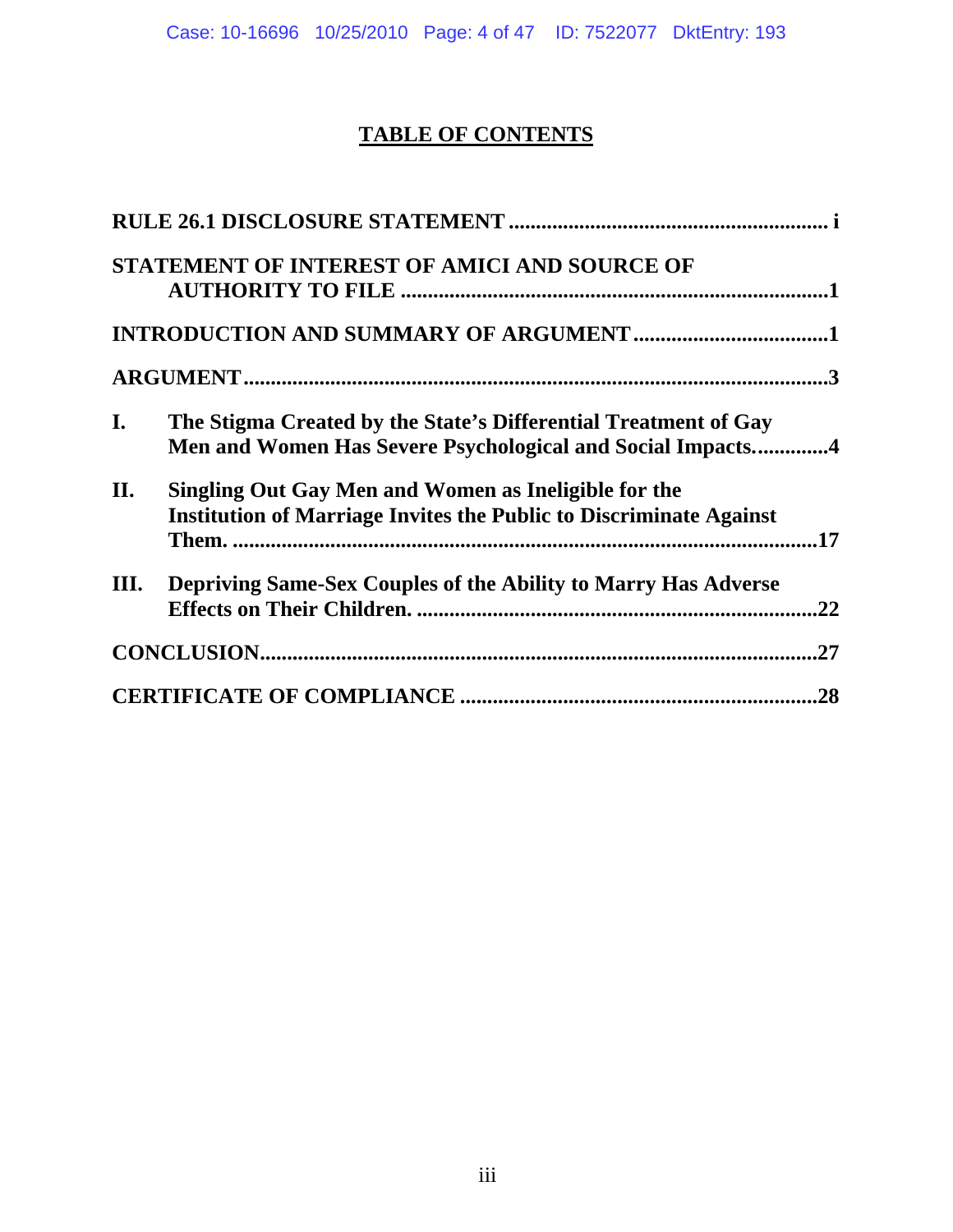# **TABLE OF AUTHORITIES**

**CASES** 

# Page(s)

| Brown v. Board of Education,                              |  |
|-----------------------------------------------------------|--|
| Heckler v. Mathews,                                       |  |
| Lawrence v. Texas                                         |  |
| Loving v. Virginia,                                       |  |
| North Coast Women's Care Medical Group v. Superior Court, |  |
| <b>STATE STATUTES</b>                                     |  |
|                                                           |  |
|                                                           |  |
|                                                           |  |
|                                                           |  |
|                                                           |  |
|                                                           |  |
|                                                           |  |
|                                                           |  |
|                                                           |  |
| <b>RULES</b>                                              |  |
|                                                           |  |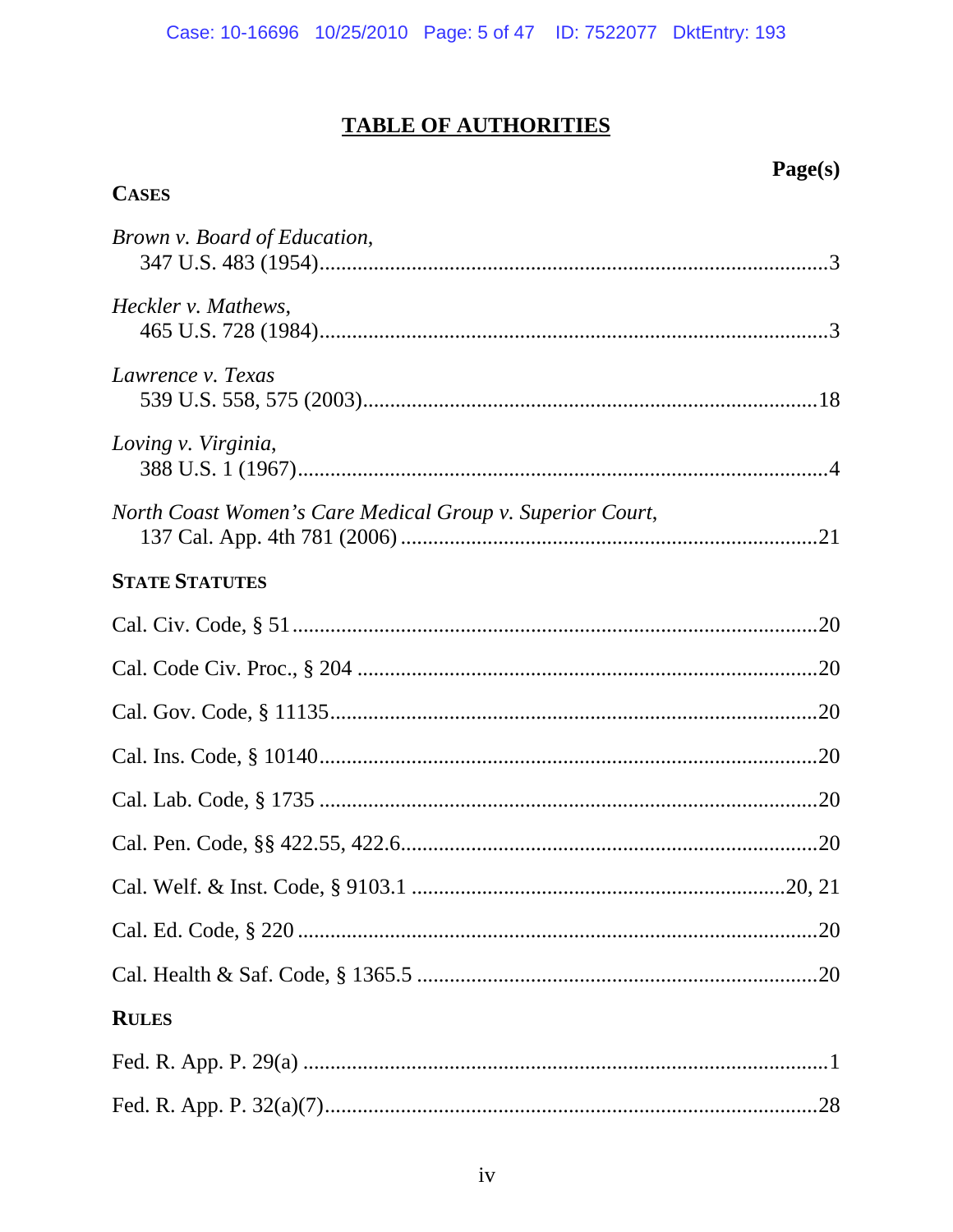| <b>OTHER AUTHORITIES</b>                                                                                                                     |  |
|----------------------------------------------------------------------------------------------------------------------------------------------|--|
| American Psychiatric Association, <i>Position Statement: Support of Legal</i>                                                                |  |
| American Psychoanalytic Association, Position Paper on Gay Marriage                                                                          |  |
| American Psychological Association, Lesbian & Gay Parenting 15 (2005)24                                                                      |  |
| American Psychological Association, Position Statement: Sexual                                                                               |  |
| American Psychological Association, Policy Statement: Sexual Orientation                                                                     |  |
| American Psychological Association, Resolution on Opposing<br>Discriminatory Legislation & Initiatives Aimed at Gay, Lesbian, and            |  |
| Anna Ornstein, A Developmental Perspective on the Sense of Power, Self-<br>Esteem, and Destructive Aggression, 25 ANN. OF PSYCHOANALYSIS 150 |  |
| ANNA SCHEYETT, The Mark of Madness: Stigma, Serious Mental Illnesses,                                                                        |  |
| JANET W. ASTINGTON, NARRATIVE AND THE CHILD'S THEORY OF MIND, in<br>NARRATIVE THOUGHT AND NARRATIVE LANGUAGE (Bruce Britton &                |  |
| M.V. LEE BADGETT, MONEY, MYTHS, AND CHANGE: THE ECONOMIC LIVES                                                                               |  |
| Kevin T. Berrill & Gregory M. Herek, Primary and Secondary Victimization<br>in Anti-Gay Hate Crimes, J. INTERPERSONAL VIOLENCE 401 (1990)17  |  |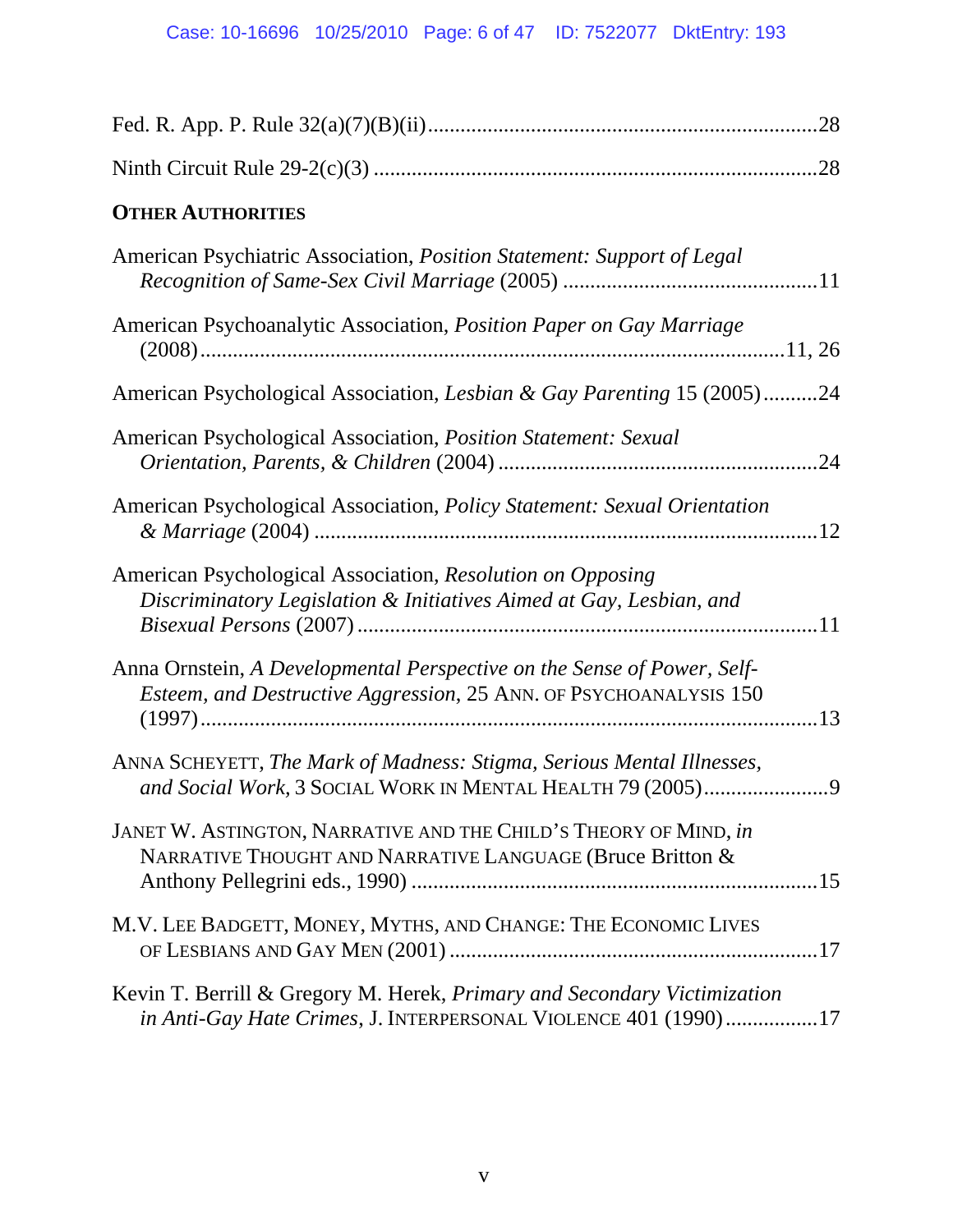| Vincent F. Bonfitto, The Formation of Gay and Lesbian Identity and<br>Community in the Connecticut River Valley of Western Massachusetts,    |
|----------------------------------------------------------------------------------------------------------------------------------------------|
| JOHN BOSWELL, SAME-SEX UNIONS IN PREMODERN EUROPE (1995)25                                                                                   |
| Raymond W. Chan et al., Psychosocial Adjustment Among Children<br>Conceived via Donor Insemination by Lesbian and Heterosexual               |
| Bertram Cohler & M. Freeman, Psychoanalysis and the Developmental<br>Narrative, in THE COURSE OF LIFE (George Pollock & Stanley Greenspan    |
| THOMAS J. COTTLE, A SENSE OF SELF: THE WORK OF AFFIRMATION (2003)13                                                                          |
| JOHN DOLLARD, CASTE AND CLASS IN A SOUTHERN TOWN (3D ED. 1957)8, 17                                                                          |
| John F. Dovido et al., Stigma: Introduction and Overview, in THE SOCIAL                                                                      |
| JACK DRESCHER, PSYCHOANALYTIC THERAPY & THE GAY MAN (1998)13                                                                                 |
| JUST THE FACTS COALITION, JUST THE FACTS ABOUT SEXUAL ORIENTATION<br>AND YOUTH: A PRIMER FOR PRINCIPALS, EDUCATORS, AND SCHOOL               |
| GERHARD FALK, STIGMA: HOW WE TREAT OUTSIDERS (2001)5, 17                                                                                     |
| Field Research Corporation, California Opinion Index, A Digest on How the<br>.6                                                              |
| Janet A. Funderburk et al., Does Attitude Toward Epilepsy Mediate the<br>Relationship Between Perceived Stigma and Mental Health Outcomes in |
| ROBERT M. GALATZER-LEVY & BERTRAM J. COHLER, THE ESSENTIAL<br>OTHER: A DEVELOPMENTAL PSYCHOLOGY OF THE SELF (1993) 13                        |
| Linda D. Garnets et al., Violence and Victimization of Lesbians and Gay<br>Men: Mental Health Consequences, J. INTERPERSONAL VIOLENCE 366    |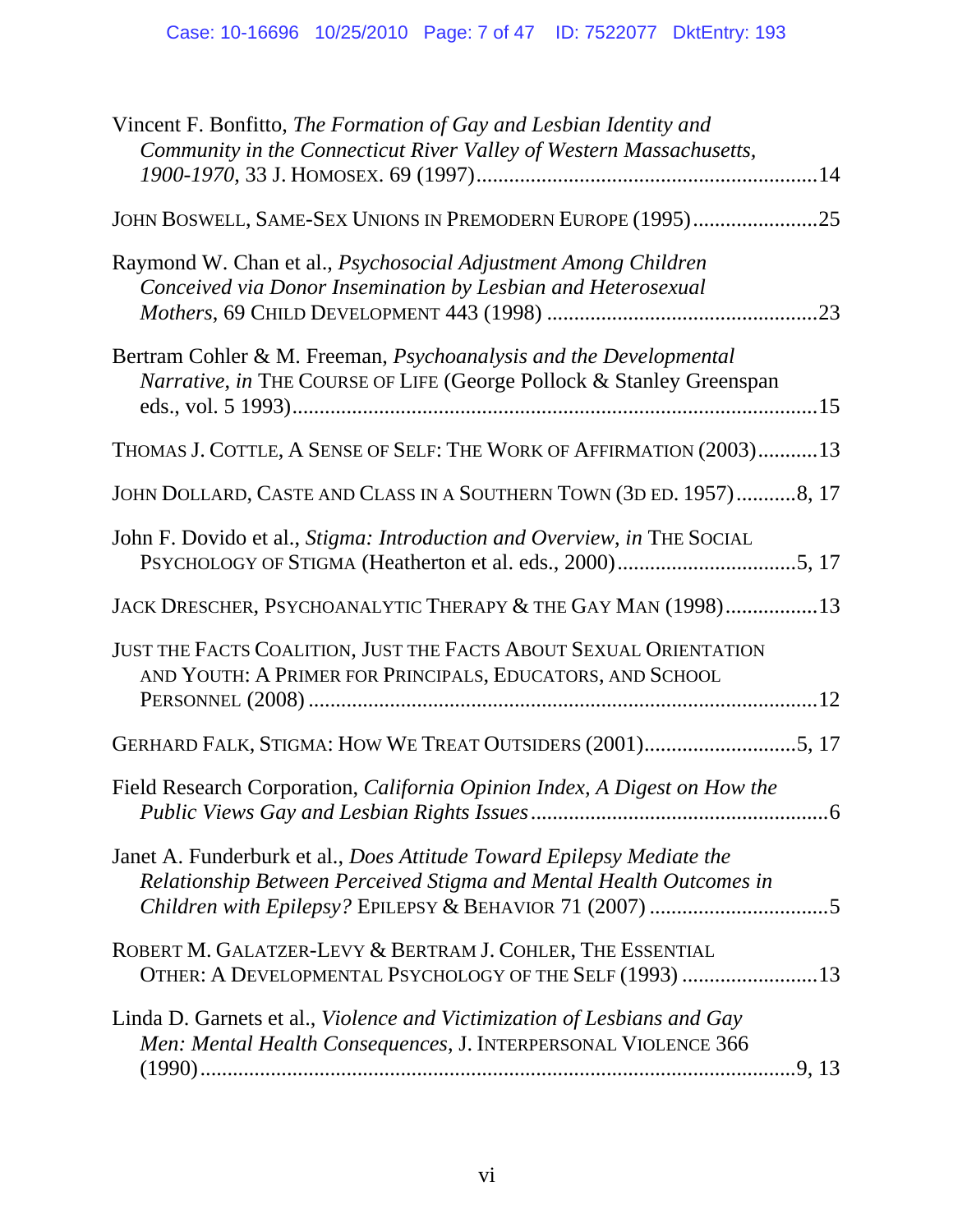| ERVING GOFFMAN, STIGMA: NOTES ON THE MANAGEMENT OF SPOILED                                                                                      |
|-------------------------------------------------------------------------------------------------------------------------------------------------|
| GILBERT HERDT, THIRD SEX, THIRD GENDER: BEYOND SEXUAL DIMORPHISM<br>.25                                                                         |
| Gregory M. Herek, The Context of Anti-Gay Violence: Notes on Cultural<br>and Psychological Heterosexism, J. INTERPERSONAL VIOLENCE 316          |
| Gregory Herek et al., Psychological Sequelae of Hate-Crime Victimization<br>Among Lesbian, Gay, and Bisexual Adults, J. CONSULTING AND CLINICAL |
| Gregory M. Herek, Hate Crimes Against Lesbians and Gay Men, AM.                                                                                 |
| Gregory M. Herek, Legal Recognition of Same-Sex Relationships in the<br>United States - A Social Science Perspective, AM. PSYCHOLOGIST 607      |
| Gregory M. Herek, The Psychology of Sexual Prejudice, CURRENT                                                                                   |
| Richard A. Isay, The Development of Sexual Identity in Homosexual Men,                                                                          |
| Richard A. Isay, On the Analytic Therapy of Homosexual Men, 40                                                                                  |
| Heinz Kohut, Forms and Transformations of Narcissism, J. AM.                                                                                    |
| Heinz Kohut, The Psychoanalytic Treatment of Narcissistic Personality<br>Disorders: Outline of a Systematic Approach, PSYCHOANALYTIC STUDY      |
| Nancy Levit, A Different Kind of Sameness: Beyond Formal Equality and<br>Antisubordination Strategies in Gay Legal Theory, 61 OHIO ST. L.J. 867 |
| B.J. Limandri, Disclosure of Stigmatizing Conditions: The Discloser's                                                                           |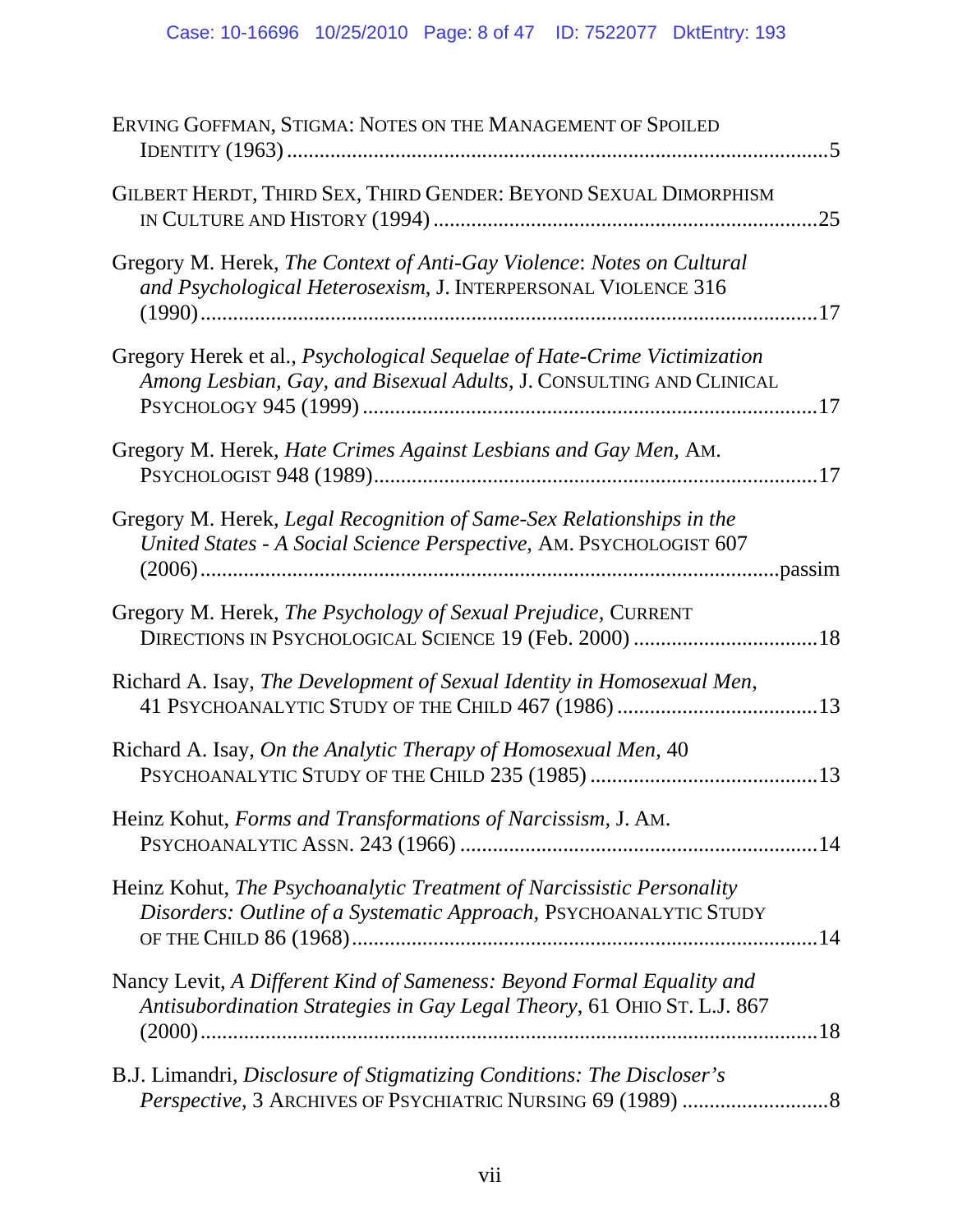| Brenda Major & Laurie T. O'Brien, The Social Psychology of Stigma, ANN.                                                                                                                                                |
|------------------------------------------------------------------------------------------------------------------------------------------------------------------------------------------------------------------------|
| Ilan H. Meyer, Prejudice, Social Stress, and Mental Health in Lesbian, Gay,<br>and Bisexual Populations: Conceptual Issues and Research Evidence,                                                                      |
| Richard Milich et al., <i>Effects of Stigmatizing Information on Children's Peer</i><br>Relations: Believing Is Seeing, 21 SCHOOL PSYCHOLOGY REVIEW 400                                                                |
| PEGGY J. MILLER ET AL., Narrative Practices and the Social Construction of                                                                                                                                             |
| JAMES NEILL, THE ORIGINS AND ROLE OF SAME-SEX RELATIONS IN HUMAN<br>.25                                                                                                                                                |
| R.M. Puhl & J.D. Latner, Stigma, Obesity, and the Health of the Nation's                                                                                                                                               |
| C.J. Patterson, Lesbian and Gay Parents and Their Children: Summary of<br>Research Findings, in LESBIAN AND GAY PARENTING : A RESOURCE FOR                                                                             |
| James G. Pawelski et al., The Effects of Marriage, Civil Union, and<br>Domestic Partnership Laws on the Health and Well-Being of Children,<br>118 PEDIATRICS (Official J. of the Am. Academy of Pediatrics) 349<br>.23 |
| E.C. Perrin & The Committee on the Psychological Aspects of Child and<br>Family Health, Technical Report: Coparent or Second-Parent Adoption                                                                           |
| PAUL RICOEUR, HERMENEUTICS & THE HUMAN SCIENCES (John Thompson                                                                                                                                                         |
| WILL ROSCOE, CHANGING ONES: THIRD AND FOURTH GENDERS IN NATIVE<br>.25                                                                                                                                                  |
| Kenneth H. Rubin et al., Peer Interactions, Relationships, and Groups, in<br>HANDBOOK OF CHILD PSYCHOLOGY (William Damon ed., vol. 3, 5th ed.<br>.26                                                                   |
|                                                                                                                                                                                                                        |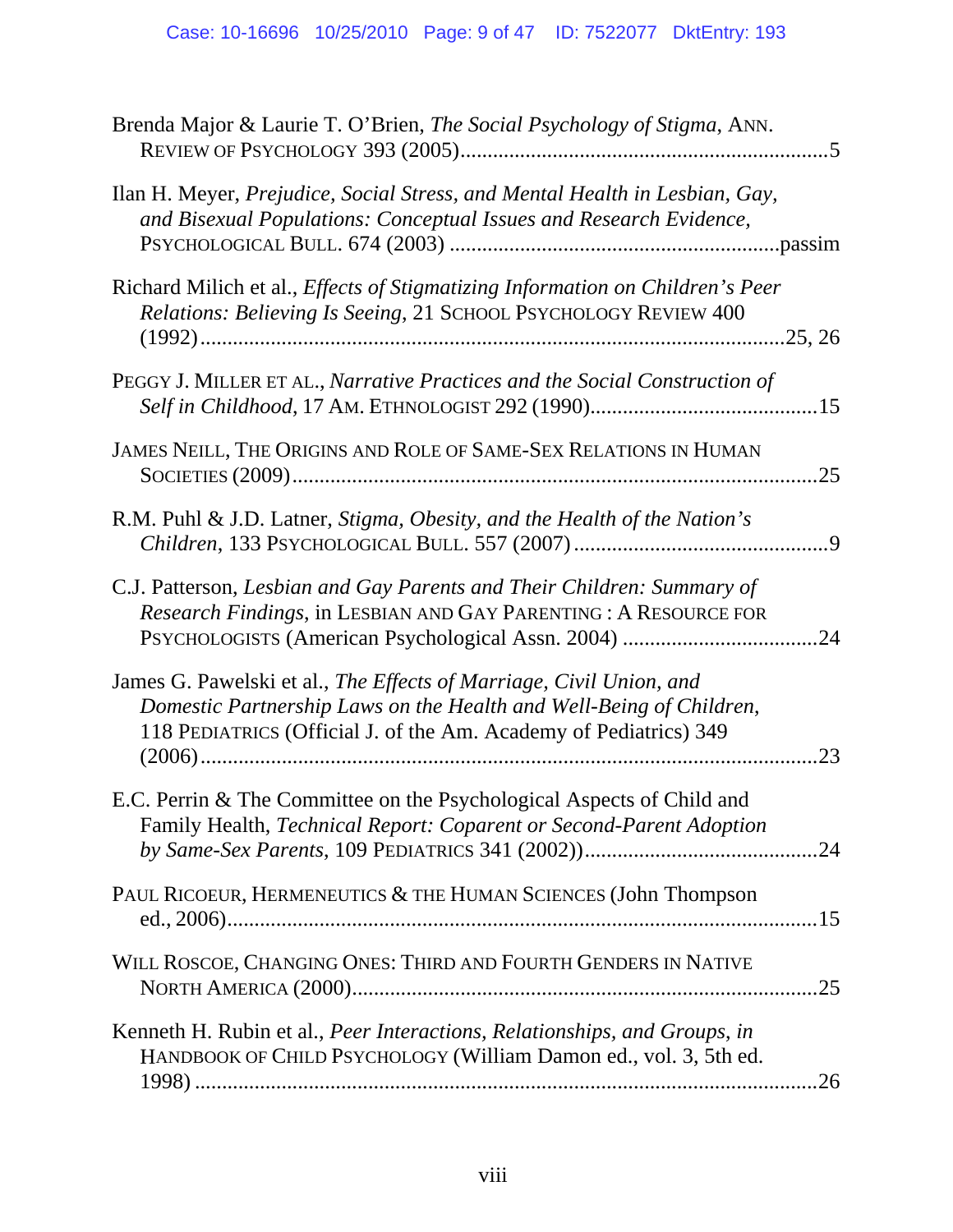# Case: 10-16696 10/25/2010 Page: 10 of 47 ID: 7522077 DktEntry: 193

| C.K. Sigelman et al., Courtesy Stigma: The Social Implications of<br>Associating with a Gay Person, J. SOCIAL PSYCHOLOGY 45 (1991) 9 |  |
|--------------------------------------------------------------------------------------------------------------------------------------|--|
| DANIEL N. STERN, THE INTERPERSONAL WORLD OF THE INFANT: A VIEW<br>FROM PSYCHOANALYSIS AND DEVELOPMENTAL PSYCHOLOGY (1985)13          |  |
| STIGMA AND GROUP INEQUALITY: SOCIAL PSYCHOLOGICAL PERSPECTIVES                                                                       |  |
| Allan Tulchin, Same-Sex Creating Households in Old Regime France: The                                                                |  |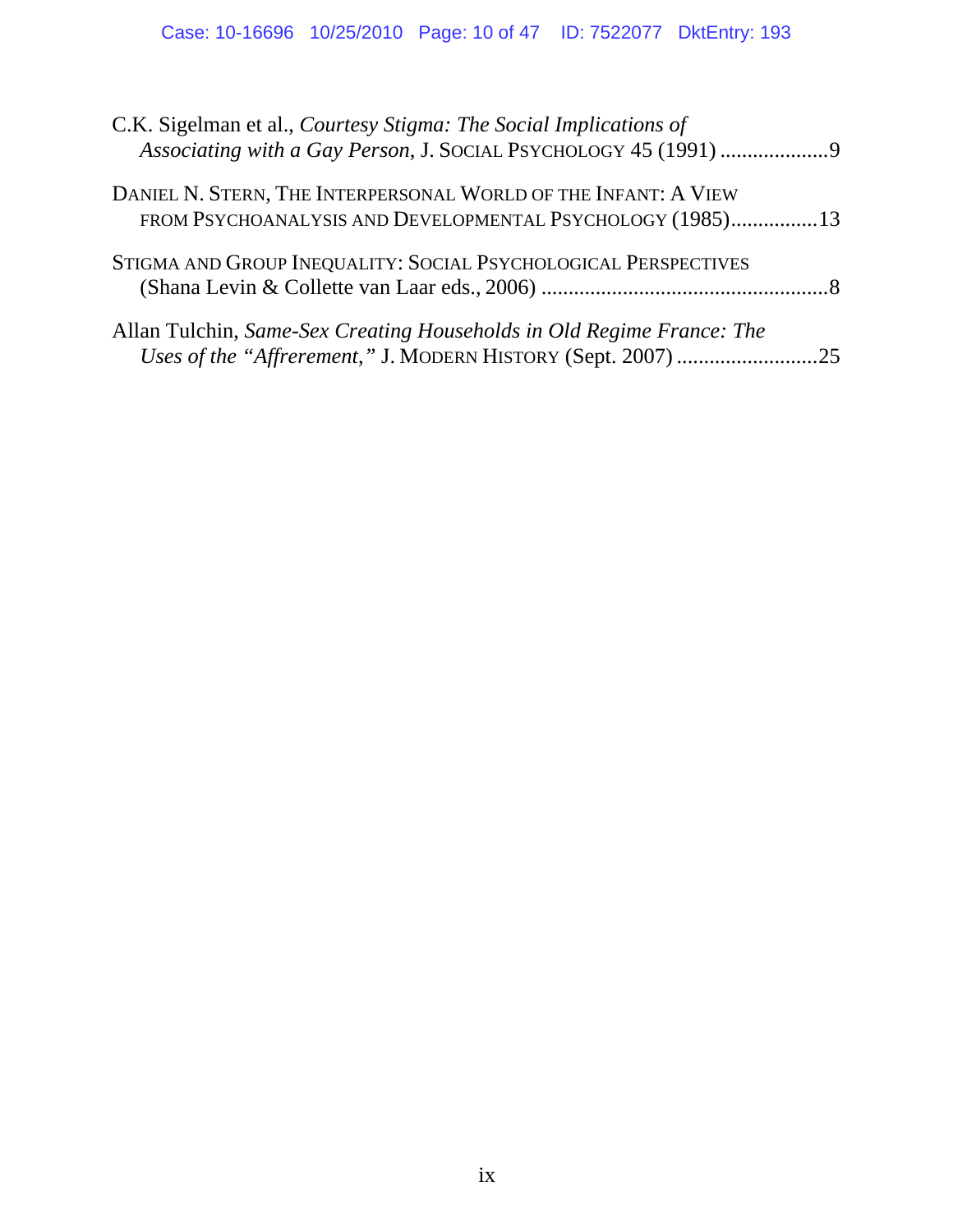# **STATEMENT OF INTEREST OF AMICI AND SOURCE OF AUTHORITY TO FILE**

This brief is submitted by several organizations dedicated to the advancement of the social sciences and the promotion of mental health, including the American Anthropological Association, the American Psychoanalytic Association, the National Association of Social Workers, the National Association of Social Workers, California Chapter, the American Sociological Association, and the American Academy of Pediatrics, California.<sup>1</sup> They submit this brief to present to the Court the perspective of these sciences on certain issues raised in this case. These *amici*, all of whom are independent of the parties to this action, have extensive experience with the subjects addressed in their *amicus curiae* brief – namely, the psychological and social ramifications of discrimination.

# **INTRODUCTION AND SUMMARY OF ARGUMENT**

The evidence presented at trial before the District Court demonstrated that the State of California, having amended its Constitution to strip the right of same-sex couples to marry, is in violation of the Due Process and Equal Protection Clauses of the Fourteenth Amendment to the United States Constitution. This

<sup>1</sup> This brief is filed with the consent of the parties to this appeal. *See* Fed. R. App. P. 29(a). More detail concerning each of the *amici* is set out in the accompanying Appendix of Statements of Interest of *Amici Curiae* American Anthropological Association, American Psychoanalytic Association, National Association of Social Workers, National Association of Social Workers, California Chapter, American Sociological Association, and American Academy of Pediatrics, California.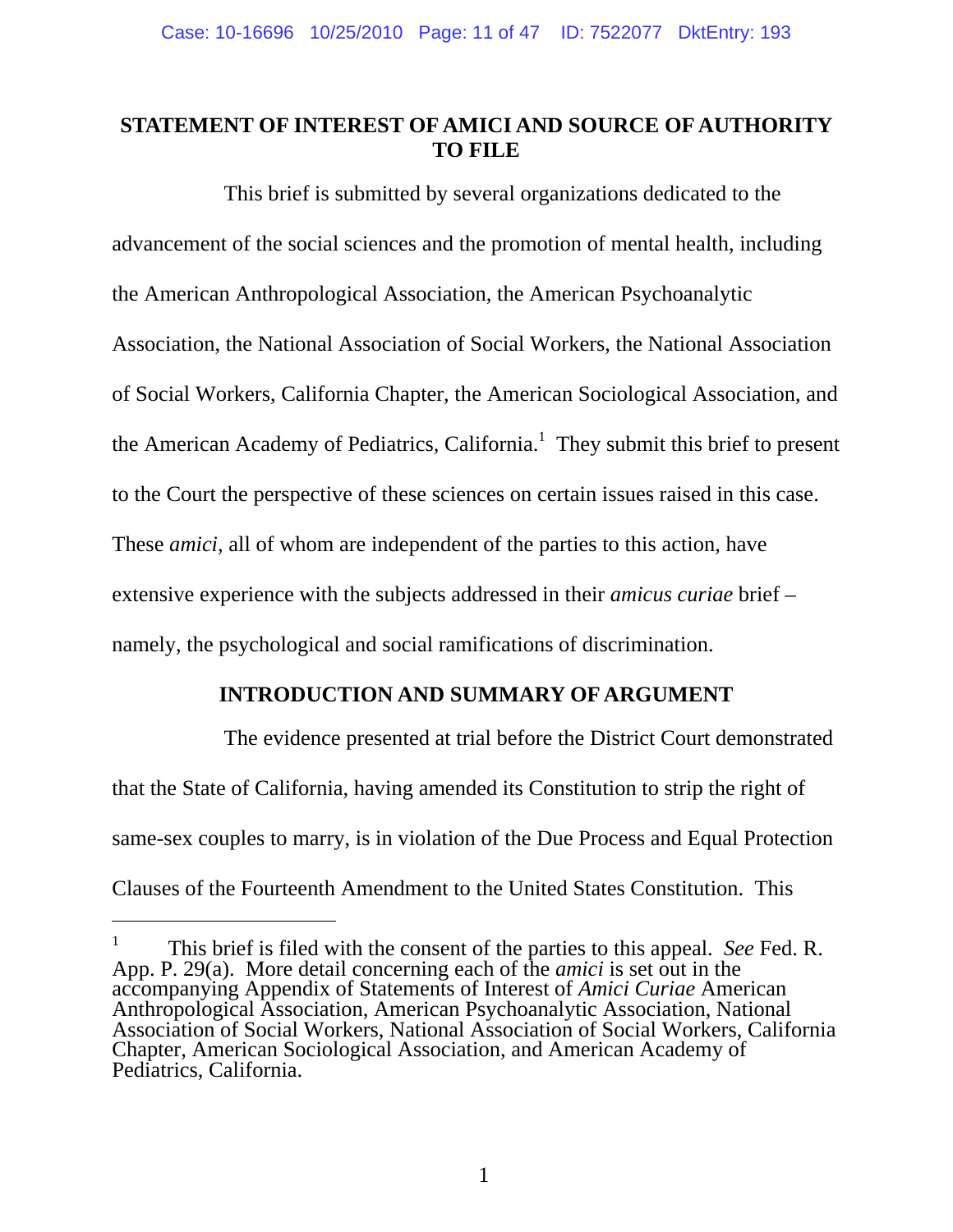#### Case: 10-16696 10/25/2010 Page: 12 of 47 ID: 7522077 DktEntry: 193

amendment, passed via Proposition 8 in November 2008, places the State's imprimatur on the relegation of gay men and women to an inferior legal status.<sup>2</sup> Such institutionalized discrimination stigmatizes these individuals and their relationships as inherently inferior.

In correctly ruling that Proposition 8 is unconstitutional, the District Court cited abundant record evidence concerning the stigmatization effects of institutionalized discrimination – and the resulting impacts of that stigma on the mental health and social standing of gay men and women and their families. On the basis of this evidence, the District Court determined that "Proposition 8 places the force of law behind stigmas against gays and lesbians, including [that] gays and lesbians do not have intimate relationships similar to heterosexual couples; gays and lesbians are not as good as heterosexuals; and gay and lesbian relationships do not deserve the full recognition of society." Order at 85.

The record evidence upon which the District Court based its ruling finds plentiful support in a wide array of social science research and analysis. As organizations dedicated to the advancement of the social sciences and the promotion of mental health, *amici* file this brief to assist the Court in placing the record evidence in its appropriate scientific context. In so doing, *amici* confirm  $\overline{a}$ 

 $\mathcal{L}$ 

<sup>2</sup> Proposition 8 added Article I, § 7.5 to the California Constitution. That provision states that "[o]nly marriage between a man and a woman is valid or recognized in California."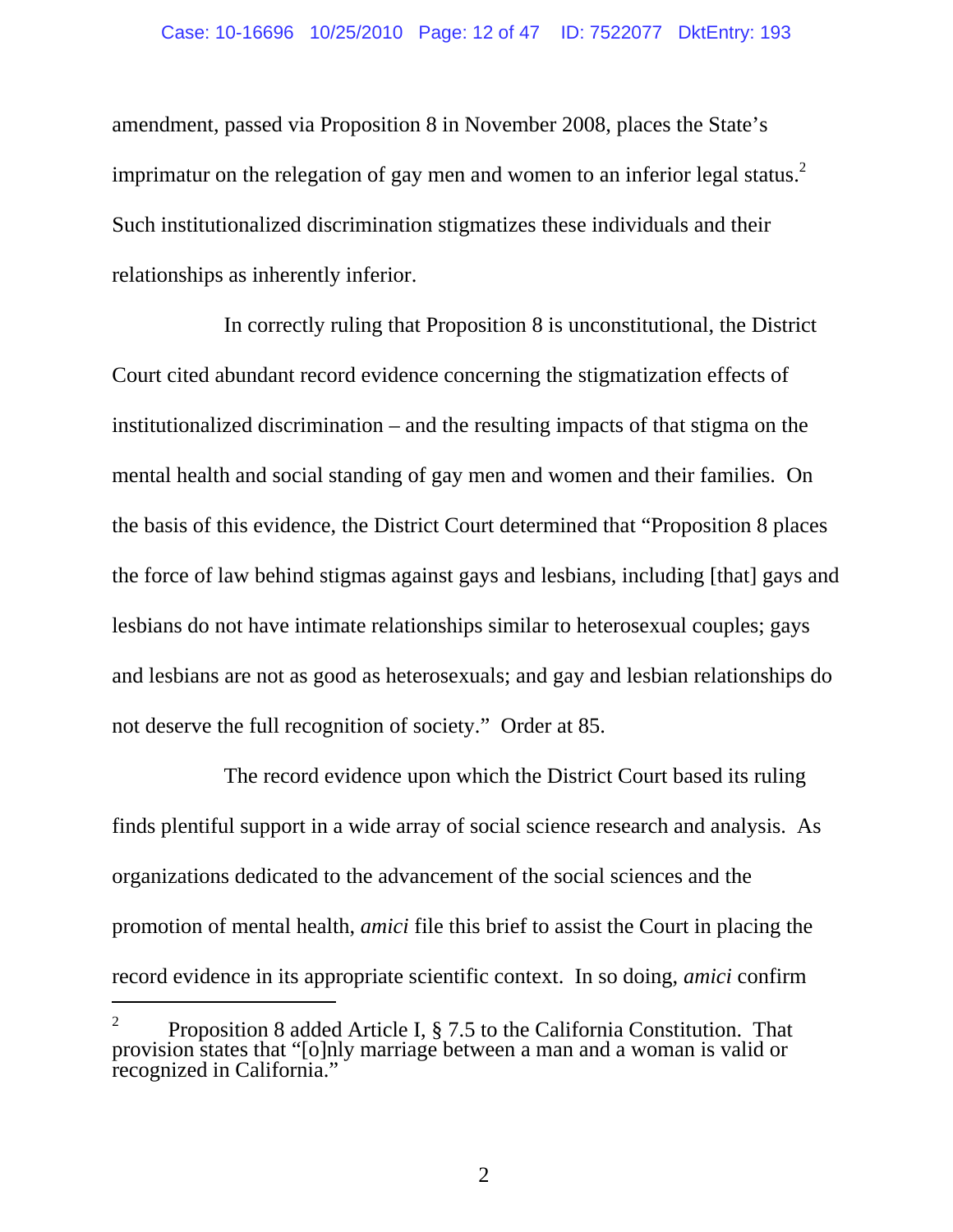that the District Court's ruling was properly based on scientific conclusions drawn from decades of rigorous empirical research in each of their respective disciplines.

#### **ARGUMENT**

In *Brown v. Board of Education*, 347 U.S. 483, 493 (1954), the

Supreme Court found that separating individuals from others solely because of their minority status "generates a feeling of inferiority as to their status in the community that may affect their hearts and minds in a way unlikely ever to be undone." On the basis of this finding, the Court held that "[s]eparate educational facilities" for racial minorities "are inherently unequal." 347 U.S. at 495.

Through its enactment of Proposition 8, the State of California has singled out gay men and women and has prevented them alone from participating in the institution of marriage. By separating this group, solely on the basis of their minority status, the State has done precisely what the Supreme Court condemned in *Brown*. The resultant stigmatizing impact on gay men and women is profound, because "it has the sanction of law" and because the State's policy is "interpreted as denoting the inferiority" of members of the gay community. *Id.* at 494; *see also Heckler v. Mathews*, 465 U.S. 728, 739-40 (1984) (stigmatization "can cause serious non-economic injuries to those persons who are personally denied equal treatment solely because of their membership in a disfavored group" because it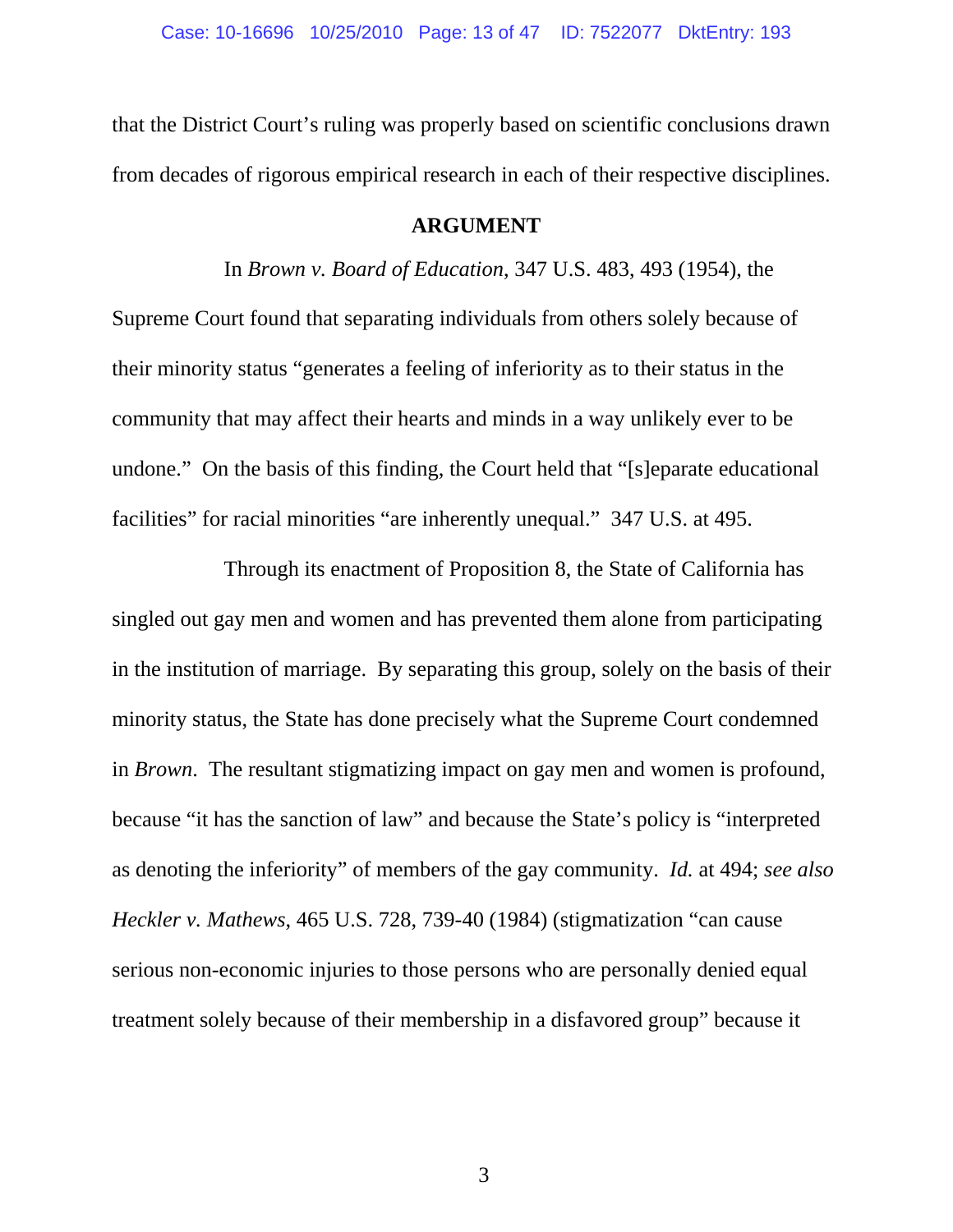#### Case: 10-16696 10/25/2010 Page: 14 of 47 ID: 7522077 DktEntry: 193

denotes them as "inherently inferior" and as "less worthy participants in the political process").

Throughout history, state interference with the ability to marry has been a means of oppression and stigmatization of disfavored groups, serving to degrade whole classes of people by depriving them of the full ability to exercise a fundamental right. *See, e.g.*, *Loving v. Virginia*, 388 U.S. 1 (1967). Just as the anti-miscegenation laws of the past century established state-sponsored stigmatization on the basis of race, Proposition 8 does the same on the basis of sexual orientation.

Research demonstrates that the impact on same-sex couples of the degraded status to which the law relegates their relationships has exactly such adverse stigmatizing effects. Moreover, the substantial social and psychological effects of this stigmatization are borne not only by same-sex couples and individuals, but by their children as well.

# **I. The Stigma Created by the State's Differential Treatment of Gay Men and Women Has Severe Psychological and Social Impacts.**

The concept of "stigma" refers to the phenomenon through which an individual with an attribute that is discredited by his or her society is devalued in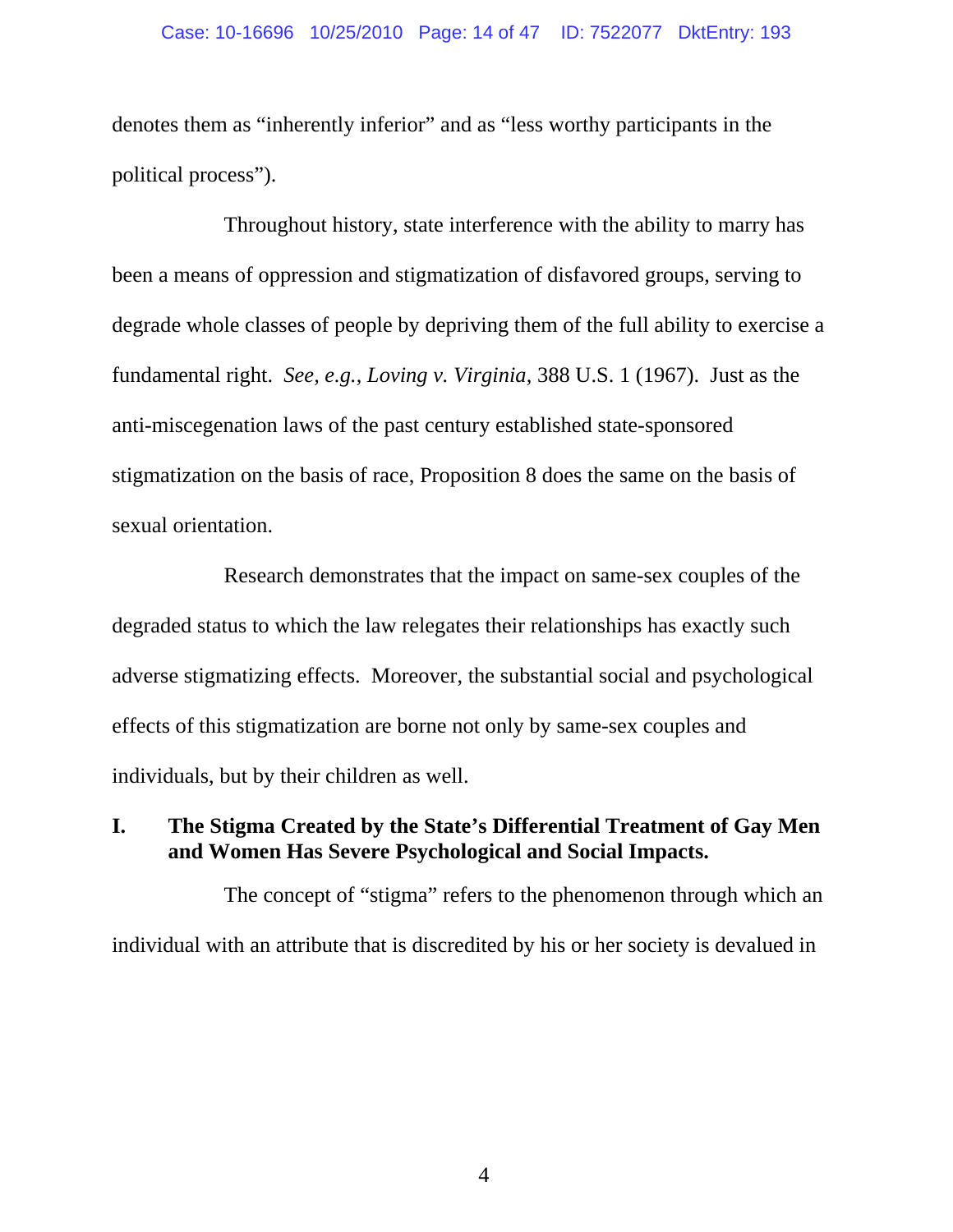society as a result of that attribute.<sup>3</sup> The concept has been the subject of numerous empirical studies and has achieved nearly universal acceptance by social scientists.<sup>4</sup> In modern usage, "stigmatization" refers to an invisible sign of disapproval that permits "insiders" to draw lines around "outsiders." This demarcation permits "insiders" to know who is "in" and who is "out" and allows the group to maintain its solidarity by punishing those who deviate from accepted norms of conduct.<sup>5</sup>

Stigma is not inherent in any particular attribute; rather, it is the

product of a collective social decision directed at individuals who possess an

attribute. It has therefore been characterized as an "undesired differentness."6

Because stigma is a social construct, attributes subject to stigmatization will

change over time and will evolve along with social norms and mores.

Homosexuality in particular generates a type of stigma that remains deeply

l

<sup>3</sup> Trial Tr. at 818-19 (Meyer); *see also* ERVING GOFFMAN, STIGMA: NOTES ON THE MANAGEMENT OF SPOILED IDENTITY 2-3 (1963).

<sup>4</sup> *See, e.g.*, John F. Dovido et al., *Stigma: Introduction and Overview, in* THE SOCIAL PSYCHOLOGY OF STIGMA 1-28 (Heatherton et al. eds., 2000); Brenda Major & Laurie T. O'Brien, *The Social Psychology of Stigma,* 56 ANN. REVIEW PSYCHOLOGY 393, 394-412 (2005).

<sup>5</sup> GERHARD FALK, STIGMA: HOW WE TREAT OUTSIDERS 17-33, 339-40 (2001); *see also* Janet A. Funderburk et al., *Does Attitude Toward Epilepsy Mediate the Relationship Between Perceived Stigma and Mental Health Outcomes in Children with Epilepsy?*, 11 EPILEPSY AND BEHAVIOR 71, 71-72 (2007) ("'stigma exists when elements of labeling, stereotyping, separation, status loss, and discrimination occur together in a power situation that allows them to unfold' [citation]").

<sup>6</sup> Trial Tr. at 2058 (Herek); Goffman, *supra*, at 5.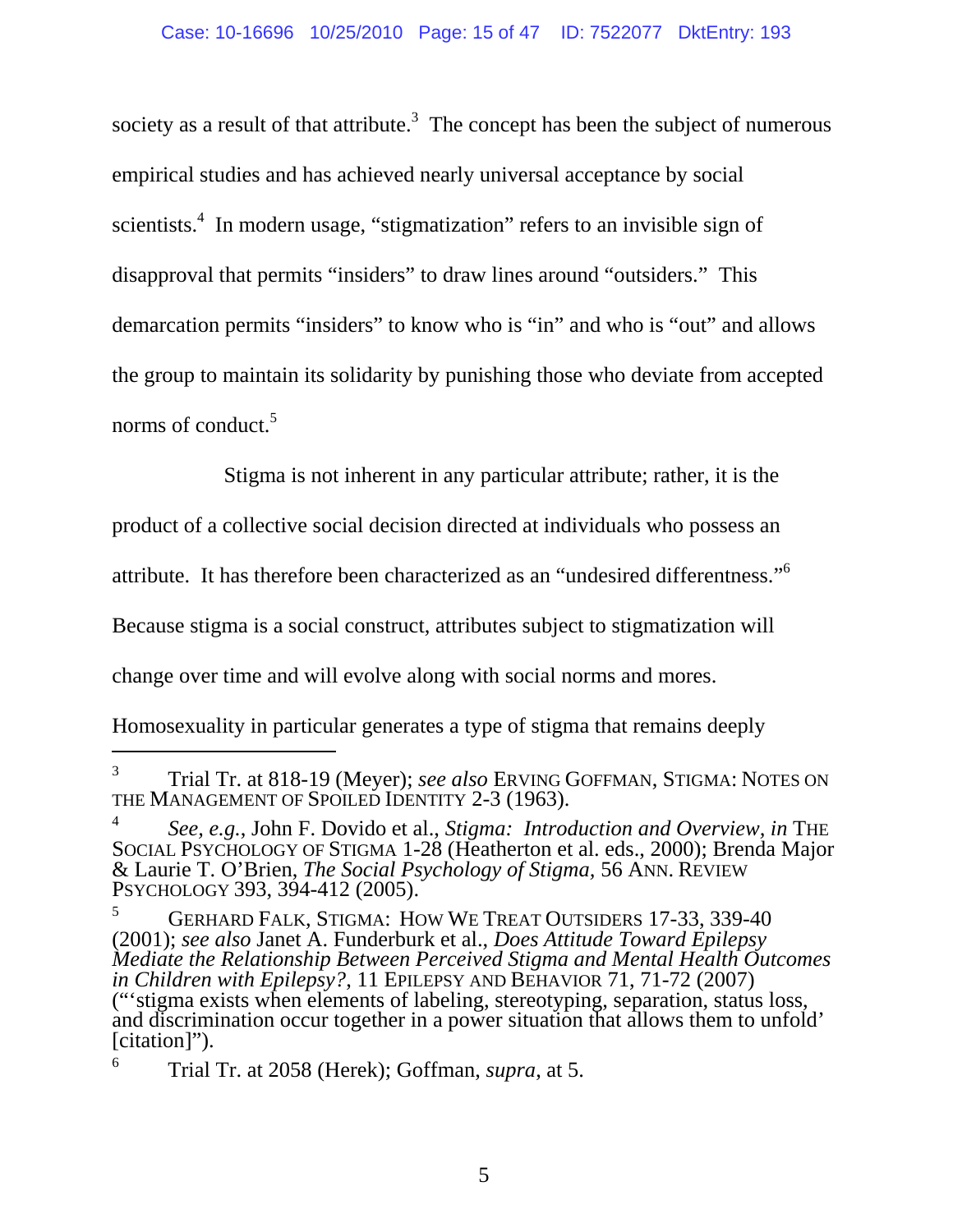embedded in American society today. Indeed, studies have shown that a significant percentage of the American public continues to harbor negative feelings and hostility toward gay men and lesbians.<sup>7</sup> As Professor Gary Segura testified, "[t]here is simply no other person in society who endures the likelihood of being harmed as a consequence of their identity [more] than a gay man or lesbian." Trial Tr. at 1571. The current reality of the prejudice directed toward gay men and women was captured in the trial testimony of Defendant-Intervenor Hak-Shing William Tam, who affirmed his belief that "homosexuals are twelve times more likely to molest children" than heterosexuals (Trial Tr. at 1921) – a proposition that is entirely without scientific or other empirical support.<sup>8</sup>

Stigma can be created and reinforced when the law imposes structural barriers on the ability of disfavored groups to gain access to society's resources.<sup>9</sup> As Professor Gregory Herek testified, "stigma is manifested in the institutions of society," such as when "the law . . . designate[s] certain groups as lacking certain

-

<sup>7</sup> Trial Tr. at 1563-64 (Segura); *see also* Field Research Corporation, *California Opinion Index, A Digest on How the Public Views Gay and Lesbian Rights Issues*, *available at* http://field.com/fieldpollonline/subscribers/COI-06- Mar-Gay-Rights.pdf.

<sup>8</sup> Similarly, Defendants' expert Professor Kenneth Miller conceded on crossexamination that in society "there's a view that homosexuals may certainly undermine traditional families." Trial Tr*.* at 2606. This proposition also lacks any empirical basis.

<sup>9</sup> Trial Tr. at 819 (Meyer).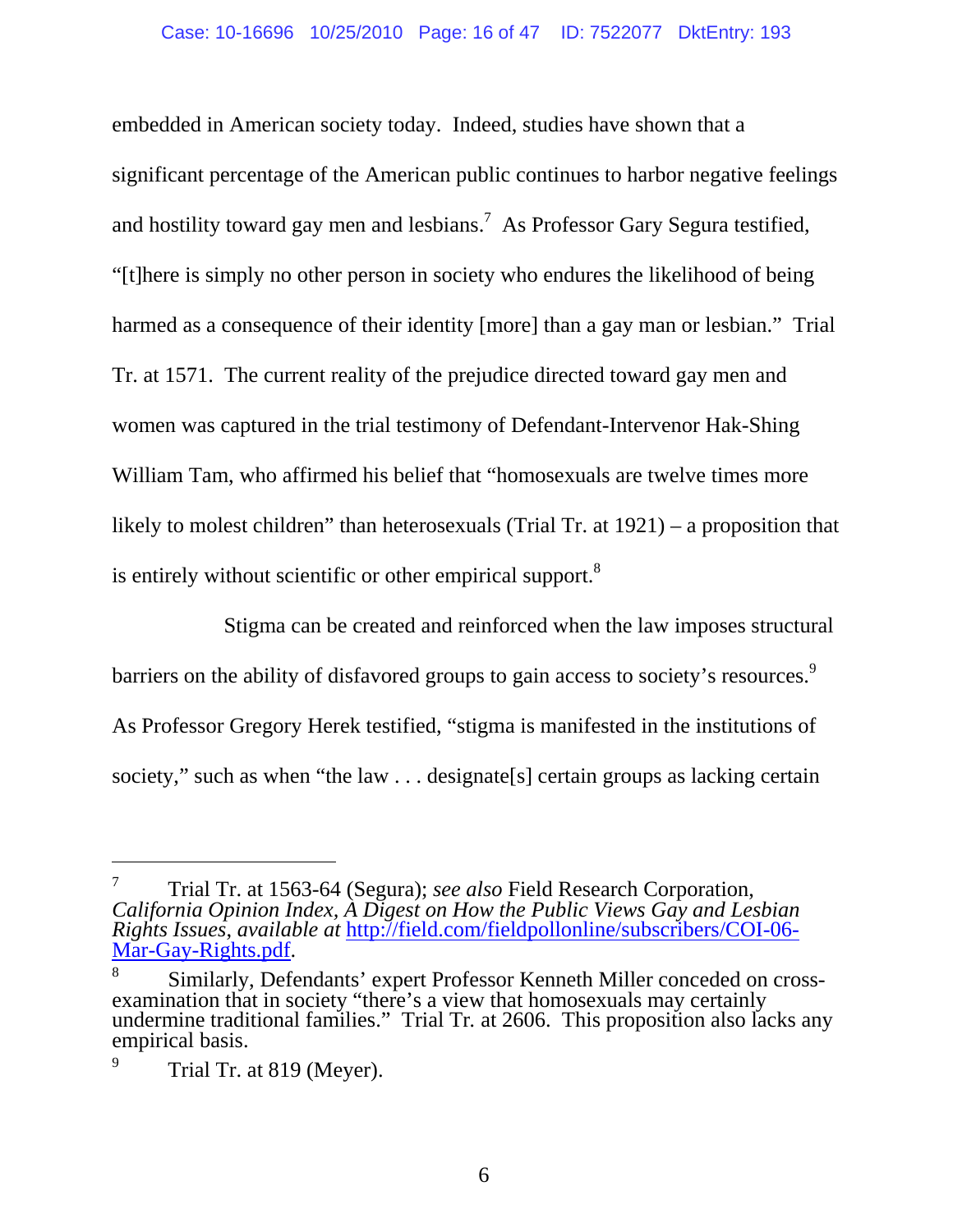resources relative to others." Trial Tr. at  $2051$ .<sup>10</sup> The State-sanctioned demarcation between gay and straight relationships embodied in Proposition 8 creates precisely this kind of stigmatization. Proposition 8 restricts the ability of one group of individuals to participate in an institution that is loaded with social meaning and in which many members of society aspire to participate. *See* Trial Tr. at 827 (Meyer).

As Professor Herek has previously stated in summarizing his

independent research on this issue:

 $\overline{a}$ 

Denying same-sex couples the label of marriage – even if they receive all other rights and privileges conferred by marriage – arguably devalues and delegitimizes these relationships. It conveys a societal judgment that committed intimate relationships with people of the same sex are inferior to heterosexual relationships and that the participants in a same-sex relationship are less deserving of society's recognition than are heterosexual couples. It perpetuates power differentials whereby heterosexuals have greater access than nonheterosexuals to the many resources and benefits bestowed by the institution of marriage. These elements are the crux of stigma. Such stigma affects all homosexual and bisexual persons, not

<sup>&</sup>lt;sup>10</sup> Professor Ilan Meyer also testified about "structural stigmas," which "determine the access that people have to [society's] institutions." Trial Tr. at 820. Proposition 8 is an example of a "structural stigma," because it operates as "a block or a gate toward [the institution of marriage]." Trial Tr. at 826. Accordingly, "Proposition 8, in fact, says that if you are gay or lesbian, you cannot achieve this particular goal." *Id.*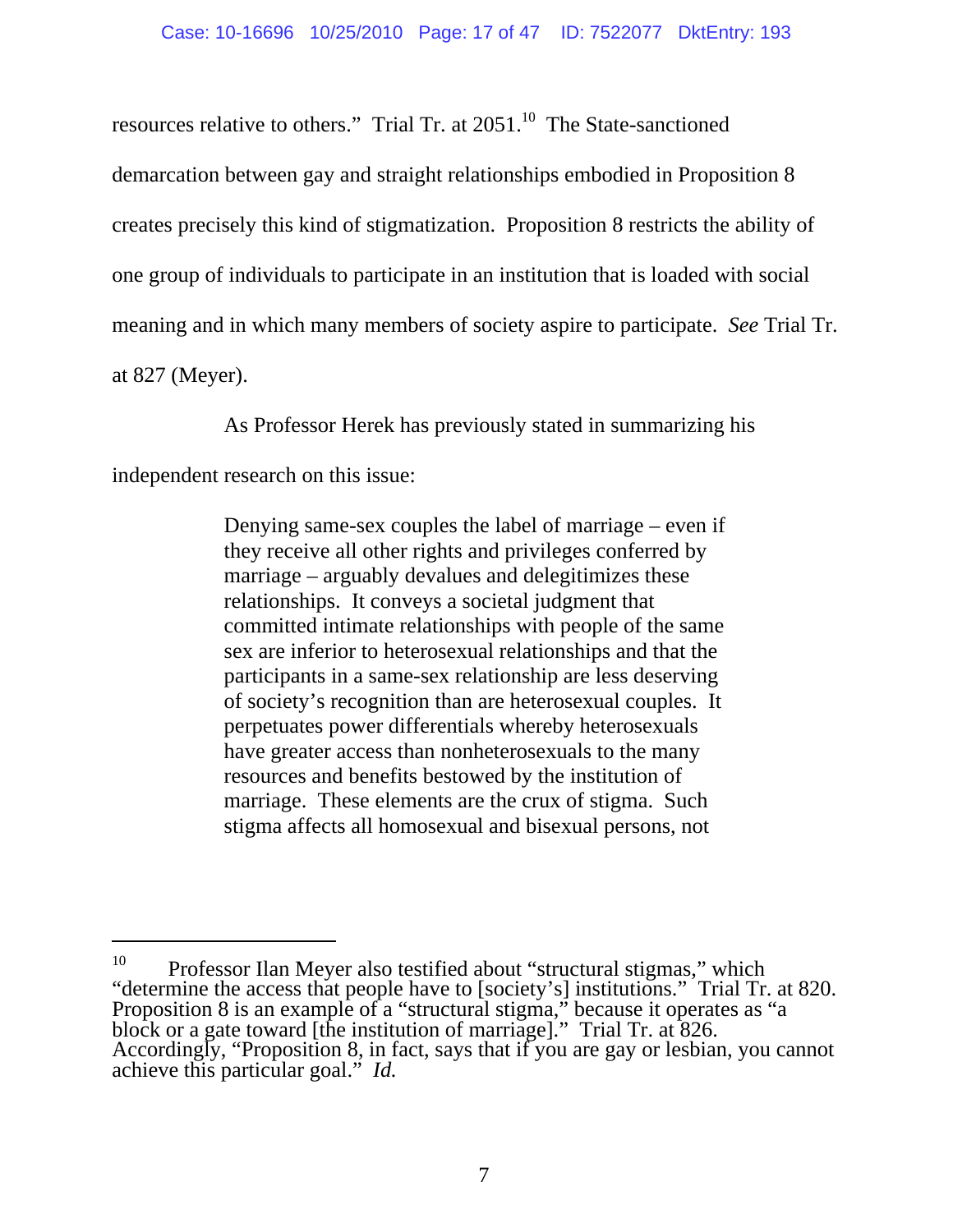only the members of same-sex couples who seek to be married.<sup>11</sup>

An extensive amount of psychiatric, psychological, psychoanalytic,

and sociological research literature has demonstrated the severe adverse

psychological and social effects of stigma.12 This issue was addressed at trial in

the testimony of Professor Meyer concerning the relationship between stigma and

what is known as "minority stress."<sup>13</sup>

For example, experiences that highlight the otherness of a stigmatized

individual impart an added and adverse social meaning to that individual relative to

non-stigmatized individuals.<sup>14</sup> That is, if they call to the fore the attribute that is

the source of the stigmatization, even ostensibly minor events – such as filling out

a form that requests marital status information – can be evocative of past and

<sup>11</sup> Gregory M. Herek, *Legal Recognition of Same-Sex Relationships in the United States - A Social Science Perspective,* 61 AM. PSYCHOLOGIST 607, 617 (2006).

<sup>12</sup> *See, e.g.*, STIGMA AND GROUP INEQUALITY: SOCIAL PSYCHOLOGICAL PERSPECTIVES (Shana Levin & Collette van Laar eds., 2006) (exploring many different effects of stigma); JOHN DOLLARD, CASTE AND CLASS IN A SOUTHERN TOWN 61-96 & generally (3d ed. 1957) (African Americans); B.J. Limandri, *Disclosure of Stigmatizing Conditions: The Discloser's Perspective*, 3 ARCHIVES OF PSYCHIATRIC NURSING 69, 69-74 (1989) (survivors of domestic violence and individuals with HIV or AIDS).

<sup>&</sup>lt;sup>13</sup> Trial Tr. at 828-34, 870-72, 892-93, 975-83 (Meyer). Professor Meyer testified that the term "minority stress" identifies stress that stems from social arrangements such as "prejudice, stigma, and discrimination." *Id.* at 832. There is a strong relationship between minority stress and adverse mental health outcomes in gay and lesbian populations. *Id.* at 870-72, 898-99.

 $14$  Trial Tr. at 838-42 (Meyer).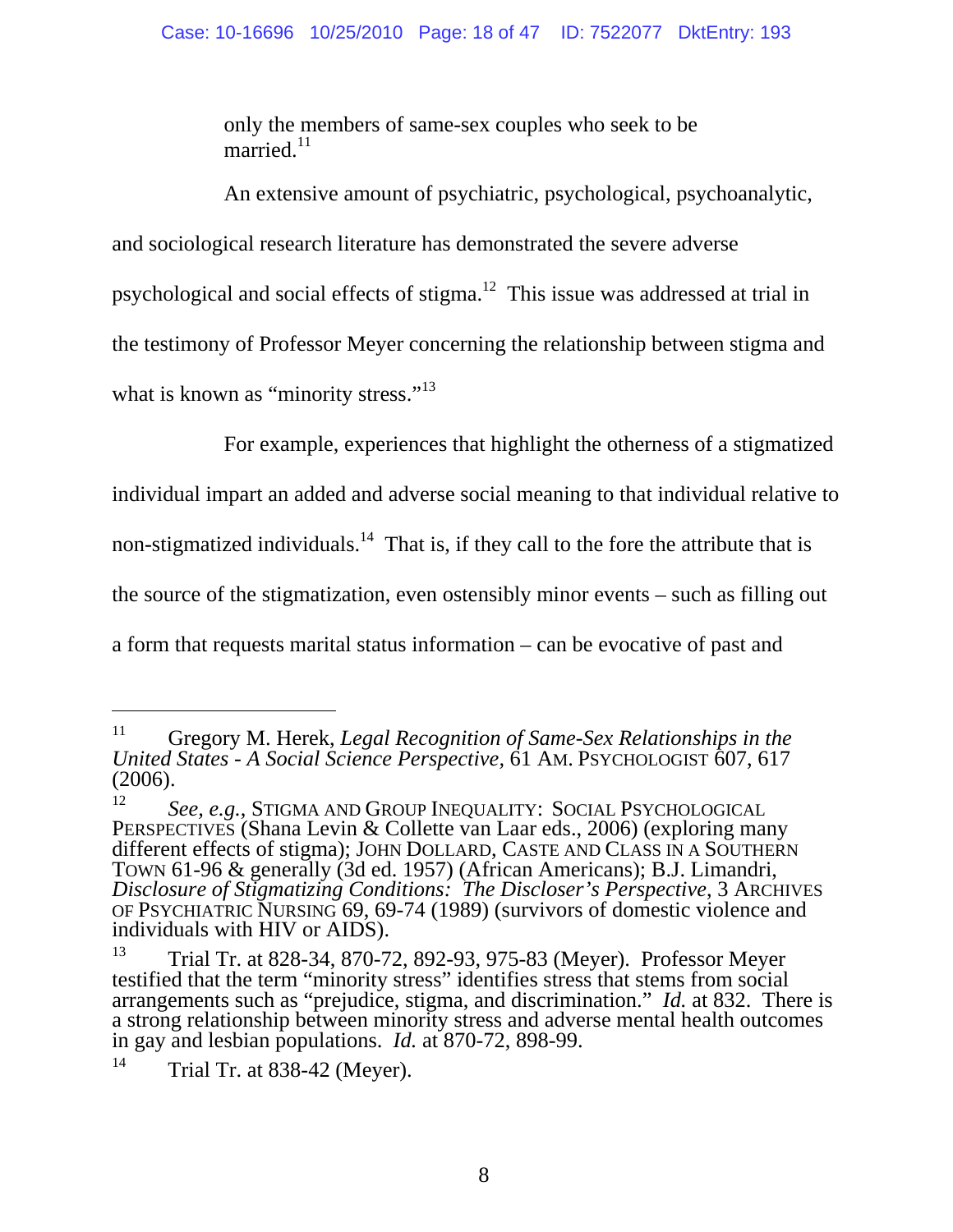present feelings of social disapproval, rejection, and disrespect.<sup>15</sup> Thus, otherwise insignificant events take on outsized mental health consequences because they reinforce the larger stigmatization suffered by gay men and women.

Research confirms that this type of stigma can significantly lower the self-esteem of stigmatized individuals, leading to social withdrawal, decreased expectation for oneself, avoidance of attempts at high achievement, and angry resentment.<sup>16</sup> Stigmatized individuals are known to suffer from expectations of rejection and discrimination, harboring a stressful sense of anticipation that their disapproved-of attribute will trigger an adverse reaction in others.<sup>17</sup>

In the context of same-gender sexual orientation, the deep and

pervasive impacts of stigma are well documented.18 The best data available

-

<sup>&</sup>lt;sup>15</sup> Trial Tr. at 842-43 (Meyer); 175 (Stier).

<sup>16</sup> *See* Anna Scheyett, *The Mark of Madness: Stigma, Serious Mental Illnesses, and Social Work,* 3 SOCIAL WORK IN MENTAL HEALTH 79, 80, 84, 88 (2005) (society's "negative valuation" of the stigmatized individual "is integrated into the individual's sense of self-worth and identity, and result[s] in an inability to exert power or believe in one's ability to participate in society''); Limandri, *supra*, at 69-74 (stigmatized individuals experience shame). The negative impacts of stigma are extended, not just to the individuals who have the stigmatized characteristic, but also to those who are associated with them.  $\check{C}$ .K. Sigelman et al., *Courtesy Stigma: The Social Implications of Associating with a Gay Person*, al., *Courtesy Stigma: The Social Implications of Associating with a Gay Person*, 131 J. SOCIAL PSYCHOLOGY 45, 45-55 (1991); R.M. Puhl & J.D. Latner, *Stigma, Obesity, and the Health of the Nation's Children*, 133 PSYCHOLOGICAL BULL. 557, 567 (2007) (citing study).

<sup>&</sup>lt;sup>17</sup> Trial Tr. at 409-10 (Chauncey); 851-53, SER at 153-55 (Meyer); 1218-19 (Zia).

<sup>18</sup> *See, e.g.*, Ilan H. Meyer, *Prejudice, Social Stress, and Mental Health in Lesbian, Gay, and Bisexual Populations: Conceptual Issues and Research Evidence*, 129 PSYCHOLOGICAL BULL. 674, 674-85 (2003); Linda D. Garnets et al., (continued…)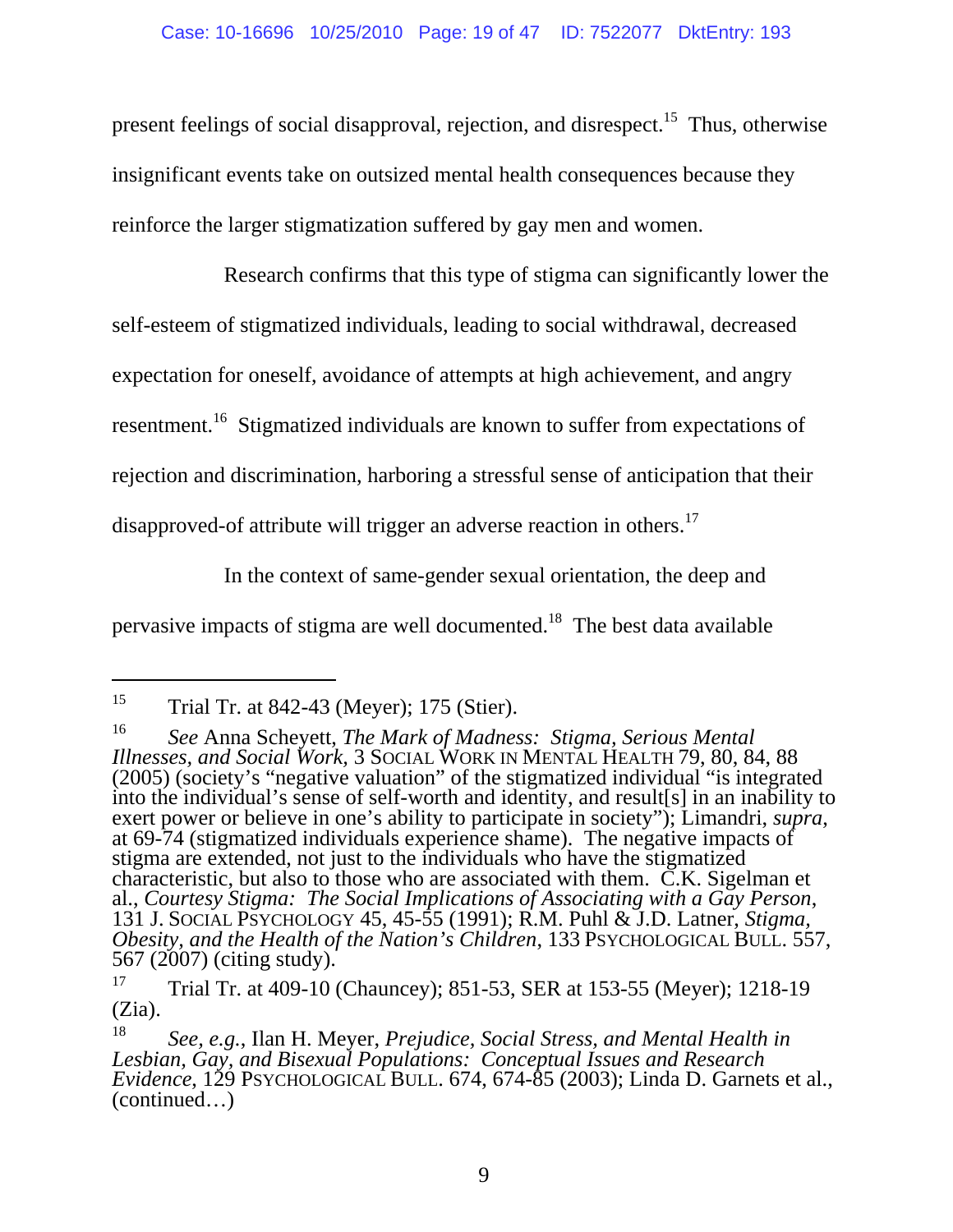#### Case: 10-16696 10/25/2010 Page: 20 of 47 ID: 7522077 DktEntry: 193

demonstrate substantially increased psychological distress among gay men and women.<sup>19</sup> In addition to the stigmatization-related stressors described above, gay men and women experience elevated psychological distress because they are often forced to actively conceal their sexual identity.<sup>20</sup> This is stressful both because it takes active effort to engage in concealing behavior and because the very process of concealment may prevent such individuals from obtaining the positive benefits of, for example, social support services targeted toward gay populations.

Based in part on the sound and comprehensive empirical research that has been conducted on the adverse effects of stigmatization, numerous prominent social sciences organizations, including several *amici*, have issued position statements supporting same-sex marriage and opposing discrimination on the basis of sexual orientation.21

For example, the American Psychoanalytic Association's official position is that discrimination against gay men and women "is having a significant adverse impact on the psychological and social well-being and stability of gay and

l

*Violence and Victimization of Lesbians and Gay Men: Mental Health Consequences*, 5 J. INTERPERSONAL VIOLENCE 366, 369-70 (1990).

<sup>19</sup> Meyer, *Prejudice*, *supra*, at 683-85.

<sup>&</sup>lt;sup>20</sup> Trial Tr. at  $854-60$  (Meyer).

 $21$  At trial, defense witness David Blankenhorn attempted to characterize these position statements as mere "policy statements." Trial Tr. at 2921. Although these statements do reflect the policies of the organizations that made them, they are grounded in extensive empirical research.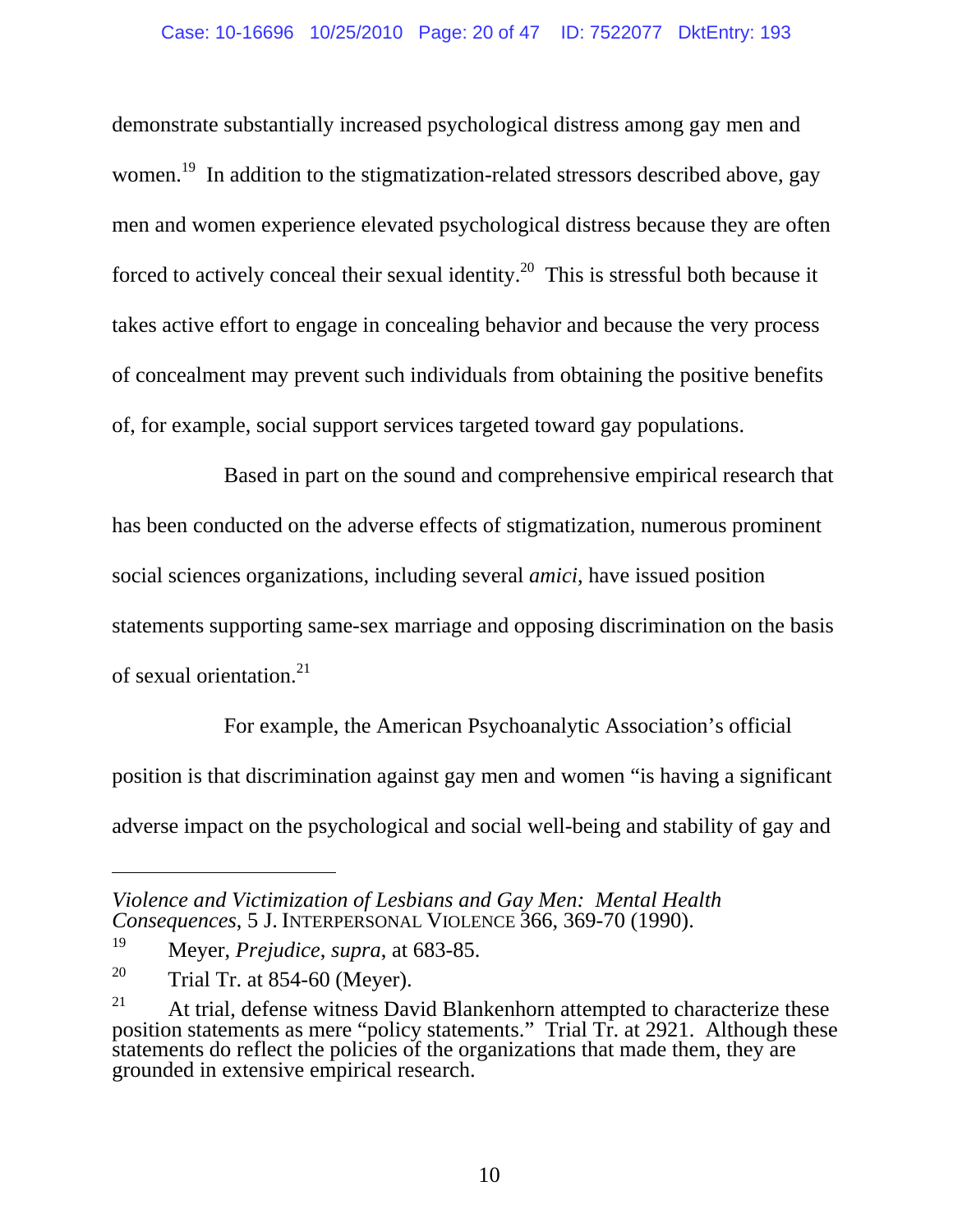lesbian couples, their children and families."<sup>22</sup> This position was supported by an empirically based "Review of Research Relevant to Same-Sex Marriage," which concluded that "[d]iscrimination's detrimental impact on mental health has . . . been well documented in lesbian and gay populations. 'Minority stress' contributes to psychiatric problems and gay and lesbians who report greater levels of stigma and discrimination are more likely to seek psychological treatment."<sup>23</sup>

The American Psychological Association has also issued numerous

evidence-based position statements relevant to gay and lesbian mental health

issues.<sup>24</sup> Its official position holds that "the evidence clearly supports the position

 $\overline{a}$ 

http://www.apa.org/about/governance/council/policy/discriminatory-

<sup>22</sup> American Psychoanalytic Association, *Position Paper on Gay Marriage* (2008), *available at* 

http://www.apsa.org/About\_APsaA/Position\_Statements/Gay\_Marriage.aspx (citing over twenty references); *See also, e.g.*, American Psychiatric Association, *Position Statement: Support of Legal Recognition of Same-Sex Civil Marriage* (2005), *available at*

http://www.psych.org/Departments/EDU/Library/APAOfficialDocumentsandRelat ed/PositionStatements/200502.aspx ("Same-sex couples therefore experience several kinds of state-sanctioned discrimination that can adversely affect the stability of their relationships and their mental health").

<sup>23</sup> American Psychoanalytic Association, *supra* note 22 (citing Joanne DiPlacido, *Minority Stress Among Lesbians, Gay Men, and Bisexuals: A Consequence of Heterosexism, Homophobia, and Stigmatization*, *in* STIGMA AND SEXUAL ORIENTATION: UNDERSTANDING PREJUDICE AGAINST LESBIANS, GAY MEN, AND BISEXUALS 138-59 (Gregory M Herek ed., 1998); Meyer, *Prejudice*, *supra*, at 674-97).

<sup>24</sup> *See, e.g.*, American Psychological Association, *Resolution on Opposing Discriminatory Legislation & Initiatives Aimed at Gay, Lesbian, and Bisexual Persons* (2007), *available at*

legislation.aspx ("legislation and initiative actions [aimed at gay populations] can also result in psychological distress for lesbians, gay men, and bisexual people. Immediate consequences include fear, sadness, alienation, anger, and an increased (continued…)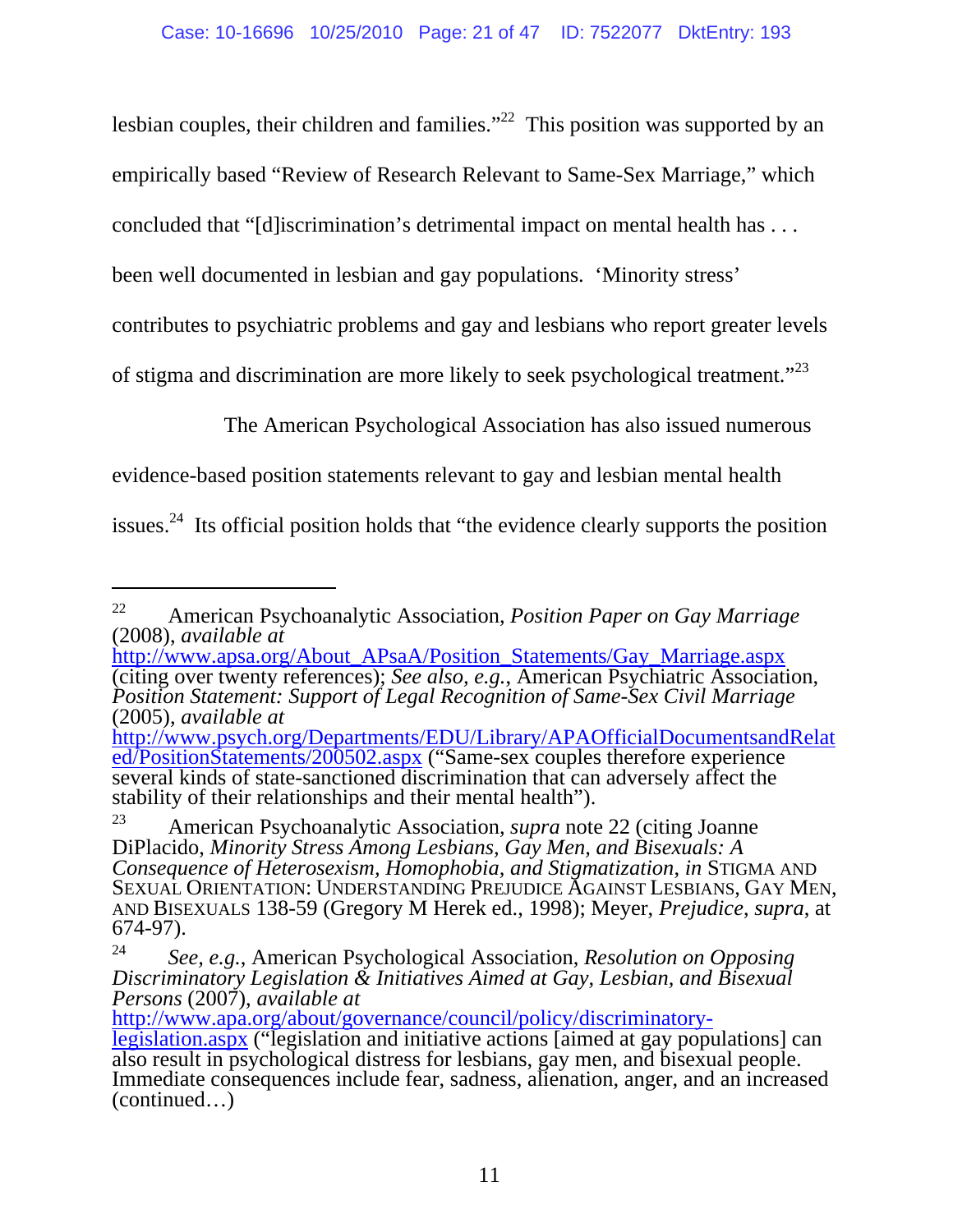#### Case: 10-16696 10/25/2010 Page: 22 of 47 ID: 7522077 DktEntry: 193

that the social stigma, prejudice, discrimination, and violence associated with not having a heterosexual sexual orientation and the hostile and stressful social environments created thereby adversely affect the psychological, physical, social and economic well-being of lesbian, gay, and bisexual individuals."<sup>25</sup>

The heightened levels of psychological distress demonstrated by these comprehensive research findings are especially evident during adolescence.<sup>26</sup> This concept was addressed at trial by Plaintiff Jeffrey Zarrillo, who testified about "how he felt growing up in society with the stereotypes and hate that existed." Trial Tr. at 78-79. Mr. Zarrillo testified that he felt heightened stress as a teenager, resulting from feeling distanced from his heterosexual friends in matters such as dating and sports and from observing the rejection of gay youth in popular culture. *Id.* One of the consequences of experiences such as these is that gay adolescents

-

http://www.apa.org/about/governance/council/policy/marriage.aspx (citing over forty references, including BADGETT¸ MONEY, MYTHS, AND CHANGE, *infra* note 31; S.D. Cochran, J.G. Sullivan, & V.M. Mays, *Prevalence of Mental Disorders,* 

in internalized homophobia. In addition, these actions can increase the degree to which lesbians, gay men, and bisexuals are affected by minority stress").

<sup>25</sup> American Psychological Association, *Policy Statement: Sexual Orientation & Marriage* (2004), *available at*

*Psychological Distress, and Mental Health Service Use Among Lesbian, Gay, and Bisexual Adults in the United States*, 71 J. CONSULTING & CLINICAL PSYCHOLOGY 53-61 (2003); G.M. Herek, J.R. Gillis, & J.C. Cogan, *Psychological Sequelae of Hate Crime Victimization Among Lesbian, Gay, and Bisexual Adults*, 67 J. OF CONSULTING AND CLINICAL PSYCHOLOGY 945-51 (1999); Meyer, *Prejudice*, *supra*, at 674-97).

<sup>26</sup> *See, e.g.*, Trial Exhibit No. PX2338 (JUST THE FACTS COALITION, JUST THE FACTS ABOUT SEXUAL ORIENTATION AND YOUTH: A PRIMER FOR PRINCIPALS, EDUCATORS, AND SCHOOL PERSONNEL (2008)).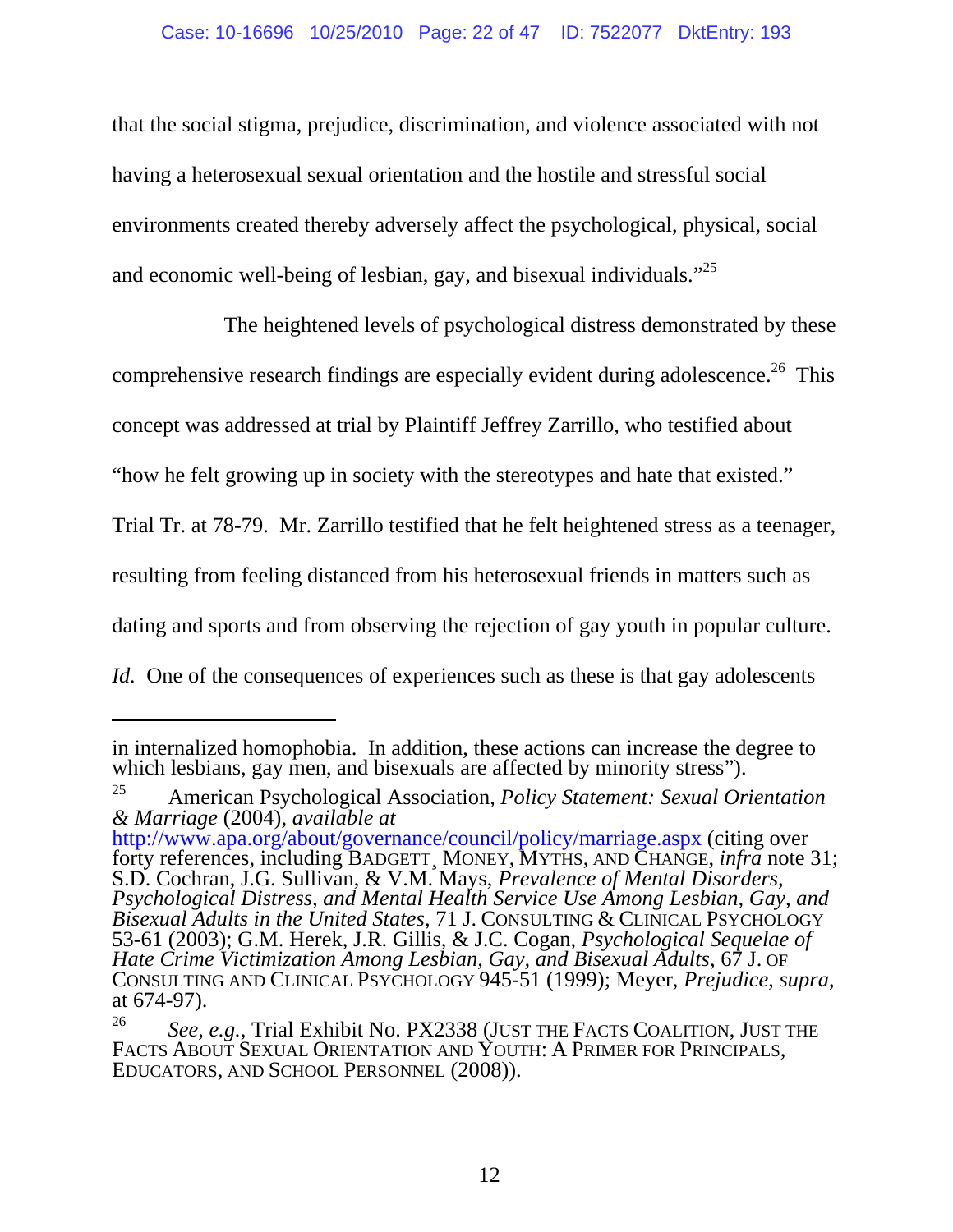#### Case: 10-16696 10/25/2010 Page: 23 of 47 ID: 7522077 DktEntry: 193

have, among other things, a materially greater suicide attempt rate than their peers. This results from the pain of being stigmatized and, ironically, the self-hatred associated with internalizing the social values that led to the stigmatization in the first place.<sup>27</sup> By perpetuating the stigma through its segregation of gay couples into a separate form of legal relationship, the State contributes materially to these harmful, and sometimes tragic, outcomes.

In addition to affirmatively stigmatizing them, the State's refusal to permit gay men and women to marry persons of their choice deprives them of a critical source of affirmation of their lives. Beginning in earliest infancy and continuing throughout one's entire life, the experience of being affirmed by external sources of power and respect promotes psychological well being.<sup>28</sup> The

<sup>27</sup> Trial Tr. at 865, 872, 877 (Meyer); *see also* Meyer, *Prejudice*, *supra*, at 684- 85; Richard A. Isay, *On the Analytic Therapy of Homosexual Men*, 40 PSYCHOANALYTIC STUDY OF THE CHILD 235, 250-52 (1985); Richard A. Isay, *The Development of Sexual Identity in Homosexual Men, 41 PSYCHOANALYTIC STUDY* OF THE CHILD 467, 474, 487 (1986); Jack Drescher, *Psychoanalytic Therapy & the Gay Man* 257-91 (1998); Garnets, *supra*, at 369-70.

<sup>&</sup>lt;sup>28</sup> DANIEL N. STERN, THE INTERPERSONAL WORLD OF THE INFANT: A VIEW FROM PSYCHOANALYSIS AND DEVELOPMENTAL PSYCHOLOGY 72-76, 101-11, 138- 61 (1985); ROBERT M. GALATZER-LEVY & BERTRAM J. COHLER, THE ESSENTIAL OTHER: A DEVELOPMENTAL PSYCHOLOGY OF THE SELF 61-63, 136-37, 189-95 (1993); THOMAS J. COTTLE, A SENSE OF SELF: THE WORK OF AFFIRMATION 166 & generally (2003); Anna Ornstein, *A Developmental Perspective on the Sense of Power, Self-Esteem, and Destructive Aggression*, 25 ANN. PSYCHOANALYSIS 145, 150 (1997).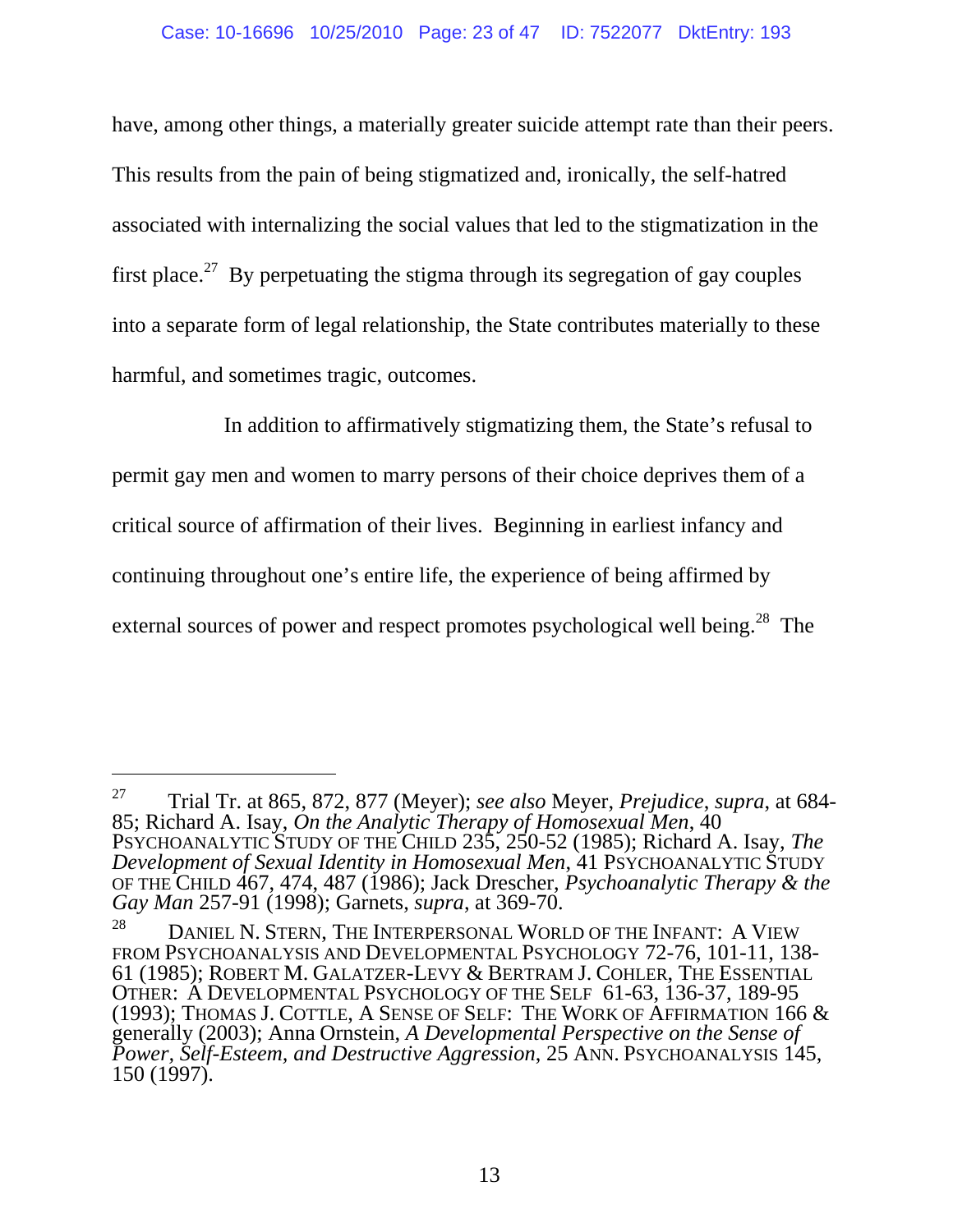absence of such affirmation is associated with emotional pain and may lead to significant psychological difficulties.<sup>29</sup>

At trial, numerous witnesses testified to their personal experiences with the absence of affirmation for themselves and their relationships. Plaintiff Kristin Perry stated that the State's disapproval of same-sex marriage confirmed her sense that "when you're gay, you think you don't really deserve things." Trial Tr. at 146. Similarly, Plaintiff Jeffrey Zarrillo testified that California's actions have "relegate[d him] to a level of second class citizenship." Trial Tr. at 82, SER at 93. The de facto consequence of the State's failure to give gay men and women the same positive affirmation it affords to heterosexuals is that such individuals are left with a harmful sense of unworthiness vis-à-vis other members of society. In effect, the withholding of affirmation itself reinforces the overall stigmatization imposed upon and felt by members of the gay population.

The impact of this deprivation is, again, particularly acute for younger people. Like all children, youngsters who have a gay or lesbian predisposition

-

<sup>29</sup> Heinz Kohut, *Forms and Transformations of Narcissism*, 14 J. AM. PSYCHOANALYTIC ASSN. 243, 245-48 (1966); Heinz Kohut, *The Psychoanalytic Treatment of Narcissistic Personality Disorders: Outline of a Systematic*  Approach, 23 PSYCHOANALYTIC STUDY OF THE CHILD 86, 88-89 (1968); Ornstein, *supra*, at 150. Affirmation has been shown to buffer the effects of negative attitudes toward oneself that may stem from a homosexual orientation. Vincent F. Bonfitto, *The Formation of Gay and Lesbian Identity and Community in the Connecticut River Valley of Western Massachusetts, 1900-1970*, 33 J. HOMOSEX. 69, 88-93 (1997).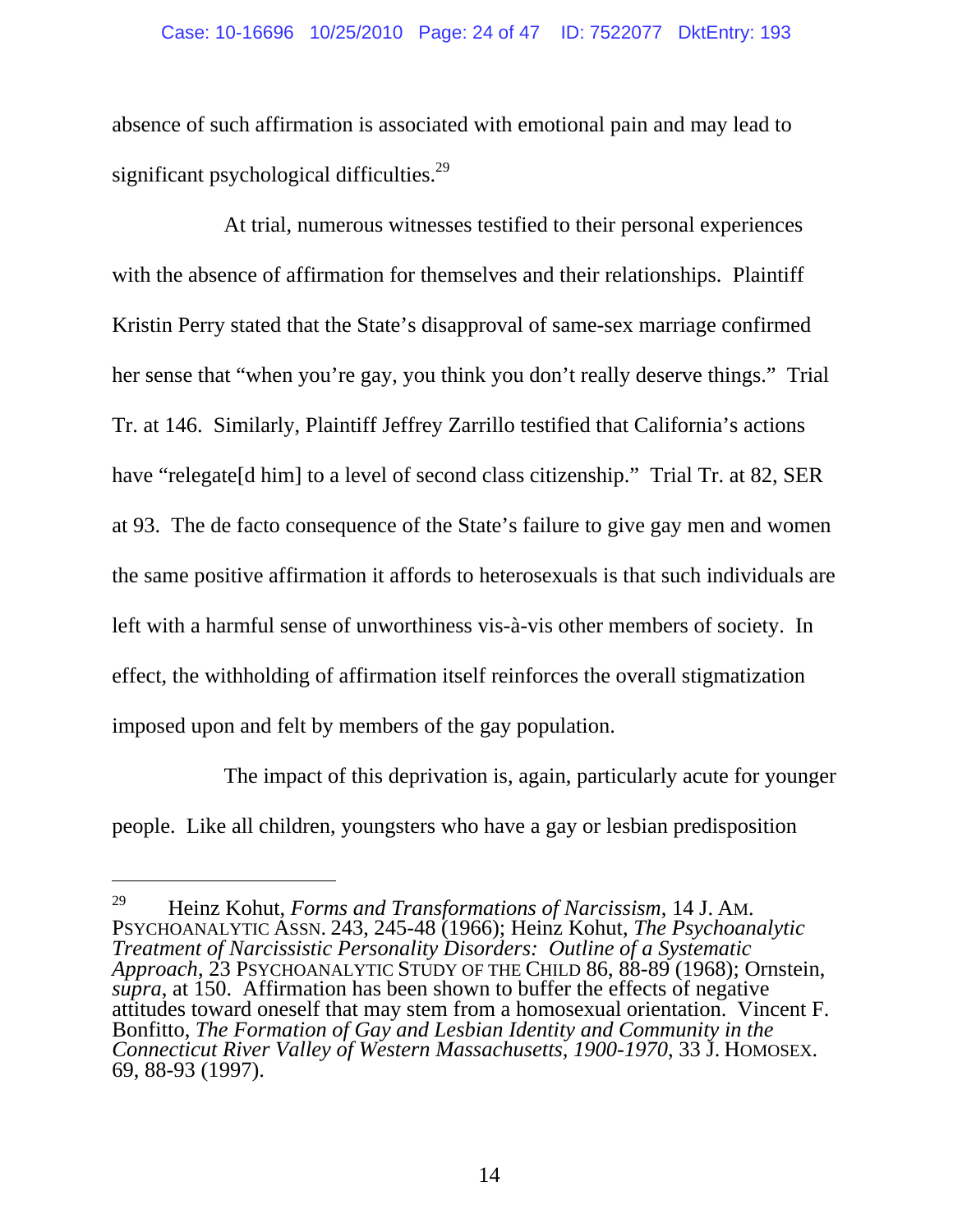spend considerable time imagining what their lives will be like when they "grow up." These psychologically important ideas include images of the stable romantic relationships and families they will create as adults. Such ideas are important to the mental health of children, because they help establish a positive personal identity and serve to motivate socially adaptive behaviors (such as doing well at school) and to facilitate turning these dreams into realities.<sup>30</sup> As Professor Meyer testified at trial, "[g]ay and lesbian youth ha[ve] a harder time projecting to the future because they have learned [the] kind of negative attitudes" associated with internalized homophobia. Trial Tr. at 868.

These children, like their heterosexually oriented peers, dream of marriage (and are encouraged by society to do so) but under the current legal regime they cannot see concrete models of how this dream can be actualized. The unavailability of marriage consistent with their sexual orientation thus enhances the psychological burden borne by gay youth. During the trial, this general proposition was given personal meaning by Plaintiff Kristin Perry. When asked why the institution of marriage was important to her, Ms. Perry replied, "I have

l

<sup>30</sup> Janet W. Astington, *Narrative and the Child's Theory of Mind*, *in*  NARRATIVE THOUGHT AND NARRATIVE LANGUAGE 151-71 (Bruce Britton & Anthony Pellegrini eds., 1990); Bertram Cohler & M. Freeman, *Psychoanalysis and the Developmental Narrative, in THE COURSE OF LIFE 126-27, 146, 153-56* (George Pollock & Stanley Greenspan eds., vol. 5 1993); PEGGY J. MILLER ET AL., Narrative Practices and the Social Construction of Self in Childhood, 17 AM.<br>ETHNOLOGIST 292, 304-06 (1990); PAUL RICOEUR, HERMENEUTICS & THE HUMAN SCIENCES 274-96 (John Thompson ed., 2006).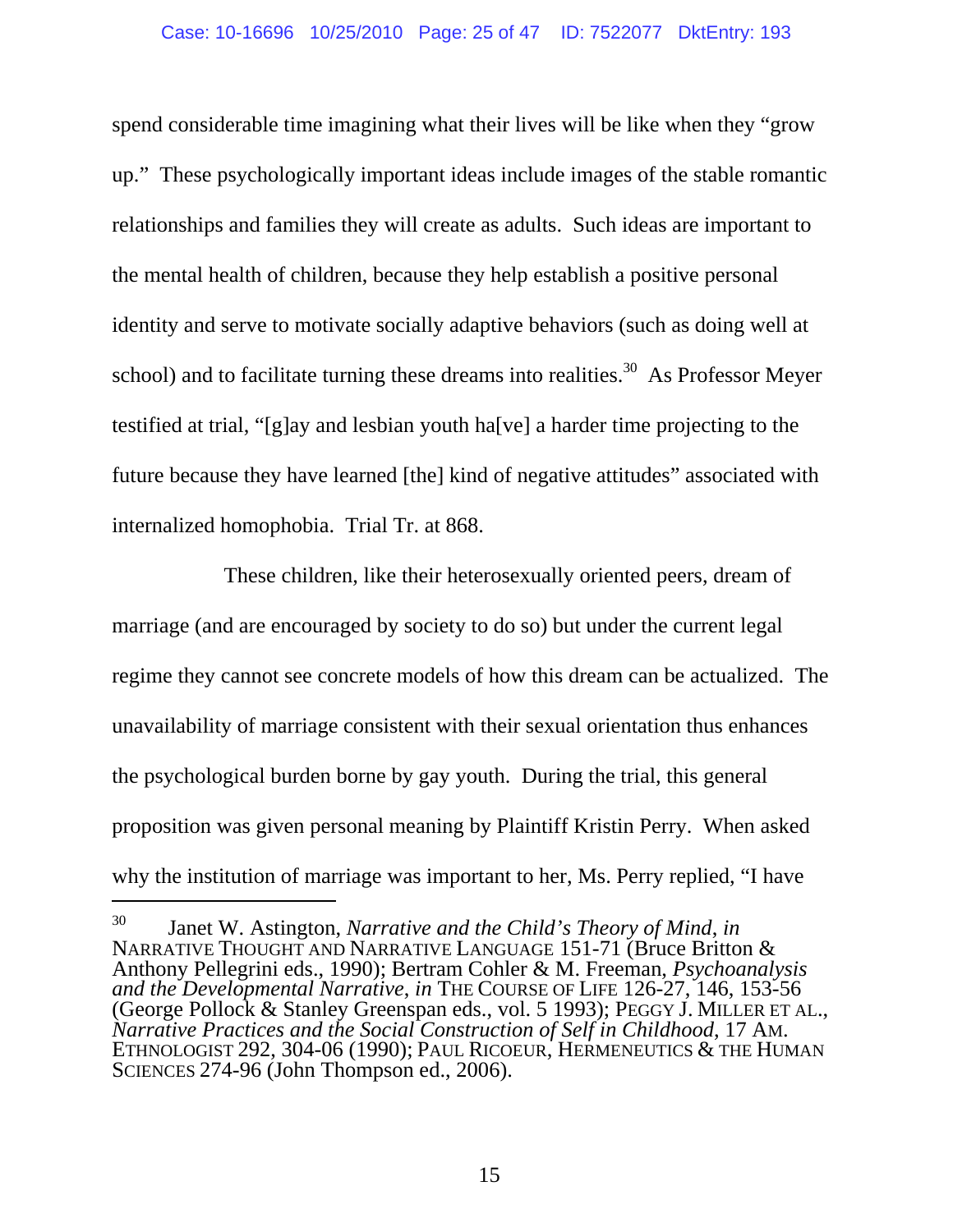#### Case: 10-16696 10/25/2010 Page: 26 of 47 ID: 7522077 DktEntry: 193

never really let myself want it until now. Growing up as a lesbian, you don't let yourself want it, because everyone tells you you are never going to have it." Trial Tr. at 142.

Overall, the severe social and psychological consequences of the stigma placed upon gay men and women by society were emphasized time and again throughout the trial by the testimony of individuals who experienced those effects. These witnesses used words and phrases such as: "ashamed;" "relegated to a corner;" "demoniz[ed];" "fear;" "community . . . threat;" "second class citizen;" "not good enough;" "mocked and made fun of and disparaged;" "outraged and hurt . . . and humiliated;" object of "pity;" lack "of inclusion;" and "invalidated . . . as human beings." Trial Tr. at 82, SER at 93; 94; 100; 114; 147; 150; 168; 175; 1232. These are verbal embodiments of the stigma placed on gay men and women in our society – a stigma that is reinforced and enhanced when the government itself discriminates against them.

Through the constitutional embodiment of discrimination established by Proposition 8, the State of California has sent a message to members of the gay community that they must continue to wear a State-sponsored badge of dishonor. As a result, members of this population will remain stigmatized and will continue to endure the psychological and social burdens of that stigmatization.

16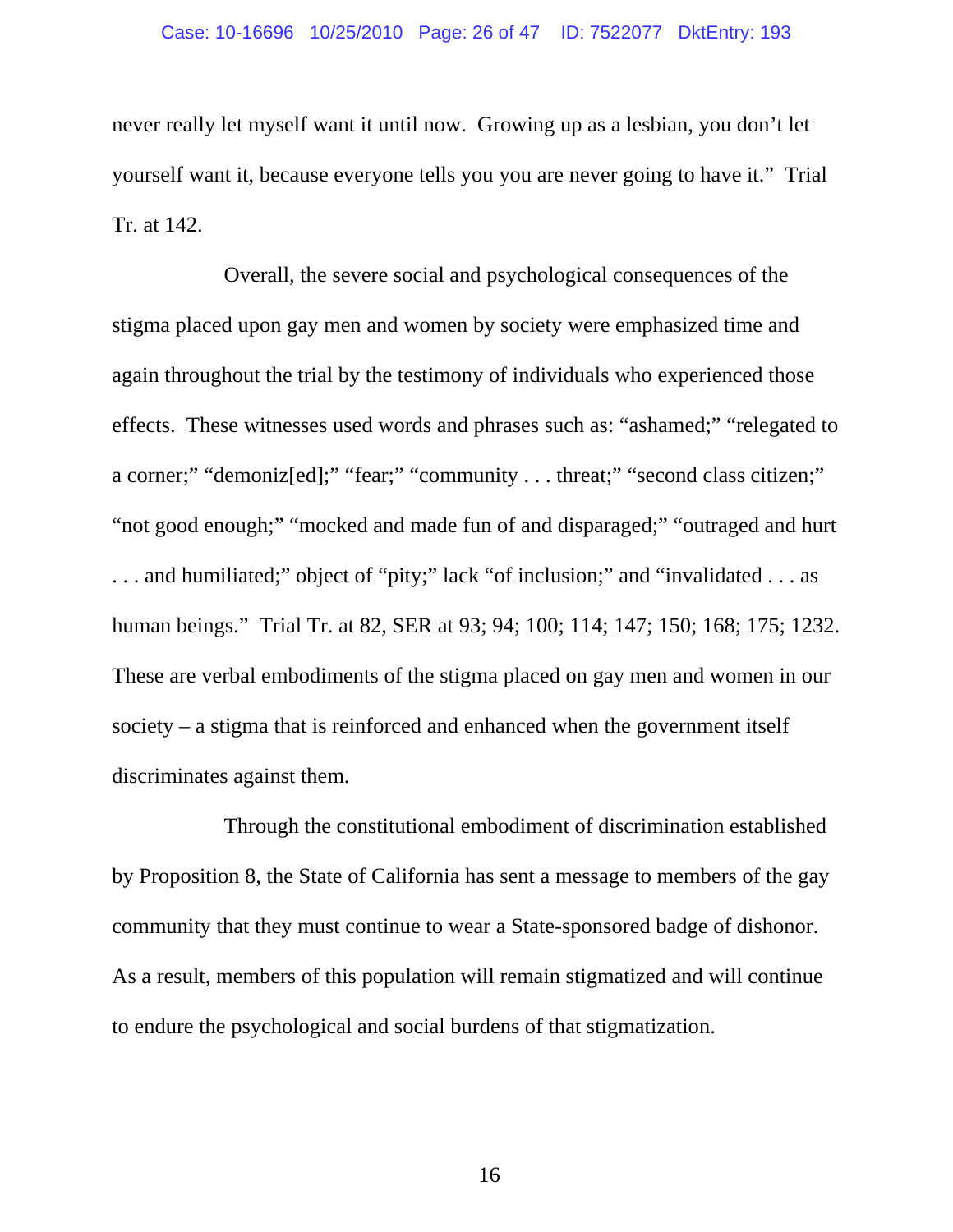# **II. Singling Out Gay Men and Women as Ineligible for the Institution of Marriage Invites the Public to Discriminate Against Them.**

Decades of research have confirmed that stigmatized people are

ostracized, devalued, rejected, scorned, and shunned, experiencing discrimination,

insults, attacks, and even murder.<sup>31</sup> This is particularly true for gay men and

women, a stigmatized group that has suffered a well-documented history of

ostracization, discrimination, and violence.<sup>32</sup>

l

By establishing and perpetuating a regime in which separate treatment

of same-sex couples is not only condoned, but enshrined as a matter of California

constitutional law, the government encourages disparate treatment of gay men and

women by the broader society and fosters a climate in which such treatment

thrives.<sup>33</sup> As San Diego Mayor Jerry Sanders testified, "if government tolerates

<sup>31</sup> *See, e.g.*, Dovido, *supra*, at 1-24; Falk, *supra*, at 17-35; Dollard, *supra*, at 61-96; *see also* Scheyett, *supra*, at 87 (citing studies demonstrating links between stigma and discrimination in housing, the workplace, and the criminal justice system); M.V. LEE BADGETT, MONEY, MYTHS, AND CHANGE: THE ECONOMIC LIVES OF LESBIANS AND GAY MEN 9 (2001) (describing economic impact of being seen as member of disfavored group); Gregory Herek et al., *Psychological Sequelae of Hate-Crime Victimization Among Lesbian, Gay, and Bisexual Adults*, 67 J. CONSULTING AND CLINICAL PSYCHOLOGY 945, 947-48 (1999).

<sup>32</sup> Trial Tr. at 361, SER at 130 (Chauncey); *see also* Meyer, *Prejudice*, *supra*, at 680; Herek, *Legal Recognition*, *supra,* at 617; Kevin T. Berrill & Gregory M. Herek, *Primary and Secondary Victimization in Anti-Gay Hate Crimes*, 5 J. INTERPERSONAL VIOLENCE 401, 410 (1990); Gregory M. Herek, *The Context of Anti-Gay Violence*: *Notes on Cultural and Psychological Heterosexism*, 5 J. INTERPERSONAL VIOLENCE 316, 323-26 (1990).

<sup>33</sup> *See* Gregory M. Herek, *Hate Crimes Against Lesbians and Gay Men*, 44 AM. PSYCHOLOGIST 948, 949 (1989) (describing antigay hate crimes as a "logical outgrowth" of a climate of government intolerance, which "fosters" violent (continued…)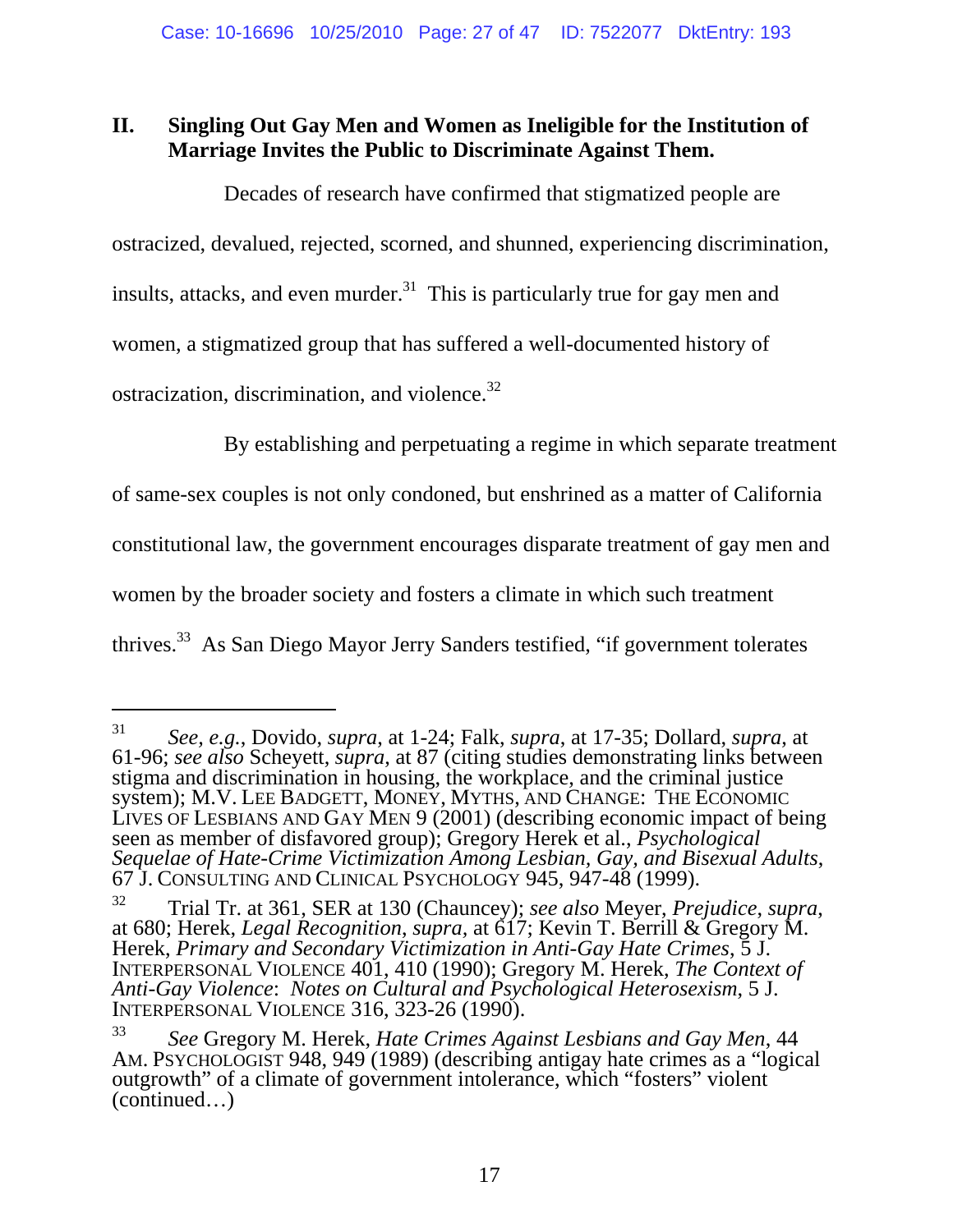#### Case: 10-16696 10/25/2010 Page: 28 of 47 ID: 7522077 DktEntry: 193

discrimination against anyone for any reason, it becomes an excuse for the public to do exactly the same thing." Trial Tr. at 1276. The District Court concurred, finding that "Proposition 8 singles out gays and lesbians and legitimates their unequal treatment [and] perpetuates" stereotypes against them. Order at 93.

The reason that government action affects private behavior is clear: "laws send cultural messages; they *give permission*."34 As noted by Professor Herek, when they operate as "structural stigma," laws "identif[y] which members of society are devalued [and give] a level of permission to attack or denigrate particular groups." Trial Tr. at 2053. The result is that the State is a "major factor in creating [the] social environment that [is] prejudicial or stigmatizing." Trial Tr. at 880 (Meyer).

It follows that when California separates same-sex couples, it gives the public permission to view gay men and women as separate and different, fueling prejudice and discrimination against them. *See Lawrence v. Texas* 539 U.S. 558, 575 (2003) ("When homosexual conduct is made criminal by the law of

-

behavior); Meyer, *Prejudice*, *supra*, at 680 (stating that abuses against gay men and women are "sanctioned by governments and societies through formal mechanisms such as discriminatory laws and informal mechanisms, including prejudice"); Gregory M. Herek, *The Psychology of Sexual Prejudice*, 9 CURRENT DIRECTIONS IN PSYCHOLOGICAL SCIENCE 19, 21 (Feb. 2000).

<sup>34</sup> Nancy Levit, *A Different Kind of Sameness: Beyond Formal Equality and Antisubordination Strategies in Gay Legal Theory*, 61 OHIO ST. L.J. 867, 879 (2000) (emphasis in original); *see also* Limandri, *supra*, at 70 ("Societal messages that some behaviors or conditions are taboo become[ ] manifested in discrimination").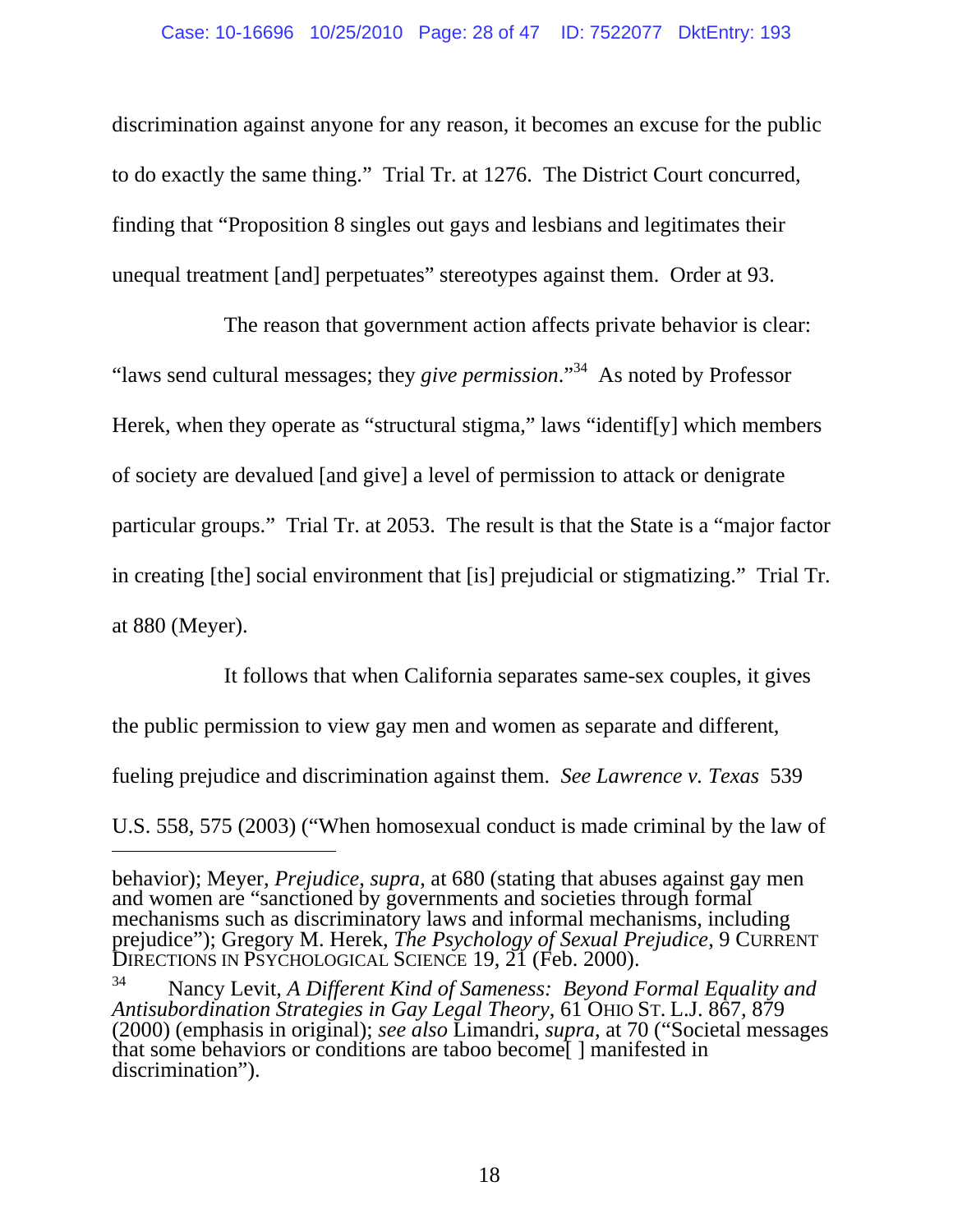the State, that declaration in and of itself is an invitation to subject homosexual persons to discrimination both in the public and in the private spheres."). As Professor George Chauncey testified at trial, the "most significant" aspect of the long history of anti-gay actions on the part of governments is that such actions have given "the imprimatur of . . . government officials to . . . images of stereotypes of homosexuals." Trial Tr. at 405.

By giving same-sex committed relationships a different legal status,

segregated from that enjoyed by opposite-sex relationships, the State conveys a

message that relationships with people of the same sex are different and, implicitly,

inferior.<sup>35</sup> The public listens to this message and understands that gay men and

women are not, in the eyes of the government, worthy of equal participation in all

of society's institutions.<sup>36</sup> Professor Meyer touched on this issue when he testified

that, in addition to sending the message that "gay relationships . . . are of secondary

<sup>35</sup> *See* Herek, *Legal Recognition*, *supra*, at 617.

<sup>36</sup> Conversely, as Defendants' expert David Blankenhorn admitted at trial, placing same-sex relationships on equal legal footing with heterosexual relationships would undermine this broad sense that gay men and women are unequal. Mr. Blankenhorn agreed that "[s]ame-sex marriage would signify greater social acceptance of homosexual love and the worth and validity of same-sex intimate relationships." Trial Tr. at 2850. Moreover, Mr. Blankenhorn agreed that "[g]ay marriage might contribute over time to a decline in anti-gay prejudice. . . ." Trial Tr. at 2851. Mr. Blankenhorn also conceded his belief that "today the principle of equal human dignity must apply to gay and lesbian persons. In that sense, insofar as we are a nation founded on this principle, we would be *more* American on the day we permitted same-sex marriage than we were on the day before." Trial Exhibit No. DIX0956 (DAVID BLANKENHORN, THE FUTURE OF MARRIAGE (2007) (emphasis in original)); *see also* Trial Tr. at 2805 (Blankenhorn).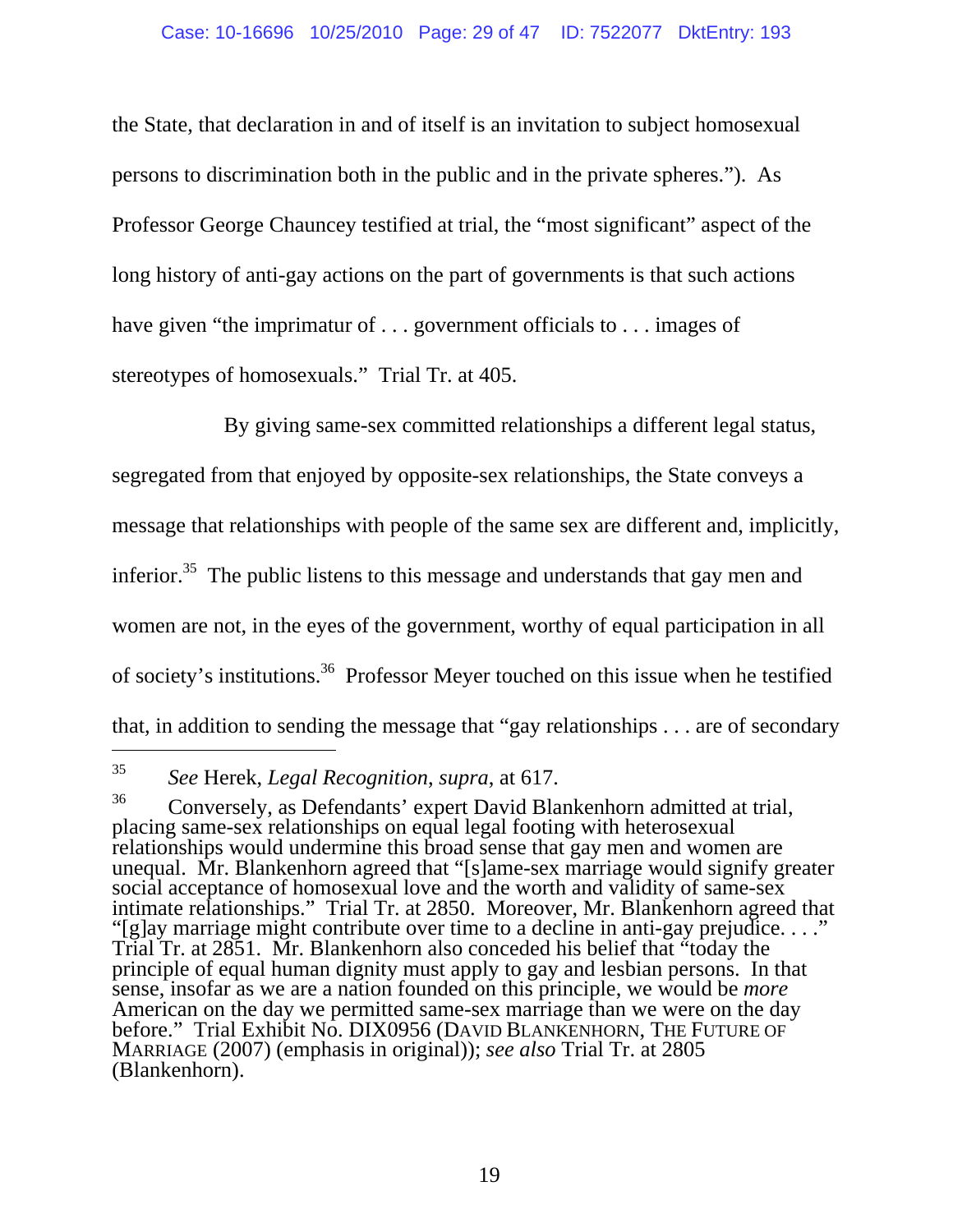#### Case: 10-16696 10/25/2010 Page: 30 of 47 ID: 7522077 DktEntry: 193

value," Proposition 8 "sends a strong message about the values of the State," which "would . . . encourage or at least is consistent with holding prejudicial attitudes." Trial Tr. at 854, SER at 156. In other words, Proposition 8 sends a State-sponsored "message" that "it is okay to reject" gay individuals and same-sex relationships. Trial Tr. at 863 (Meyer). The resulting stigma attaches, not only to same-sex couples who seek to be married, but to all gay men and women, regardless of their relationship status or desire to marry.<sup>37</sup>

The long history of official government harassment and discrimination directed at gay men and women – and of the parallel discrimination inflicted by private parties – was discussed at length at trial and in other briefs to this Court and need not be repeated here.<sup>38</sup> Significantly, the link between the State's policy of segregation of gay couples and discriminatory private conduct continues today, even though in virtually every context other than the one at issue here, California law condemns discrimination against gay men and women.<sup>39</sup> Yet,

<sup>37</sup> Herek, *Legal Recognition*, *supra*, at 617.

<sup>38</sup> *See, e.g.*, Trial Testimony of Prof. George Chauncey, Trial Tr. at 357-442.

<sup>39</sup> *See, e.g.*, Cal. Civ. Code, § 51 (equal accommodation in business establishments); *id.*, § 51.7 (violence based on sexual orientation); Cal. Code Civ. Proc., § 204 (jury service); Cal. Ed. Code, § 220 (State-funded educational institutions); *id.*, § 32228 (hate violence in schools); Cal. Gov. Code, § 11135 (State-funded programs); *id.*, §§ 12921, 12940 (employment); *id.*, §§ 12921, 12955 (housing); Cal. Health & Saf. Code, § 1365.5 (contract availability or terms); *id.*, § 1586.7 (adult day care centers); Cal. Ins. Code, § 10140 (life and disability insurance); Cal. Lab. Code, § 1735 (contractors); *id.*, § 4600.6 (workers' compensation); Cal. Pen. Code, §§ 422.55, 422.6 (hate crimes); Cal. Welf. & Inst. (continued…)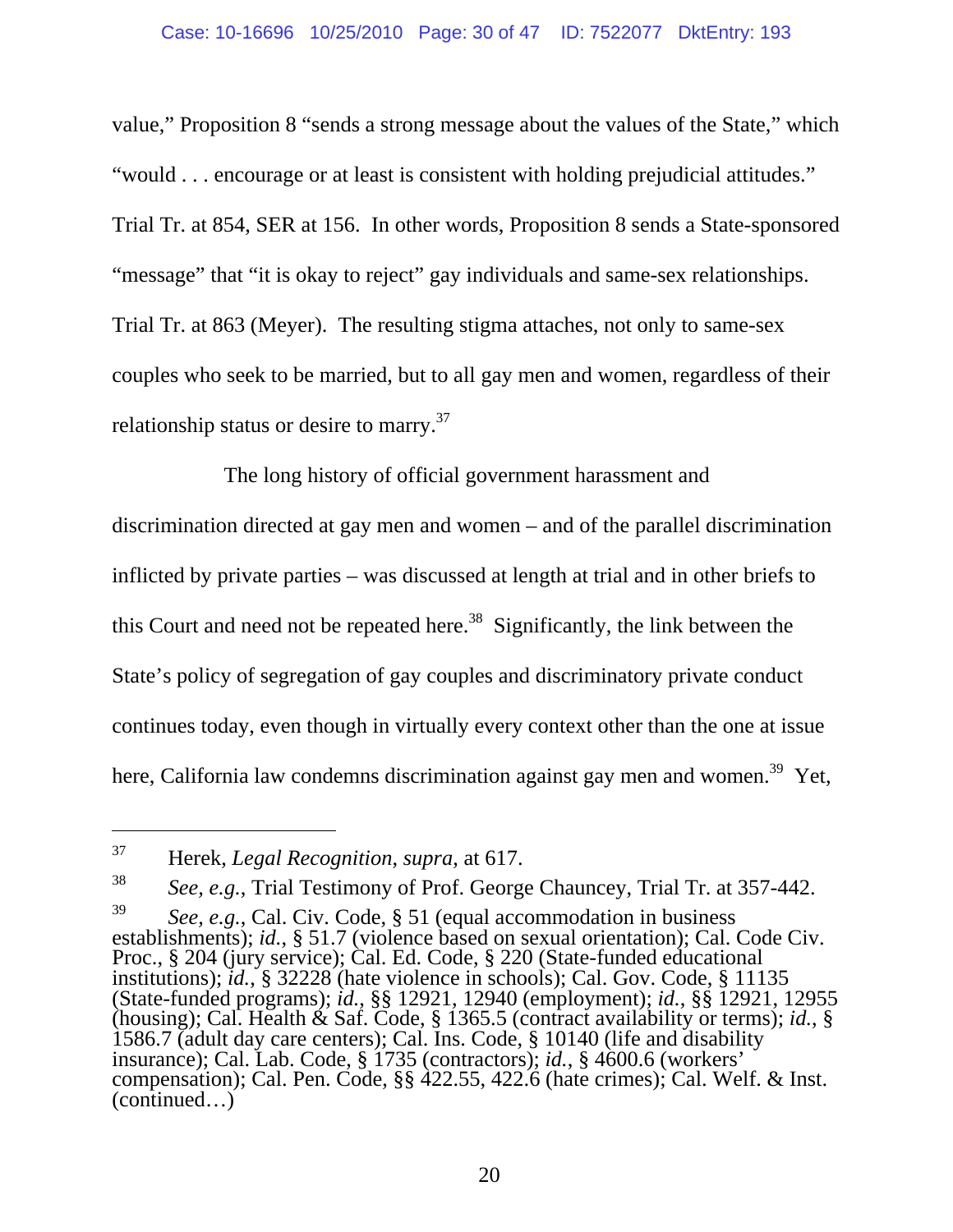#### Case: 10-16696 10/25/2010 Page: 31 of 47 ID: 7522077 DktEntry: 193

by treating gay men and women differently in the area of marriage – an area both sides in this case agree to be of tremendous significance – the State continues to perpetuate and compound the historical stigma against them, sending the public the message that at least some discrimination is still acceptable. Such a mixed message inherently undercuts the antidiscrimination policy that the State of California otherwise actively pursues.

Moreover, the State's failure to permit same-sex couples to marry provides a structure that affirmatively enables private discrimination against samesex couples. In some instances, the fact that same-sex couples are not married can give "cover" to private parties who discriminate on the basis of sexual orientation.40

Proposition 8 thus stands as the latest example in a long history of government-sponsored discrimination against gay men and women. This discriminatory policy, now embodied in the very Constitution of the State of California, fosters and encourages a continued public sentiment that gay

Code, § 9103.1 (services provided under Older Americans Act); *id.*, § 16001.9 (foster children's access to services).

<sup>40</sup> One arguable example of this is *North Coast Women's Care Medical Group v. Superior Court*, 137 Cal. App. 4th 781 (2006), in which two doctors refused to perform an artificial insemination procedure for a woman in a domestic partnership, claiming as their reason, not the fact that she is a lesbian, but rather that she is not married. Regardless of whether or not this explanation was a pretext for discrimination based on her sexual orientation, permitting the couple to marry would have removed the doctors' ability to offer it.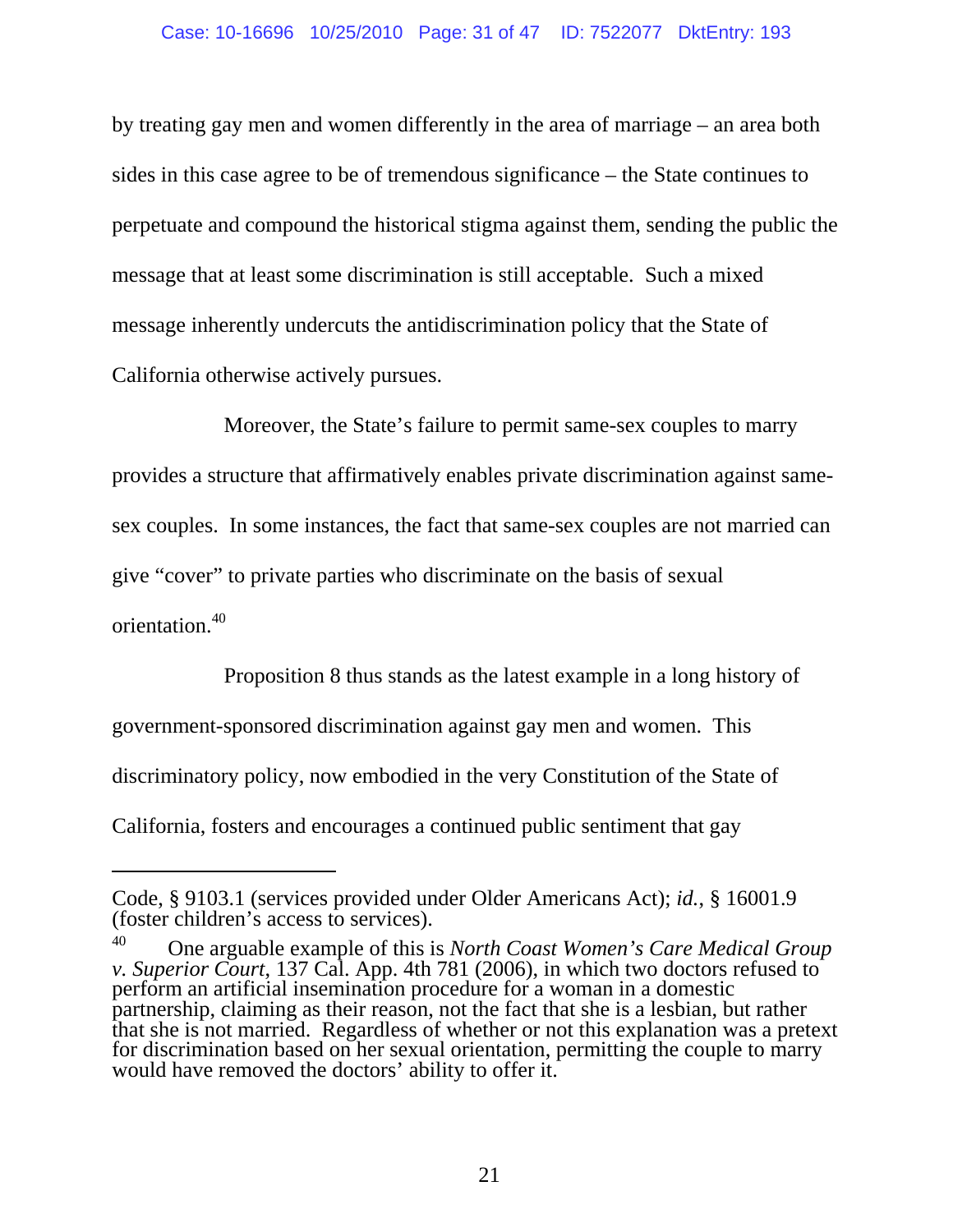individuals and same-sex relationships are of inherently lesser value than society's heterosexual majority and opposite-sex relationships.

# **III. Depriving Same-Sex Couples of the Ability to Marry Has Adverse Effects on Their Children.**

The State's refusal to permit same-sex couples to marry does not merely affect the couples themselves; it also affects their children. This was a core opinion offered by Professor Michael Lamb in trial, where he stated that the "adjustment of [children of same-sex couples] would be promoted were their parents able to get married." Trial Tr. at 1010. Indeed, this opinion was readily confirmed by Defendants' proffered expert, David Blankenhorn, who expressed his belief that "it is almost certainly true that gay and lesbian couples and their children would benefit by having gay marriage." Trial Tr. at 2839, SER at 291.

One reason for this conclusion is that parental marriage "allows . . . children to benefit from some of the advantages that accrue to marriage, including the fact that [it is] a recognized social institution." Trial Tr. at 1042-43, SER at 180-81 (Lamb). This view is confirmed by a recent study funded by the American Academy of Pediatrics, which concluded that, in families headed by same-sex parents, "[c]ivil marriage can help foster financial and legal security, psychosocial stability, and an augmented sense of societal acceptance and support. . . . Children who are raised by civilly married parents benefit from the legal status granted to

22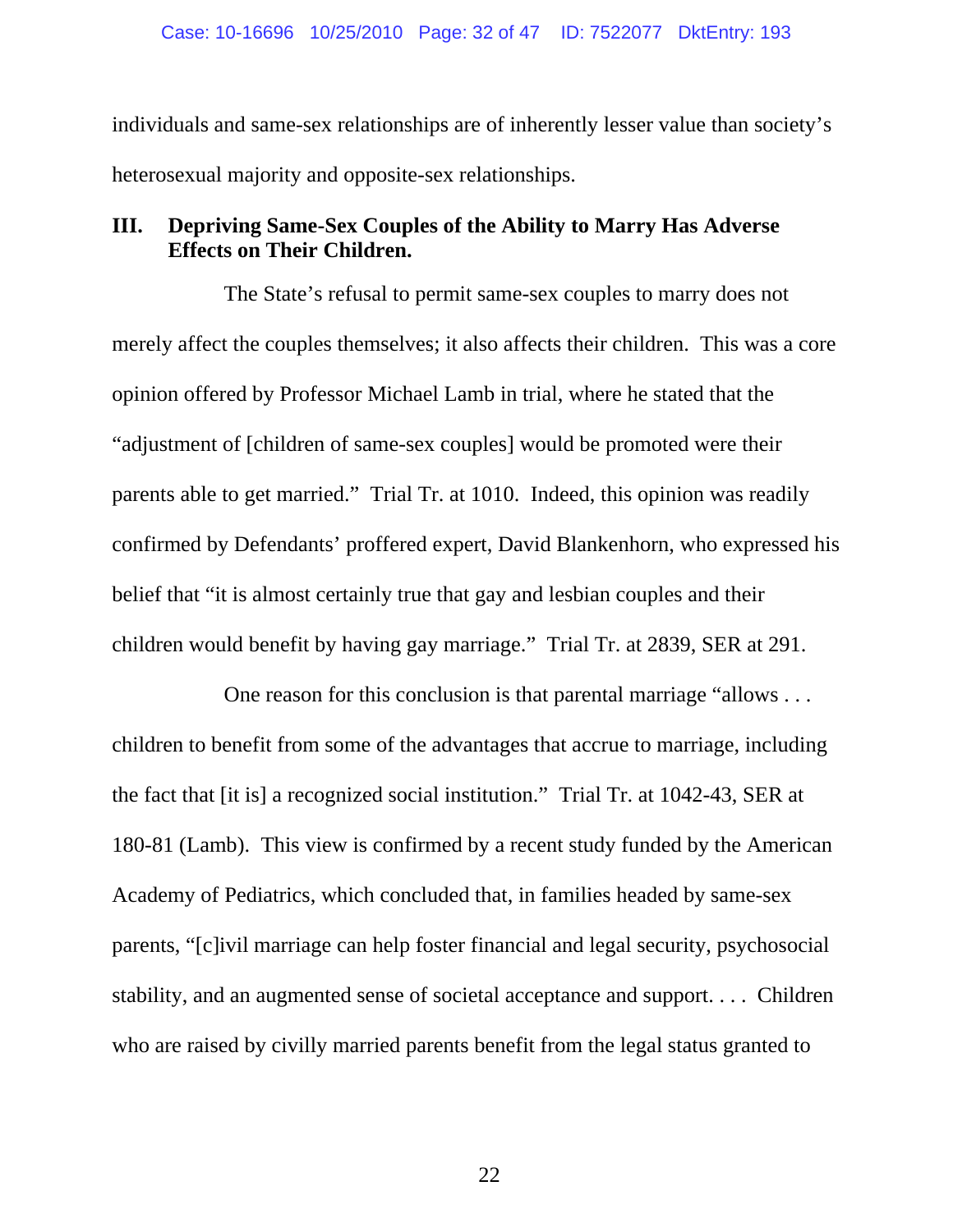their parents."41 Thus, children raised by same-sex couples would benefit from the greater stability and security that would characterize their parents' relationship if that relationship were recognized as a marriage. $^{42}$ 

The positive benefits children accrue from being raised by civilly married parents are independent of those parents' sexual orientation. In the consensus view of the field of developmental psychology of children, the traits of an effective parent do not depend on the gender of that parent.<sup>43</sup> This is because the factors that most affect child development – the quality of the relationship between the parent and child, the quality of the relationship between the individuals raising the child, and the circumstances in which the child is raised – have nothing to do with parental gender or sexual orientation.<sup>44</sup>

These *amici* and others have issued statements, based on sound

empirical data, which are consistent with Professor Lamb's testimony on these

<sup>41</sup> James G. Pawelski et al., *The Effects of Marriage, Civil Union, and Domestic Partnership Laws on the Health and Well-Being of Children*, 118 PEDIATRICS 349, 361 (2006).

<sup>42</sup> Herek, *Legal Recognition*, *supra*, at 616; Raymond W. Chan et al., *Psychosocial Adjustment Among Children Conceived via Donor Insemination by Lesbian and Heterosexual Mothers*, 69 CHILD DEVELOPMENT 443, 455 (1998).

 $43$  Trial Tr. at 1014-15, SER at 165-66 (Lamb).

<sup>&</sup>lt;sup>44</sup> Order at 94-95 (finding that "[c]hildren raised by gay or lesbian parents are as likely as children raised by heterosexual parents to be healthy, successful and well-adjusted. The research supporting this conclusion is accepted beyond serious debate in the field of developmental psychology"); Trial Tr*.* at 1010-11; 1014-15, SER at 165-66; 1025, SER at 176 (Lamb).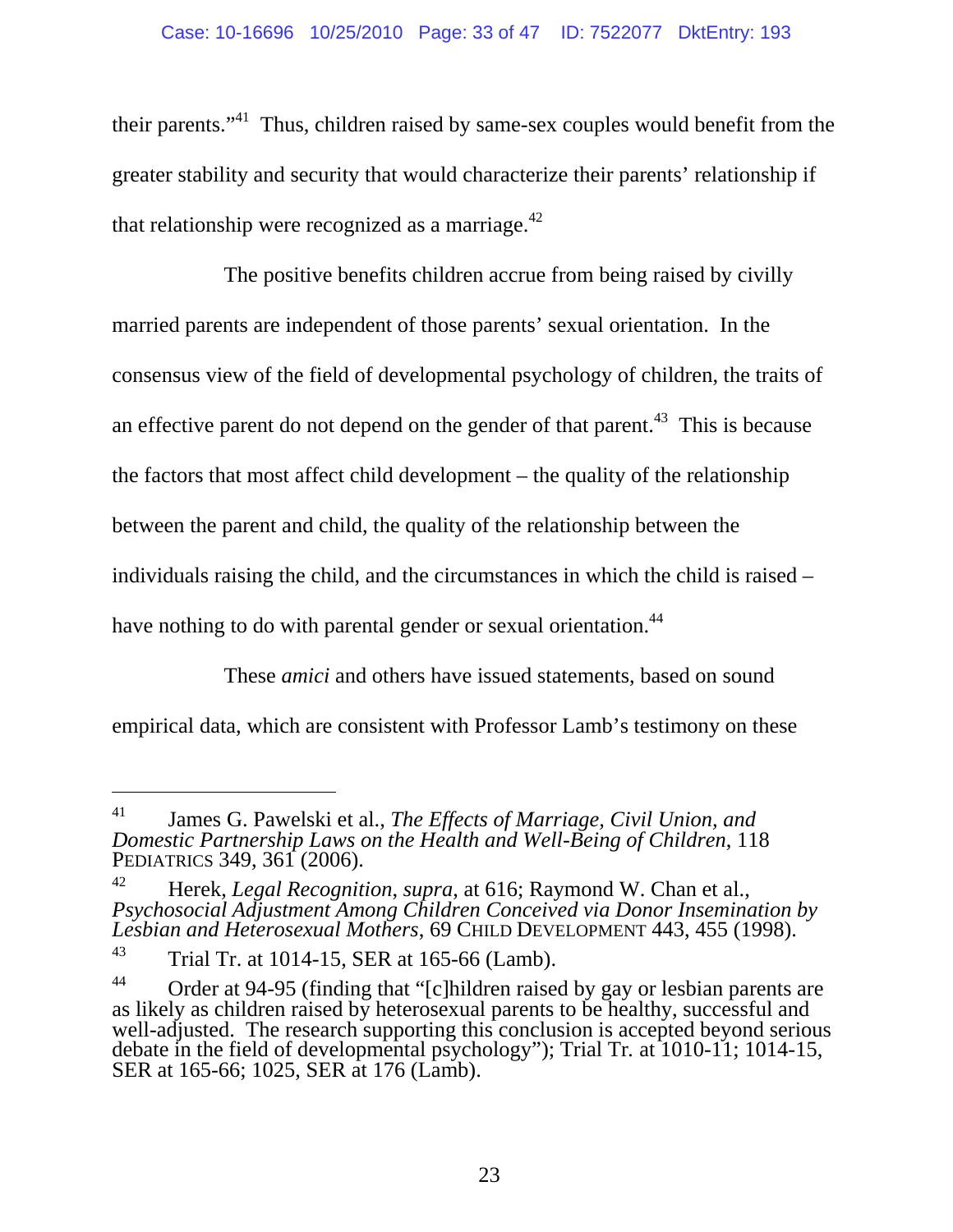issues. According to the official position of the American Psychoanalytic

Association, the "[a]ccumulated evidence suggests the best interest of the child

requires attachment to committed, nurturing and competent parents. Evaluation of

an individual or couple for these parental qualities should be determined without

prejudice regarding sexual orientation."45 In a similar vein, the American

Psychological Association has concluded that "beliefs that lesbian and gay adults

are not fit parents have no empirical foundation."46 Indeed,

 $\overline{a}$ 

[n]ot a single study has found children of lesbian or gay parents to be disadvantaged in any significant respect relative to children of heterosexual parents. Indeed, the evidence to date suggests that home environments provided by lesbian and gay parents are as likely as those provided by heterosexual parents to support and enable children's psychosocial growth. $47$ 

46 American Psychological Association, *Position Statement: Sexual Orientation, Parents, & Children* (2004), *available at* http://www.apa.org/about/governance/council/policy/parenting.aspx (citing C.J. Patterson, *Family Relationships of Lesbians and Gay Men*, 62 JOURNAL OF MARRIAGE & FAMILY 1052 (2000); C.J. Patterson, *Lesbian and Gay Parents and Their Children: Summary of Research Findings*, in LESBIAN AND GAY PARENTING : A RESOURCE FOR PSYCHOLOGISTS (American Psychological Assn. 2004); E.C. Perrin & The Committee on the Psychological Aspects of Child and Family Health, *Technical Report: Coparent or Second-Parent Adoption by Same-Sex Parents*, 109 PEDIATRICS 341 (2002)).

<sup>&</sup>lt;sup>45</sup> Trial Exhibit No. PX0767 (2002 Position Statement of the American Psychoanalytic Association).

<sup>&</sup>lt;sup>47</sup> American Psychological Association, LESBIAN & GAY PARENTING 15 (2005), *available at* http://www.apa.org/pi/lgbt/resources/parenting-full.pdf (comprehensively reviewing research literature on lesbian and gay parenting and citing well over 100 pieces of scholarship in this area).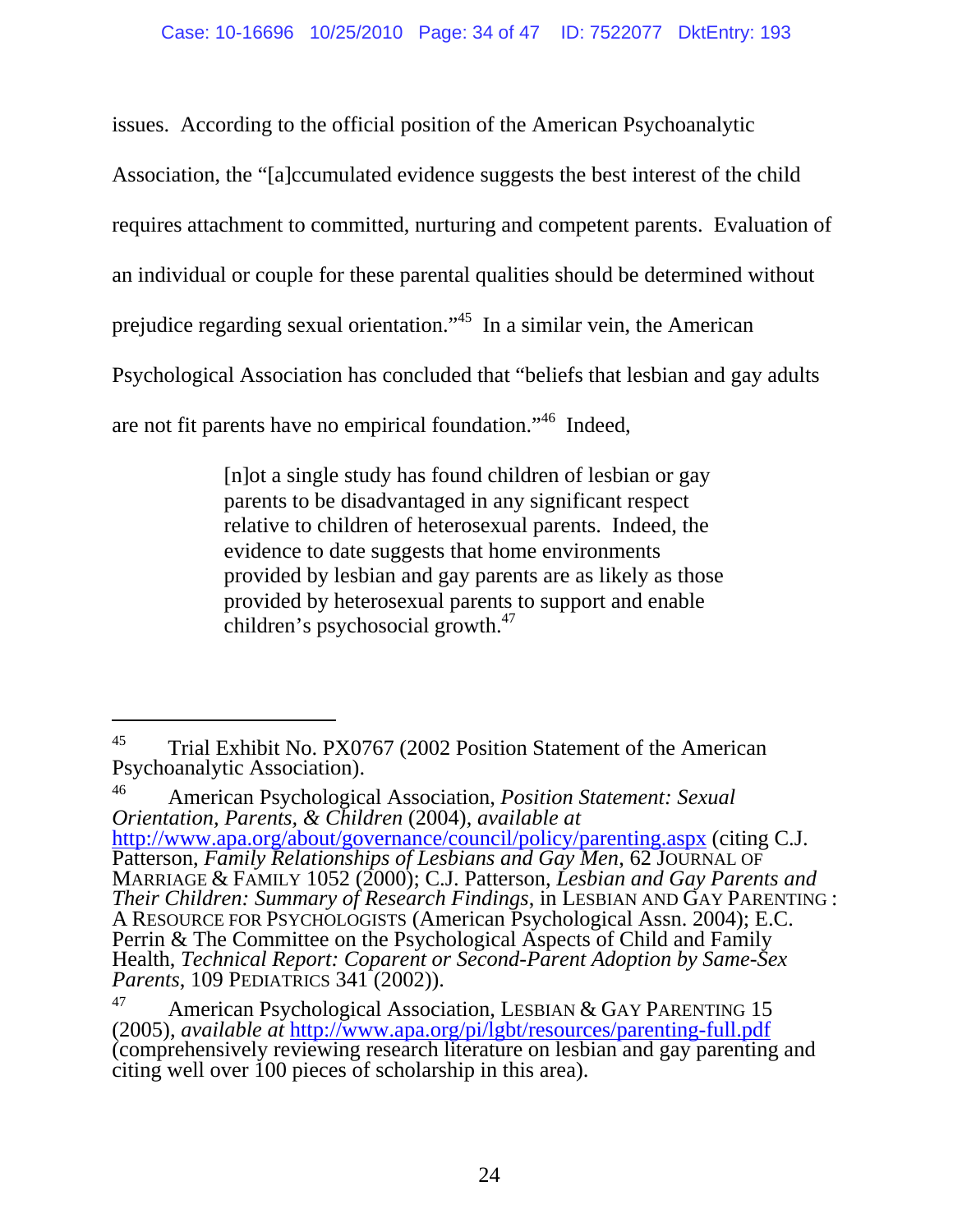These findings comport with those of the American Anthropological

Association, which, on the basis of extensive research, has taken the official

position that families headed by same-sex parents are just as capable of being

stable and well-adjusted as any other type of family:

l

The results of more than a century of anthropological research on households, kinship relationships, and families, across cultures and through time, provide no support whatsoever for the view that either civilization or viable social orders depend upon marriage as an exclusively heterosexual institution. Rather, anthropological research supports the conclusion that a vast array of family types, including families built upon same-sex partnerships, can contribute to stable and humane societies.<sup>48</sup>

Permitting same-sex couples to marry would also alleviate the stigma

suffered by their children.<sup>49</sup> According to a research review conducted by the

American Psychoanalytic Association, "[c]hildren of same-sex couples are

<sup>&</sup>lt;sup>48</sup> Trial Exhibit Nos. PX0754, PX0767 (American Anthropological Association, *Statement on Marriage and the Family* (2004)); *see also* JOHN THIRD SEX, THIRD GENDER: BEYOND SEXUAL DIMORPHISM IN CULTURE AND HISTORY (1994); JAMES NEILL, THE ORIGINS AND ROLE OF SAME-SEX RELATIONS IN HUMAN SOCIETIES (2009); WILL ROSCOE, CHANGING ONES: THIRD AND FOURTH GENDERS IN NATIVE NORTH AMERICA (2000); DAVID SCHNEIDER, A CRITIQUE OF THE STUDY OF KINSHIP (1984); Allan Tulchin, *Same-Sex Creating Households in Old Regime France: The Uses of the "Affrerement*,*"* J. MODERN HISTORY (Sept. 2007).

 $49$  The general impact of stigmatization on children has been well documented. Richard Milich et al., *Effects of Stigmatizing Information on Children's Peer Relations: Believing Is Seeing*, 21 SCHOOL PSYCHOLOGY REVIEW 400, 400-09 (1992).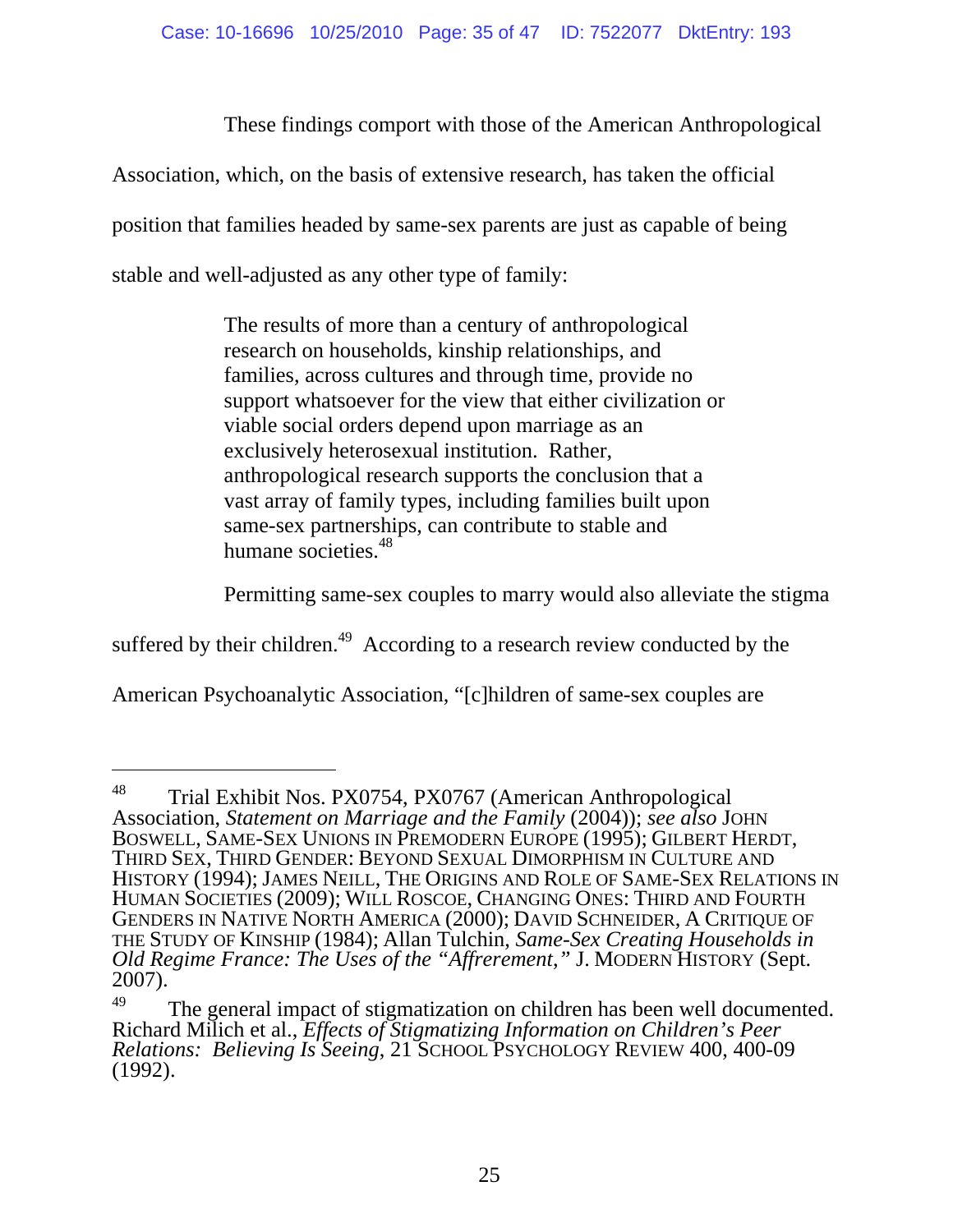accorded a stigmatized status of being 'illegitimate.'"50 But the same research review also concluded that "[t]o the extent that legal marriage fosters well-being in couples, it will enhance the well-being in their children who benefit most when their parents are financially secure, physically and psychologically healthy and not subjected to high levels of stress."<sup>51</sup>

More generally, children of school age and in early to mid-adolescence have a strong desire to conform to the norms of their community, to be like other kids and not to stand out from their peers.<sup>52</sup> Coming from a family that is perceived as "ordinary" or "normal" is extremely important to many children. Given the social disapproval of same-sex couples that persists in many communities, the children of such a relationship may suffer stigma and resulting distress regardless of the State's official attitude toward their parents' relationship, but such distress is enhanced if the State itself labels their parents' relationship as "different" and implicitly of lesser standing.

-

<sup>50</sup> American Psychoanalytic Association, *supra* note 22.

<sup>51</sup> *Id.* (citing Chan, *supra* note 42; C.J. Patterson, *Families of the Lesbian Baby Boom*, 4 JOURNAL OF GAY AND LESBIAN PSYCHOTHERAPY 91 (2001)).

 $^{52}$  KENNETH H. RUBIN ET AL., PEER INTERACTIONS, RELATIONSHIPS, AND GROUPS, IN HANDBOOK OF CHILD PSYCHOLOGY 641-44, 653-54, 658 (William Damon ed., vol. 3, 5th ed. 1998).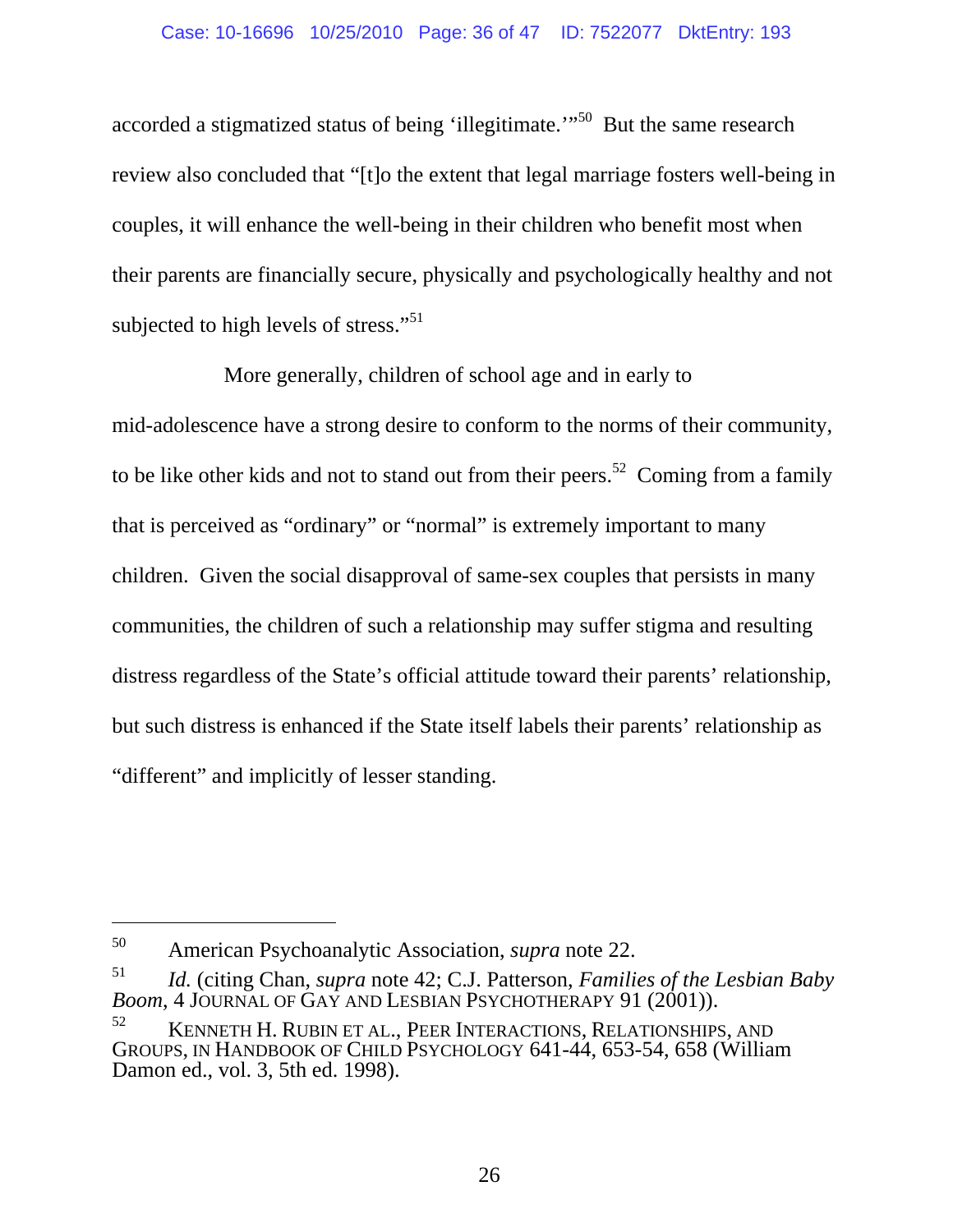# **CONCLUSION**

By making the institution of marriage available to opposite-sex couples only, relegating same-sex couples to the separate – and thus inherently unequal – institution of domestic partnership, the State of California enshrines the stigmatization of gay men and women. This Court should accordingly affirm the District Court's ruling that California's definition of marriage, as implemented by Proposition 8, is unconstitutional under the Constitution of the United States.

Dated: October 25, 2010 Respectfully submitted,

By: */s/ John D. Freed*<br>Sonya D. Winner<br>Bruce R. Deming David M. Jolley John D. Freed COVINGTON & BURLING LLP

*Counsel for Amici Curiae*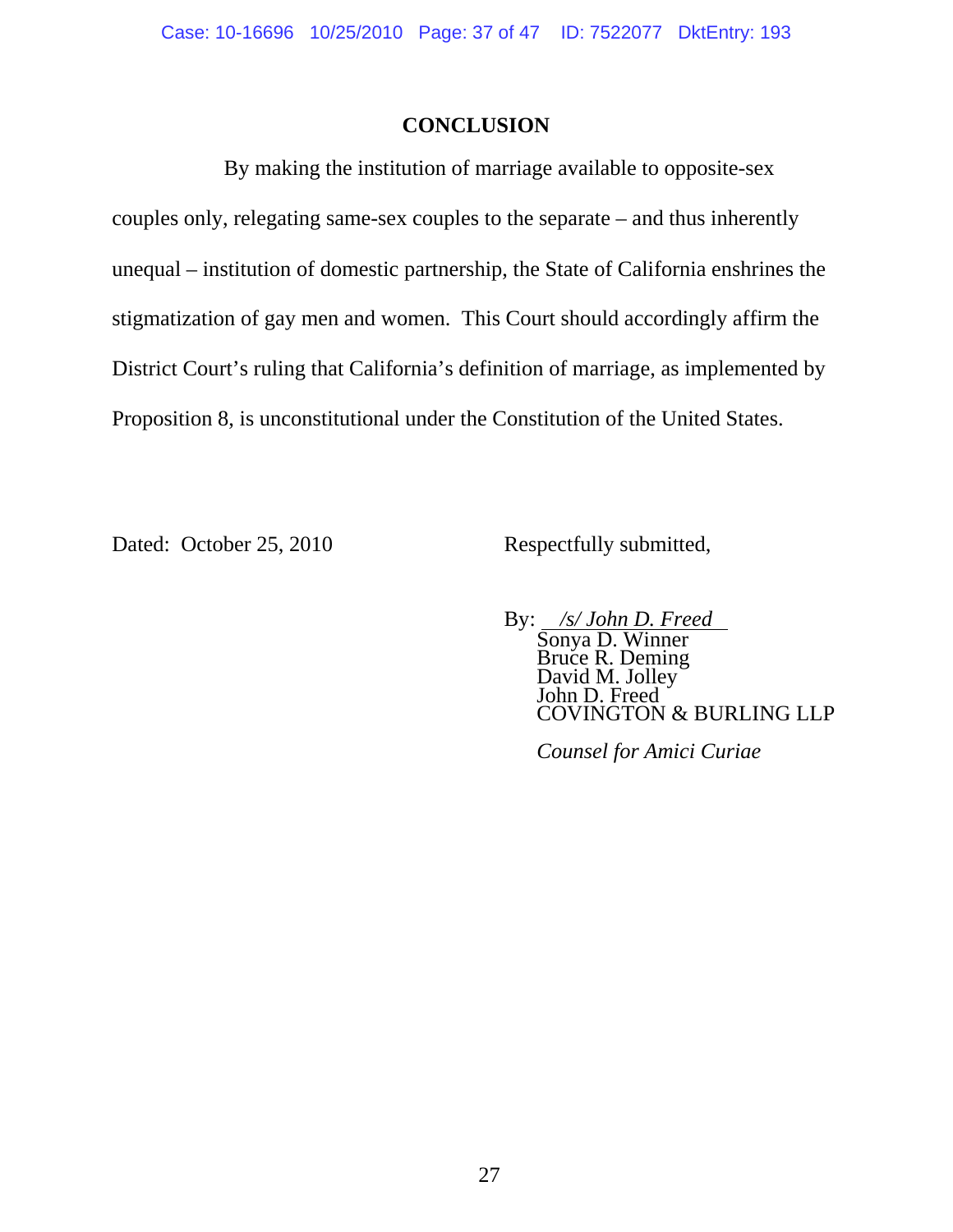# **CERTIFICATE OF COMPLIANCE**

I certify that, pursuant to Federal Rule of Appellate Procedure  $32(a)(7)$  and Ninth Circuit Rule  $29-2(c)(3)$ , the attached brief is proportionally spaced, has a typeface of 14 points and, according to the word-count feature of Microsoft Office Word 2003, contains 6,841 words, including footnotes, but not including parts of the brief exempted by Rule  $32(a)(7)(B)(iii)$ .

Dated: October 25, 2010 By: /s/ John D. Freed John D. Freed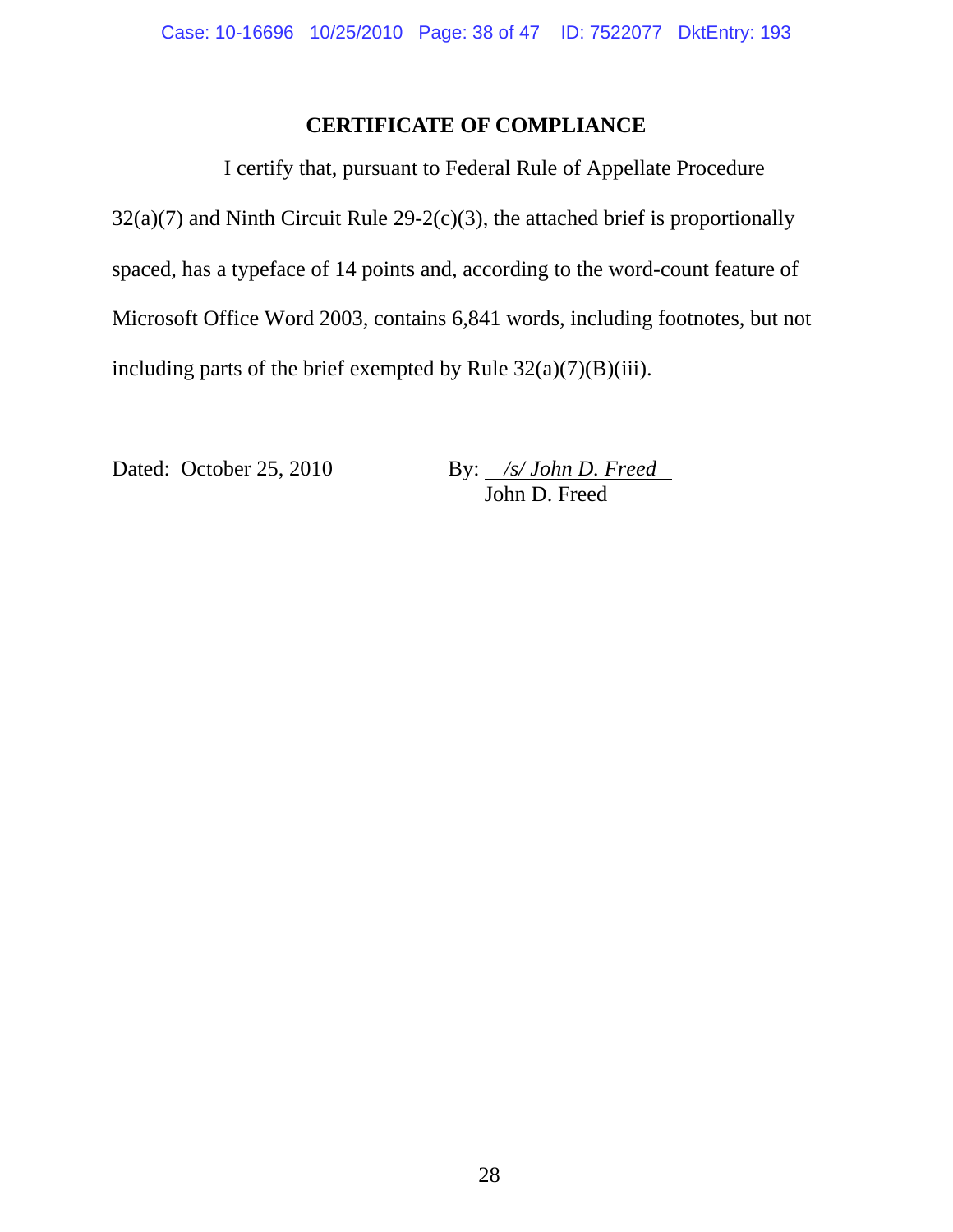Case: 10-16696 10/25/2010 Page: 39 of 47 ID: 7522077 DktEntry: 193

# **APPENDIX**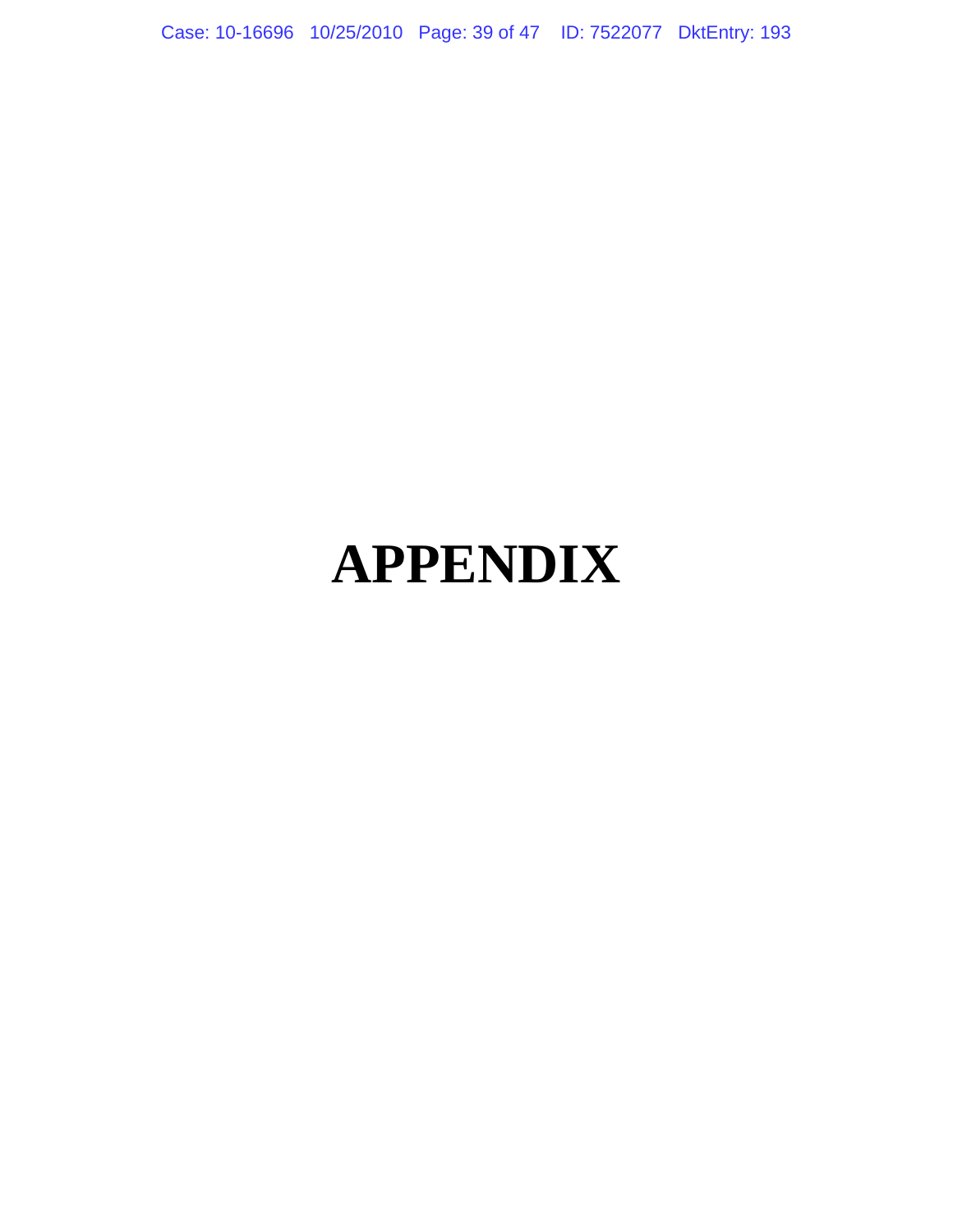Case: 10-16696 10/25/2010 Page: 40 of 47 ID: 7522077 DktEntry: 193

#### No. 10-16696

## IN THE UNITED STATES COURT OF APPEALS FOR THE NINTH CIRCUIT

\_\_\_\_\_\_\_\_\_\_\_\_\_\_\_\_\_\_\_\_\_\_\_\_\_\_\_\_\_\_\_\_\_\_\_\_\_\_\_\_\_\_\_\_\_\_

#### KRISTIN PERRY, et al., *Plaintiffs-Appellees*,

v.

## ARNOLD SCHWARZENEGGER, et al., *Defendants*,

and

# DENNIS HOLLINGSWORTH, et al., *Defendant-Intervenors-Appellants*,

\_\_\_\_\_\_\_\_\_\_\_\_\_\_\_\_\_\_\_\_\_\_\_\_\_\_\_\_\_\_\_\_\_\_\_\_\_\_\_\_\_\_\_\_\_\_

\_\_\_\_\_\_\_\_\_\_\_\_\_\_\_\_\_\_\_\_\_\_\_\_\_\_\_\_\_\_\_\_\_\_\_\_\_\_\_\_\_\_\_\_\_\_

\_\_\_\_\_\_\_\_\_\_\_\_\_\_\_\_\_\_\_\_\_\_\_\_\_\_\_\_\_\_\_\_\_\_\_\_\_\_\_\_\_\_\_\_\_\_

Appeal from the United States District Court for the Northern District of California, Civil Case No. 09-2292-VRW Honorable Vaughn R. Walker

**APPENDIX OF STATEMENTS OF INTEREST OF** *AMICI CURIAE* **AMERICAN ANTHROPOLOGICAL ASSOCIATION, AMERICAN PSYCHOANALYTIC ASSOCIATION, NATIONAL ASSOCIATION OF SOCIAL WORKERS, NATIONAL ASSOCIATION OF SOCIAL WORKERS, CALIFORNIA CHAPTER, AMERICAN SOCIOLOGICAL ASSOCIATION AND AMERICAN ACADEMY OF PEDIATRICS, CALIFORNIA** 

Sonya D. Winner Bruce R. Deming David M. Jolley John D. Freed COVINGTON & BURLING LLP One Front Street San Francisco, CA 94111<br>Telephone: (415) 591-0 Telephone: (415) 591-6000<br>Facsimile: (415) 591-6091  $(415)$  591-6091

*Counsel for Amici Curiae*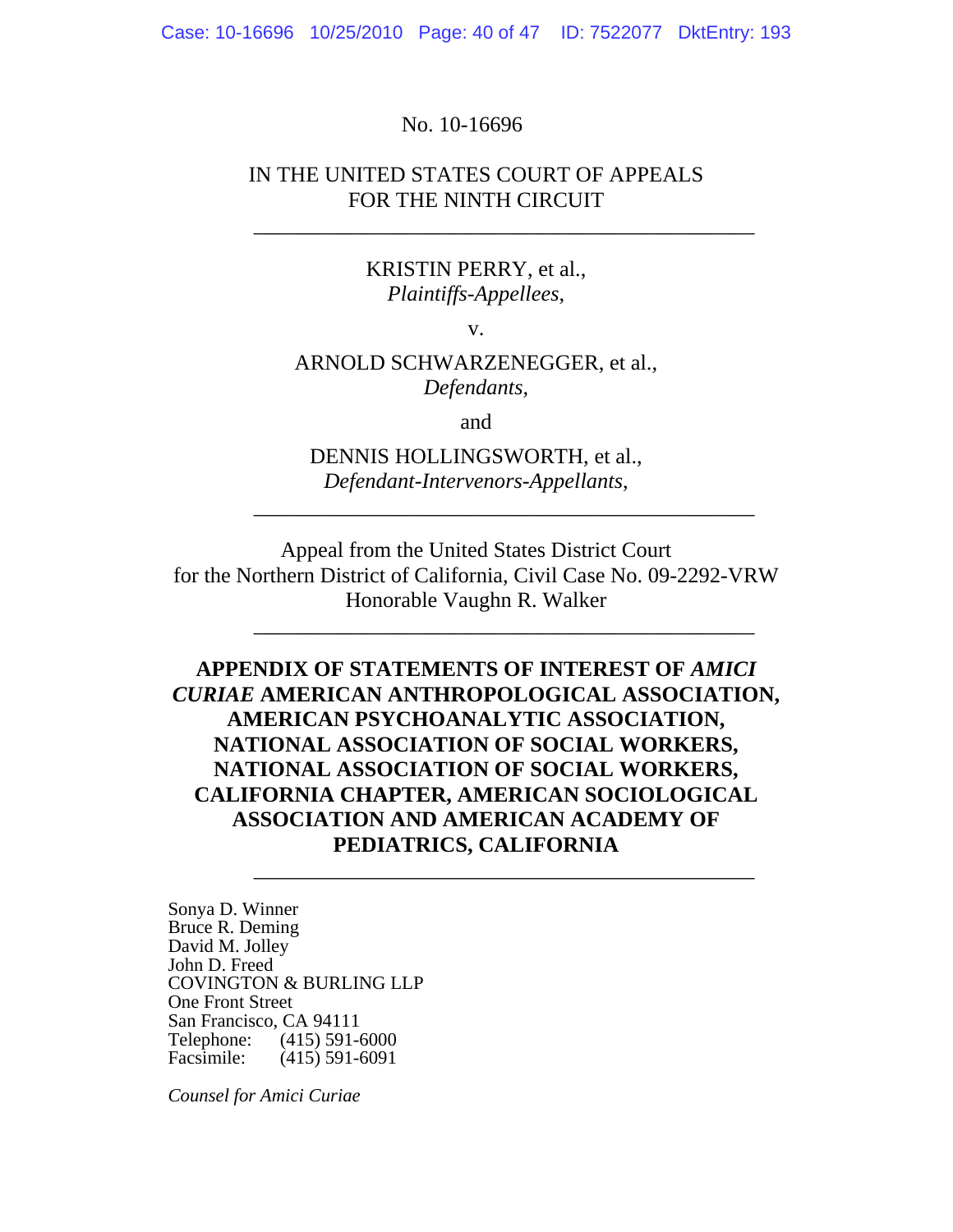## **STATEMENT OF INTEREST OF AMICI CURIAE**

## **I. American Anthropological Association**

The American Anthropological Association is the world's largest

professional organization of anthropologists and others interested in anthropology.

Its membership includes all specialties within anthropology, including (among

others) cultural anthropology, linguistics, and applied anthropology. In 2004, the

American Anthropological Association adopted a Statement on Marriage and the

Family, which provides:

The results of more than a century of anthropological research on households, kinship relationships, and families, across cultures and through time, provide no support whatsoever for the view that either civilization or viable social orders depend upon marriage as an exclusively heterosexual institution. Rather, anthropological research supports the conclusion that a vast array of family types, including families built upon same-sex partnerships, can contribute to stable and humane societies.

# **II. American Psychoanalytic Association**

The American Psychoanalytic Association is a national membership organization that has been the leading organization of psychoanalysts for the past 90 years. The membership of the association includes the leading psychoanalysts in the United States, many of whom are also leaders in their fields of psychiatry, psychology, and social work. There is a large volume of psychoanalytic literature concerning the psychological dimensions of same-sex sexual orientation and the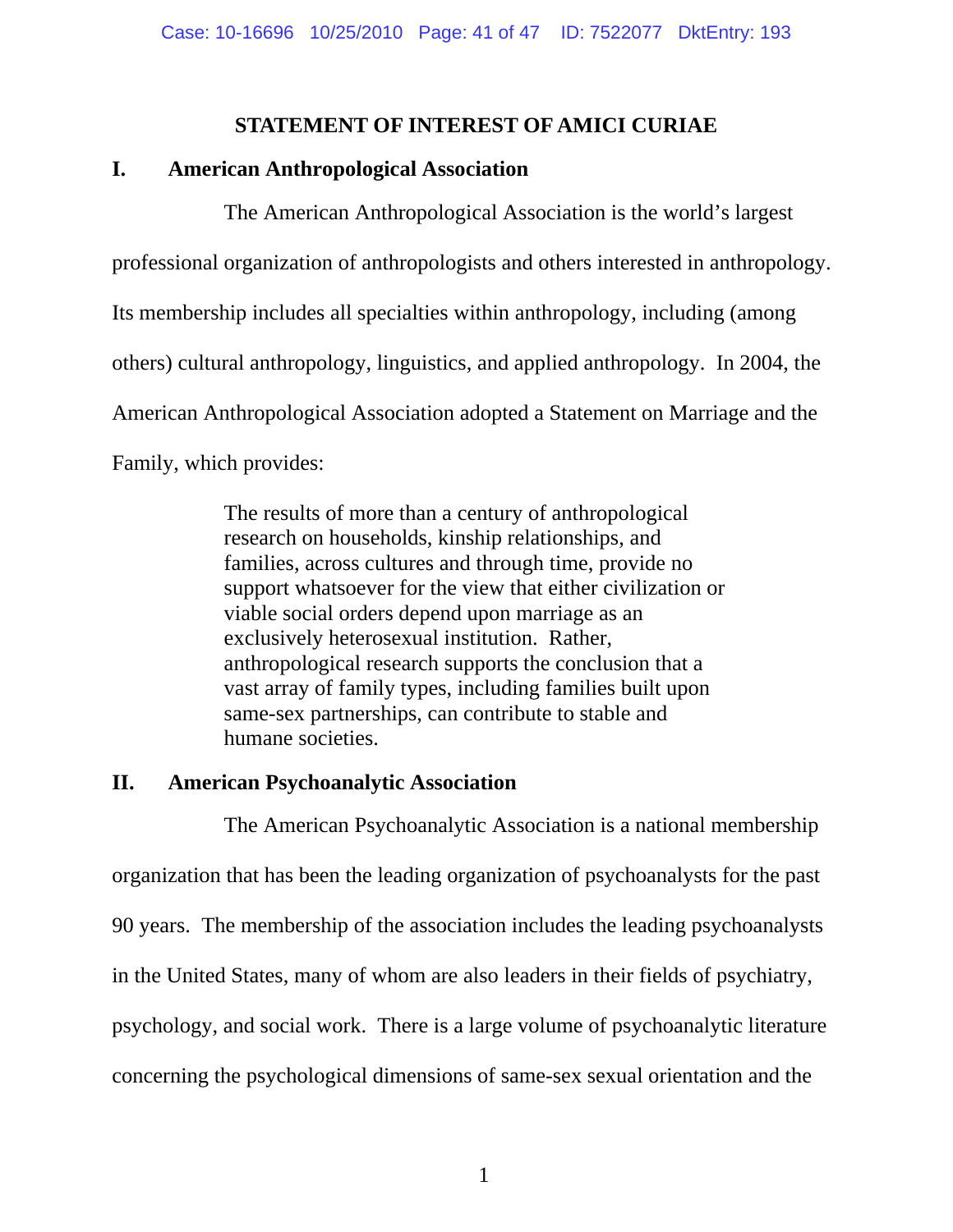challenges faced by gay and lesbian individuals in our society. In 1997, the American Psychoanalytic Association's Board of Directors, after careful study that addressed not only the well-being of members of gay and lesbian couples, but also the well-being of their children, families, and the larger society, adopted a resolution stating that, "[b]ecause marriage is a basic human right and an individual personal choice, . . . the State should not interfere with same-gender couples who choose to marry and share fully and equally in the rights, responsibilities, and commitment of civil marriage." This statement was backed by extensive systematic research and clinical information that demonstrated the salutary effects for gay men and women, their children, and the community of the availability of marriage to same-sex couples.<sup>1</sup>

# **III. National Association of Social Workers and National Association of Social Workers, California Chapter**

Established in 1955, the National Association of Social Workers ("NASW") is the largest association of professional social workers in the world, with 145,000 members and chapters throughout the United States, Puerto Rico, Guam, and the Virgin Islands; the Association also has an International Chapter in Europe. The NASW, California Chapter has more than 11,000 members. With the

-

<sup>1</sup> An expanded version of the research upon which this resolution was based was published by Bertram Cohler and Robert Galatzer-Levy in *The Course of Gay and Lesbian Lives: Social and Psychoanalytic Perspectives* (2000).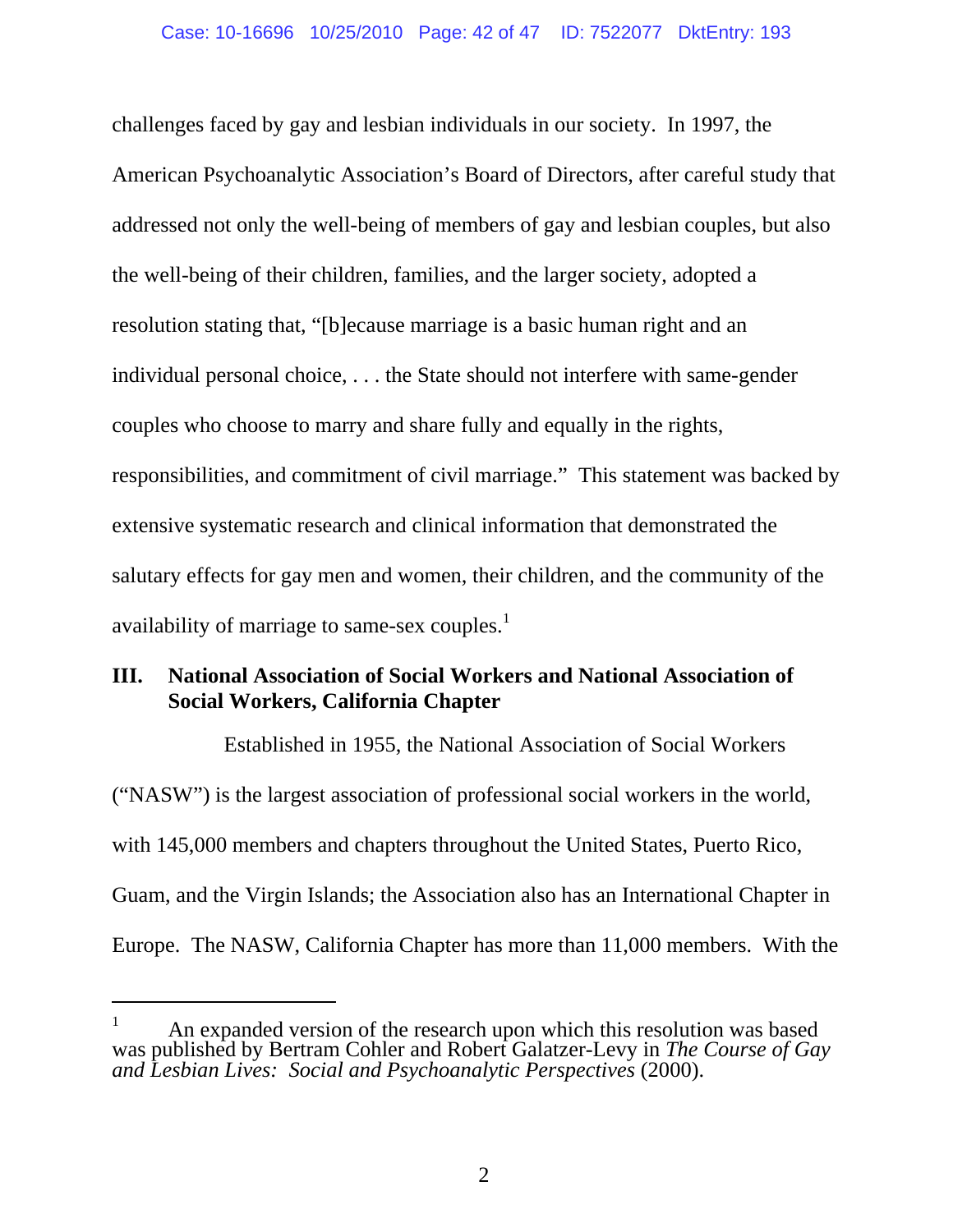purpose of developing and disseminating standards of social work practice, while strengthening and unifying the social work profession as a whole, NASW provides continuing education, enforces the *NASW Code of Ethics*, conducts research, publishes books and studies, promulgates professional standards and criteria, and develops policy statements on issues of importance to the social work profession.

NASW adopted a policy statement on gay issues in 1977, which was subsequently revised and expanded; that policy and the *NASW Code of Ethics* prohibits social workers from discriminating on the basis of sexual orientation. In 2004, NASW reaffirmed its policy supporting same-sex marriage. NASW's family policy recognizes that gay and lesbian people are a part of existing families and provide important caregiving to children and other family members. The policy further identifies discrimination against lesbian and gay parents as undermining the survival of their families. NASW and its California chapter affirm their commitment to work toward full social and legal acceptance and recognition of lesbian, gay, and bisexual people as stated in NASW's policy statement, *Lesbian, Gay, and Bisexual Issues*:

> It is the position of the NASW that same-gender sexual orientation should be afforded the same respect and rights as other-gender orientation. Discrimination and prejudice directed against any group is damaging to the social, emotional, and economic well-being of the affected group and of society as a whole. NASW is committed to advancing policies and practices that will improve the status and well-being of all lesbian, gay, and

> > 3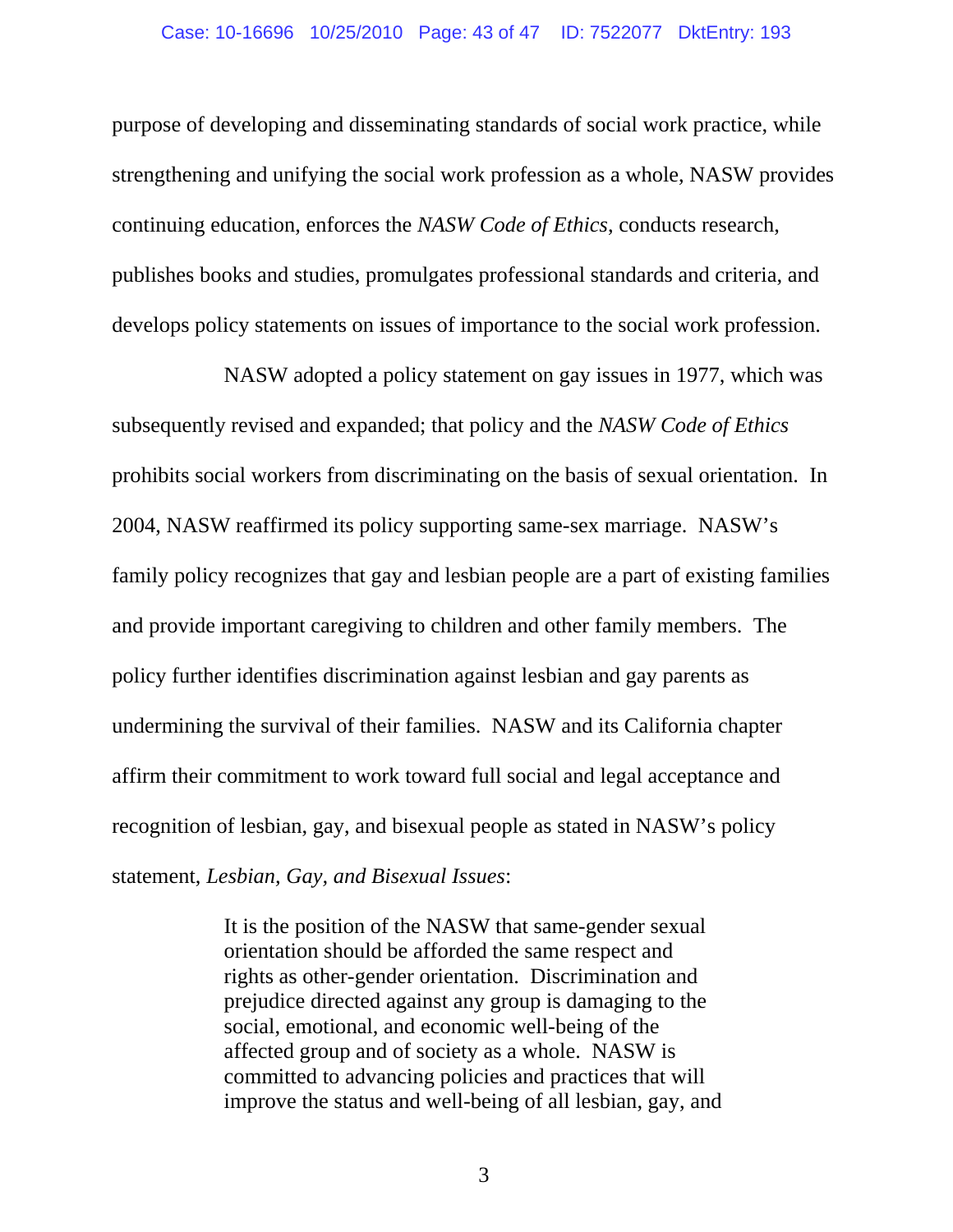bisexual people. . . . NASW supports the adoption of local, state, federal, and international policies/legislation that ban all forms of discrimination based on sexual orientation. LGB people must be granted all rights, privileges, and responsibilities that are granted to heterosexual people, including but not limited to inheritance rights, insurance, marriage, child custody, employment, credit, and immigration.<sup>2</sup>

## **IV. American Academy of Pediatrics, California**

The California District of the American Academy of Pediatrics ("AAP-CA"), representing the over 5,000 board-certified pediatrician members of the four California AAP regional Chapters, has a mission to attain optimal physical, mental, and social health and well being for all infants, children, adolescents and young adults living in California. The AAP-CA believes that the physical growth, development, social and mental well-being of all children are supported by allowing parents a full range of parental legal rights, such as Social Security survivor benefits, health benefits for dependent children, and legally recognized consent for education and medical decisions. In order to protect and promote the best interests of the child, the AAP-CA supports equal access for all California children to the legal, financial and emotional protections of civil marriage for their parents, without discrimination based on family structure. In light of its focus on children's health issues, the AAP-CA lends its explicit support

<sup>2</sup> *Social Work Speaks* 218, 220 (8th ed. 2009).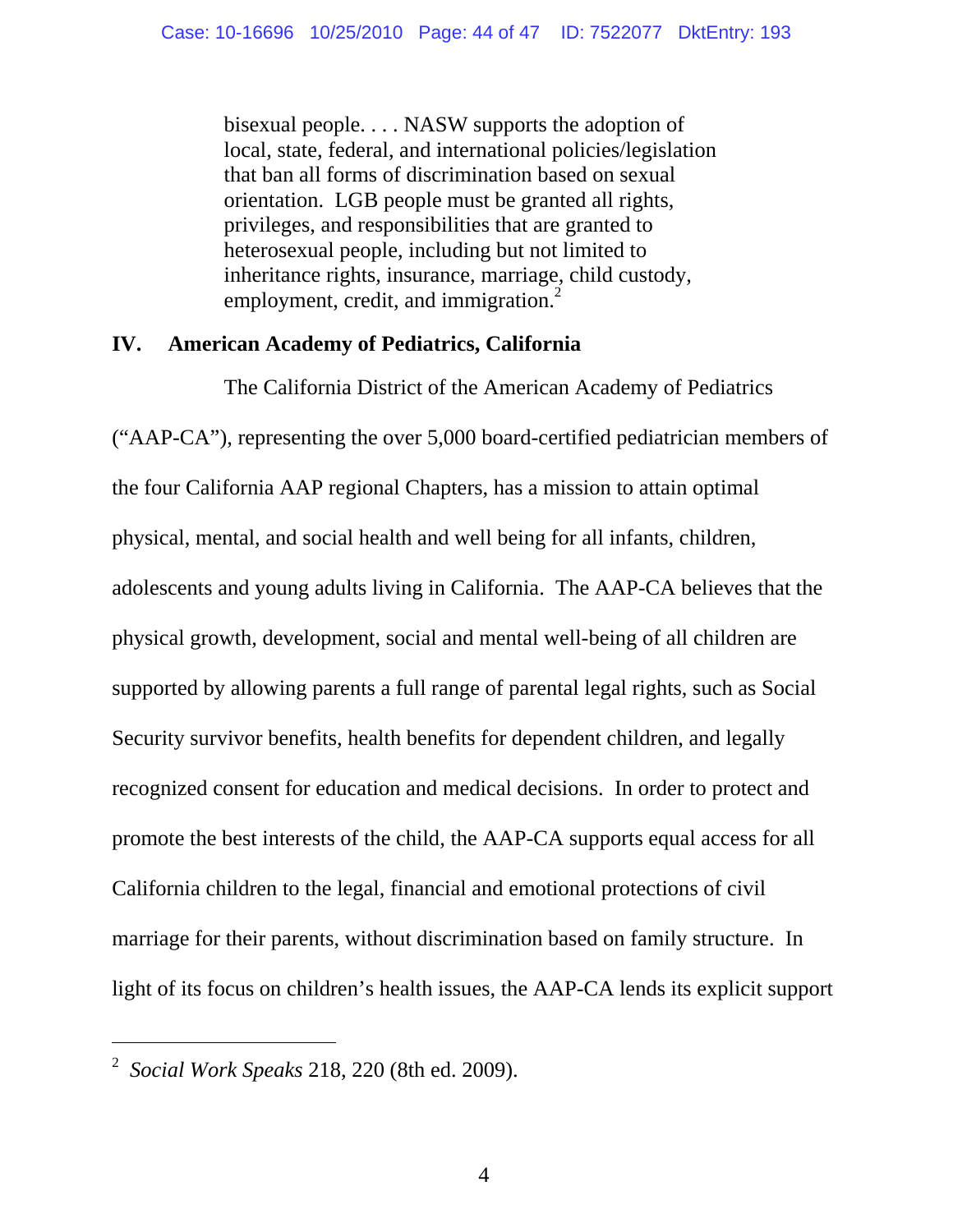only to Section III of the attached brief, entitled "Depriving Same-Sex Couples of the Ability to Marry Has Adverse Effects on Their Children."

## **V. American Sociological Association**

The American Sociological Association (ASA) is the major professional association for sociologists in the United States. The organization has more than 14,000 members, including most sociologists holding doctorate degrees from accredited universities. ASA is a non-profit association dedicated to advancing sociology as a scientific discipline and profession serving the public good. In 2004, the ASA membership voted to adopt an official statement opposing a federal constitutional amendment banning same-sex marriage, based on its finding that such an amendment intentionally discriminates against lesbians and gay men, as well as their children and other dependents, by denying access to the protections, benefits, and responsibilities extended automatically to married couples. The ASA's official statement recognized that the justifications offered for such an amendment were based on prejudice rather than empirical research; the statement relies on a body of sociological research that has repeatedly shown that systems of inequality are detrimental to the public good.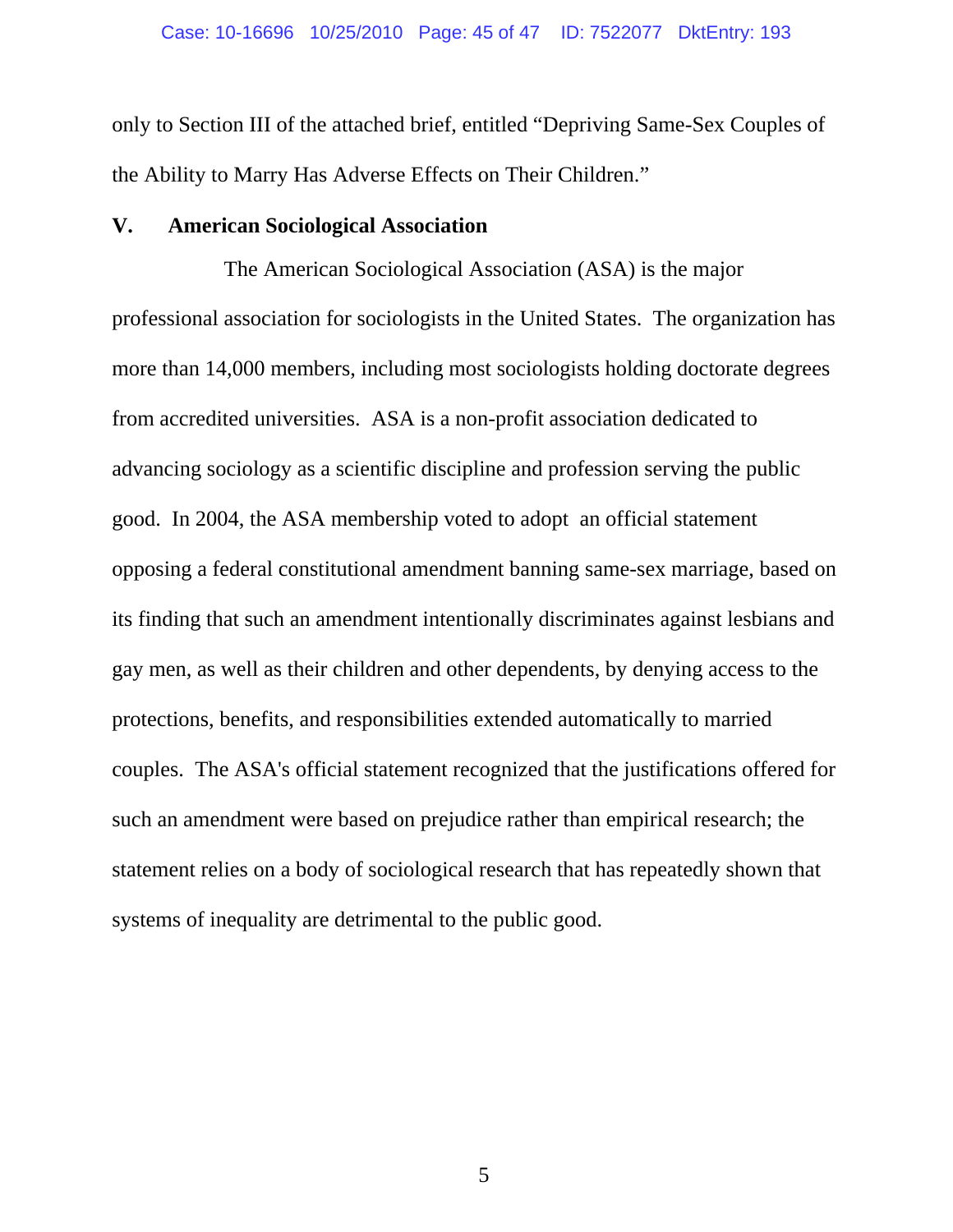Case: 10-16696 10/25/2010 Page: 46 of 47 ID: 7522077 DktEntry: 193

Dated: October 25, 2010 Respectfully submitted,

By: */s/ John D. Freed*<br>Sonya D. Winner<br>Bruce R. Deming David M. Jolley John D. Freed COVINGTON & BURLING LLP

*Counsel for Amici Curiae*